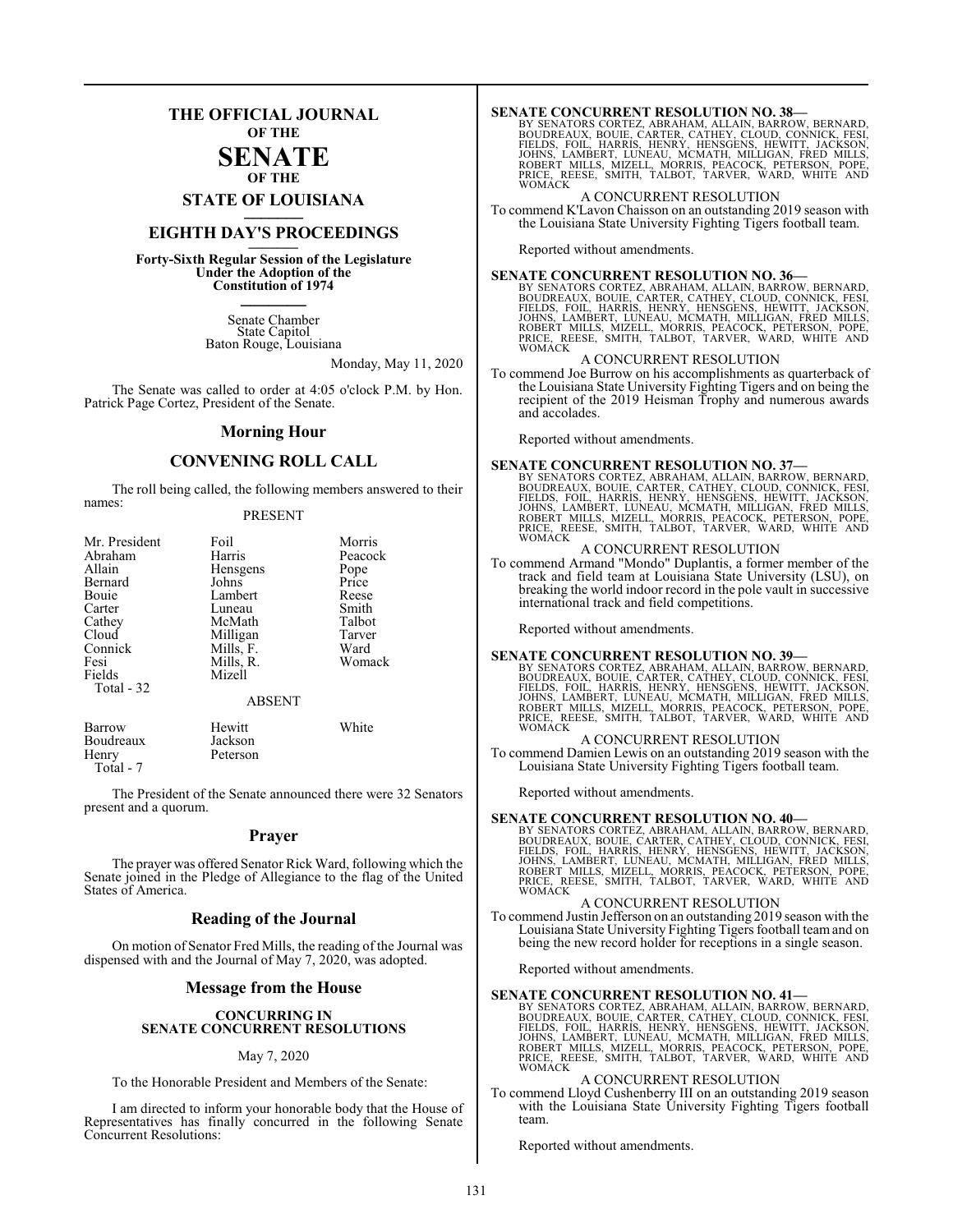# **Page 2 SENATE 8th DAY'S PROCEEDINGS**

## May 11, 2020

SENATE CONCURRENT RESOLUTION NO. 42—BY SENATORS CORTEZ, ABRAHAM, ALLAIN, BARROW, BERNARD, BOUDREAUX, BOURC, CARTER, CATHEY, CLOUD, CONNICK, FESI, FIELDS, FOIL, HARRIS, HENRY, HENSGENS, HEWITT, JACKSON, JOHNS, LAMBERT, LUNE

#### A CONCURRENT RESOLUTION

To commend Derek Stingley Jr. on an outstanding season with the Louisiana State University Fighting Tigers football team.

Reported without amendments.

#### **SENATE CONCURRENT RESOLUTION NO. 43—**

BY SENATORS CORTEZ, ABRAHAM, ALLAIN, BARROW, BERNARD,<br>BOUDREAUX, BOUIE, CARTER, CATHEY, CLOUD, CONNICK, FESI,<br>FIELDS, FOIL, HARRIS, HENRY, HENSGENS, HEWITT, JACKSON,<br>JOHNS, LAMBERT, LUNEAU, MCMATH, MILLIGAN, FRED MILLS,<br>RO

#### A CONCURRENT RESOLUTION

To commend Grant Delpit on an outstanding 2019 football season with the Louisiana State University Fighting Tigers.

Reported without amendments.

SENATE CONCURRENT RESOLUTION NO. 44-BY SENATORS CORTEZ, ABRAHAM, ALLAIN, BARROW, BERNARD, BOUDREAUX, BOURC, CARTER, CATHEY, CLOUD, CONNICK, FESI, FIELDS, FOIL, HARRIS, HENRY, HENSGENS, HEWITT, JACKSON, JOHNS, LAMBERT, LUNE

#### A CONCURRENT RESOLUTION

To commend Ja'Marr Chase on an outstanding 2019 football season with the Louisiana State University Fighting Tigers.

Reported without amendments.

**SENATE CONCURRENT RESOLUTION NO. 45—**<br>BY SENATORS CORTEZ, ABRAHAM, ALLAIN, BARROW, BERNARD,<br>BOUDREAUX, BOUIE, CARTER, CATHEY, CLOUD, CONNICK, FESI,<br>FIELDS, FOIL, HARRIS, HENRY, HENSGENS, HEWITT, JACKSON,<br>JOHNS, LAMBERT, L

#### A CONCURRENT RESOLUTION

To commend Ed Orgeron, head coach of the Louisiana State University Fighting Tigers football team on an undefeated 2019-2020 season, leading the Tigers to a national championship, and being the recipient of numerous coaching awards and accolades.

Reported without amendments.

# **SENATE CONCURRENT RESOLUTION NO. 46—** BY SENATORS CORTEZ, ABRAHAM, ALLAIN, BARROW, BERNARD,

BOUDREAUX, BOUIE, CARTER, CATHEY, CLOUD, CONNICK, FESI,<br>FIELDS, FOIL, HARRIS, HENRY, HENSGENS, HEWITT, JACKSON,<br>JOHNS, LAMBERT, LUNEAU, MCMATH, MILLIGAN, FRED MILLS,<br>ROBERT MILLS, MIZELL, MORRIS, PEACOCK, PETERSON, POPE,<br>P WOMACK

#### A CONCURRENT RESOLUTION

To commend and congratulate the Louisiana State University Fighting Tigers football team on winning the 2020 National Championship.

Reported without amendments.

## **SENATE CONCURRENT RESOLUTION NO. 48—**

# BY SENATOR PEACOCK A CONCURRENT RESOLUTION

To commend and congratulate the Louisiana 4-H Shooting Sports Team upon its receipt of the 2019 4-H National Championship Shooting title.

Reported without amendments.

## **SENATE CONCURRENT RESOLUTION NO. 49—** BY SENATOR MILLIGAN A CONCURRENT RESOLUTION

To express sincere and heartfelt condolences of the Legislature of

Louisiana upon the death of DeSoto Parish Deputy Donna Richardson-Below.

Reported without amendments.

#### **SENATE CONCURRENT RESOLUTION NO. 50—** BY SENATOR BOUDREAU. A CONCURRENT RESOLUTION

To designate April 2020 as Organ Donor Awareness Month in Louisiana.

Reported without amendments.

#### **SENATE CONCURRENT RESOLUTION NO. 51—** BY SENATOR HEWITT

A CONCURRENT RESOLUTION

To re-establish the Lower Pearl River Basin task force to study the conditions, needs, issues, and funding relative to the flood protection and preservation of the Lower Pearl River Basin and to recommend any action or legislation that the commission deems necessary or appropriate.

Reported without amendments.

Respectfully submitted, MICHELLE D. FONTENOT Clerk of the House of Representatives

#### **Introduction of Senate Resolutions**

## **SENATE RESOLUTION NO. 30—**

BY SENATOR SMITH

A RESOLUTION

To urge and request the Department of Wildlife and Fisheries to study fishing with bow and arrow and to report to the Senate Committee on Natural Resources by March 1, 2021.

The resolution was read by title and placed on the Calendar for a second reading.

# **SENATE RESOLUTION NO. 31—**<br>BY SENATOR MCMATH

A RESOLUTION

To express the sincere condolences of the Senate of the Legislature of Louisiana upon the death of Captain Vincent Nat "Vinnie" Liberto Jr. and to posthumously recognize his many years of dedicated service to the citizens of Mandeville, St. Tammany Parish, the state of Louisiana, and the United States of America.

The resolution was read by title and placed on the Calendar for a second reading.

#### **SENATE RESOLUTION NO. 32—** BY SENATOR MCMATH

A RESOLUTION

To commend Zion Williamson for his generosity and support of the Smoothie King Center workers during the COVID-19 global pandemic.

The resolution was read by title and placed on the Calendar for a second reading.

#### **SENATE RESOLUTION NO. 33—**

BY SENATOR WOMACK A RESOLUTION

To commend Mr. Sammy J. Franklin for sixty-five years in the newspaper business and the celebration of his 80<sup>th</sup> birthday this year.

The resolution was read by title and placed on the Calendar for a second reading.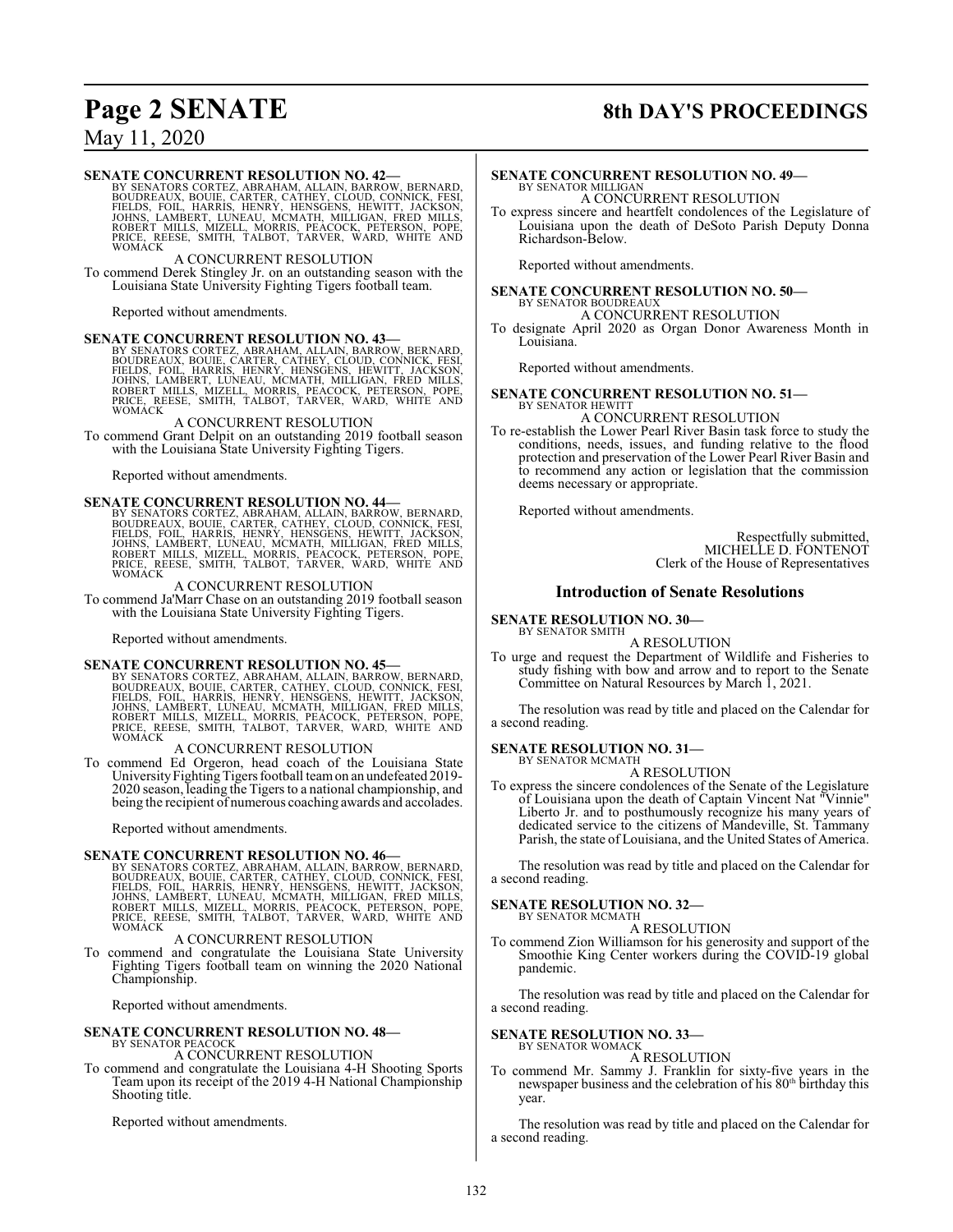# **8th DAY'S PROCEEDINGS Page 3 SENATE**

# May 11, 2020

#### **Senate Bills and Joint Resolutions on Second Reading**

**SENATE BILL NO. 516— (Substitute of Senate Bill No. 332 by Senator Peacock)** BY SENATOR PEACOCK

AN ACT

To amend and reenact R.S. 27:44(16), 205(17), and 353(8), and to enact R.S. 27:44(21.1), 205(30.1), and 353(9.1), relative to gaming; to except promotional play wagers in determining revenue in certain gaming; and to provide for related matters.

On motion of Senator Smith the bill was read by title, ordered engrossed and passed to a third reading.

#### **Senate Resolutions on Second Reading**

#### **SENATE RESOLUTION NO. 21—** BY SENATOR FIELDS

A RESOLUTION

To urge and request the Board of Regents and the postsecondary education management boards to adopt a flexible and holistic admissions policy for the summer and fall semesters of the 2020 academic year, due to the disruption caused throughout the state's postsecondary educational system by the COVID-19 pandemic.

The resolution was read by title and referred by the President to the Committee on Education.

#### **SENATE RESOLUTION NO. 22—** BY SENATOR BOUDREAUX

A RESOLUTION

To express the sincere condolences of the Senate of the Legislature of Louisiana upon the death of Melinda Waller Mangham, educator.

On motion of Senator Peacock the resolution was read by title and adopted.

#### **SENATE RESOLUTION NO. 23—**

BY SENATORS BOUDREAUX, ALLAIN, BARROW, BERNARD, BOUIE,<br>CARTER, CATHEY, CLOUD, CONNICK, CORTEZ, FESI, FIELDS, FOIL,<br>HARRIS, HENSGENS, HEWITT, JOHNS, LAMBERT, LUNEAU, MCMATH,<br>MILLIGAN, FRED MILLS, ROBERT MILLS, MIZELL, MORRI

#### A RESOLUTION

To express the sincere condolences of the Senate of the Legislature of Louisiana upon the death of Dr. Ray P. Authement, former president of the University of Louisiana at Lafayette.

On motion of Senator Peacock the resolution was read by title and adopted.

**SENATE RESOLUTION NO. 24—** BY SENATORS HEWITT, MCMATH AND MIZELL A RESOLUTION

To commend Leadership Northshore and the 2020 Class.

On motion of Senator Hewitt the resolution was read by title and adopted.

#### **SENATE RESOLUTION NO. 25—** BY SENATOR REESE

A RESOLUTION

To express the sincere condolences of the Senate of the Legislature of Louisiana upon the death of Larry Olen Goins.

On motion of Senator Reese the resolution was read by title and adopted.

#### **SENATE RESOLUTION NO. 26—**

BY SENATOR REESE A RESOLUTION

To express the sincere condolences of the Senate of the Legislature of Louisiana upon the death of James Thomas "Tommy" Poe Jr.

On motion of Senator Reese the resolution was read by title and adopted.

#### **SENATE RESOLUTION NO. 27—** BY SENATOR REESE

A RESOLUTION To express the sincere condolences of the Senate of the Legislature of Louisiana upon the death of Don Austin Scoggins.

On motion of Senator Reese the resolution was read by title and adopted.

#### **SENATE RESOLUTION NO. 28—**

BY SENATOR HEWITT A RESOLUTION

To commend Joseph Michael Srofe Jr. of the Boy Scouts of America Troop 562 on achieving the rank of Eagle Scout.

On motion of Senator Hewitt the resolution was read by title and adopted.

#### **SENATE RESOLUTION NO. 29—**

BY SENATOR JOHNS A RESOLUTION

To express the sincere condolences of the Senate of the Legislature of Louisiana upon the death of Wilmot Sandlin "Sandy" McCain.

On motion of Senator Johns the resolution was read by title and adopted.

#### **Senate Concurrent Resolutions on Second Reading**

#### **SENATE CONCURRENT RESOLUTION NO. 53—** BY SENATOR ALLAIN A CONCURRENT RESOLUTION

To express the sincere condolences of the Legislature of Louisiana upon the death of the Honorable Dudley Anthony "Butch" Gautreaux Jr., renown public servant, beloved gentleman, and a former member of both the Louisiana House of Representatives and the Louisiana Senate, and to celebrate his service and devotion to the law and the welfare of the people of the state of Louisiana.

The concurrent resolution was read by title. Senator Allain moved to adopt the Senate Concurrent Resolution.

### **ROLL CALL**

The roll was called with the following result:

#### YEAS

| Mr. President | Foil      | Mizell  |
|---------------|-----------|---------|
| Abraham       | Harris    | Morris  |
| Allain        | Henry     | Peacock |
| Barrow        | Hensgens  | Pope    |
| Bernard       | Hewitt    | Price   |
| Bouie         | Johns     | Reese   |
| Carter        | Lambert   | Smith   |
| Cathey        | Luneau    | Talbot  |
| Cloud         | McMath    | Tarver  |
| Connick       | Milligan  | Ward    |
| Fesi          | Mills, F. | White   |
| Fields        | Mills, R. | Womack  |
| Total - 36    |           |         |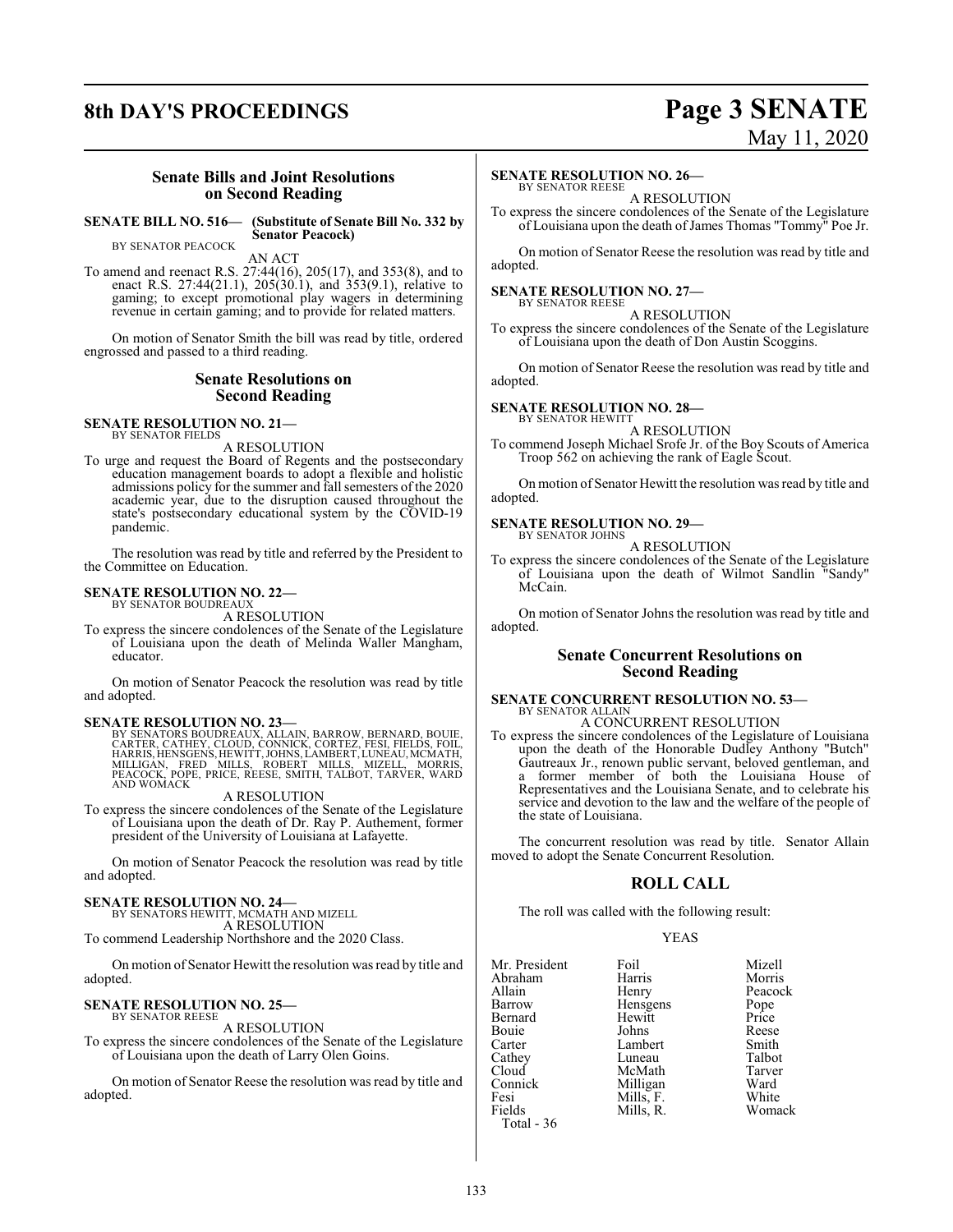## NAYS Total - 0 ABSENT

| Boudreaux | Jackson | Peterson |
|-----------|---------|----------|
| Total - 3 |         |          |

The Chair declared the Senate adopted the Senate Concurrent Resolution and ordered it sent to the House.

## **SENATE CONCURRENT RESOLUTION NO. 54—**

BY SENATORS BOUDREAUX AND MILLIGAN A CONCURRENT RESOLUTION

To memorialize the Congress of the United States to fully fund the Corporation for National and Community Service (CNCS) and its programs, including the LaVetCorps in FY 2021.

The resolution was read by title and referred by the President to the Committee on Judiciary B.

#### **SENATE CONCURRENT RESOLUTION NO. 55—** BY SENATOR HEWITT

A CONCURRENT RESOLUTION

To establish the Closed Party Primary Task Force to study and make recommendations regarding the development of a closed party primary election systemapplicable at the federal, state, and local levels, beginning with the 2022 congressional elections.

The resolution was read by title and referred by the President to the Committee on Senate and Governmental Affairs.

# **SENATE CONCURRENT RESOLUTION NO. 56—**<br>BY SENATOR HEWITT AND REPRESENTATIVE GAROFALO<br>A CONCURRENT RESOLUTION

- 
- To urge and request the Coastal Protection and Restoration Authority and the Department of Wildlife and Fisheries to cooperate in developing projects and programs to rehabilitate the productivity of the oyster resource, promote the viability of the oyster industry in Louisiana, assist the oyster industry with responding to a changing coast, and address competing uses for coastal water bottoms, including integrated coastal protection.

The resolution was read by title and referred by the President to the Committee on Natural Resources.

#### **SENATE CONCURRENT RESOLUTION NO. 57—**

BY SENATOR HEWITT A CONCURRENT RESOLUTION

To urge and request the Louisiana Supreme Court and the Louisiana State Bar Association to implement a lawyer advertisement review recognition program.

The resolution was read by title and referred by the President to the Committee on Judiciary A.

## **SENATE CONCURRENT RESOLUTION NO. 58—** BY SENATOR CORTEZ A CONCURRENT RESOLUTION

To express the sincere condolences of the Legislature of Louisiana upon the death of Melinda Waller Mangham, educator.

The concurrent resolution was read by title. Senator Peacock moved to adopt the Senate Concurrent Resolution.

## **ROLL CALL**

The roll was called with the following result:

#### YEAS

| Mr. President | Foil            | Mizell  |
|---------------|-----------------|---------|
| Abraham       | Harris          | Morris  |
| Allain        | Henry           | Peacock |
| Barrow        | <b>Hensgens</b> | Pope    |

# **Page 4 SENATE 8th DAY'S PROCEEDINGS**

| Bernard     | Hewitt        | Price    |
|-------------|---------------|----------|
| Bouie       | Johns         | Reese    |
| Carter      | Lambert       | Smith    |
| Cathey      | Luneau        | Talbot   |
| Cloud       | McMath        | Tarver   |
| Connick     | Milligan      | Ward     |
| Fesi        | Mills, F.     | White    |
| Fields      | Mills, R.     | Womack   |
| Total $-36$ |               |          |
|             | <b>NAYS</b>   |          |
| Total - 0   |               |          |
|             | <b>ABSENT</b> |          |
| Boudreaux   | Jackson       | Peterson |

The Chair declared the Senate adopted the Senate Concurrent Resolution and ordered it sent to the House.

#### **SENATE CONCURRENT RESOLUTION NO. 59—** BY SENATOR FIELDS

Total - 3

#### A CONCURRENT RESOLUTION

To create the Task Force on Teacher Shortages to study strategies and best procedures by which state and local school districts can address teacher shortages and increase rates of employment and retention of teachers and to provide a written report of findings and recommendations to the Senate Committee on Education and the House Committee on Education not later than December 1, 2020.

The resolution was read by title and referred by the President to the Committee on Education.

## **Message from the House**

#### **ASKING CONCURRENCE IN HOUSE BILLS AND JOINT RESOLUTIONS**

#### May 7, 2020

To the Honorable President and Members of the Senate:

I am directed to inform your honorable body that the House of Representatives has finally passed and asks your concurrence in the following House Bills and Joint Resolutions:

| HB No. 265       | HB No. 400       | HB No. 420       |
|------------------|------------------|------------------|
| HB No. 123       | HB No. 130       | HB No. 132       |
| HB No. 168       | <b>HB</b> No. 91 | HB No. 171       |
| HB No. 240       | HB No. 601       | <b>HB</b> No. 58 |
| <b>HB</b> No. 80 | HB No. 62        | HB No. 95        |
| HB No. 113       | HB No. 116       | HB No. 125       |
| HB No. 404       | HB No. 594       |                  |

Respectfully submitted, MICHELLE D. FONTENOT Clerk of the House of Representatives

#### **House Bills and Joint Resolutions on First Reading**

**HOUSE BILL NO. 58—** BY REPRESENTATIVE RISER

AN ACT

To enact 13:5554(LL), relative to the Catahoula Parish Sheriff's Office; to provide for the payment of insurance premium costs; to provide for eligibility requirements for the payment of insurance premium costs for retired sheriffs and deputy sheriffs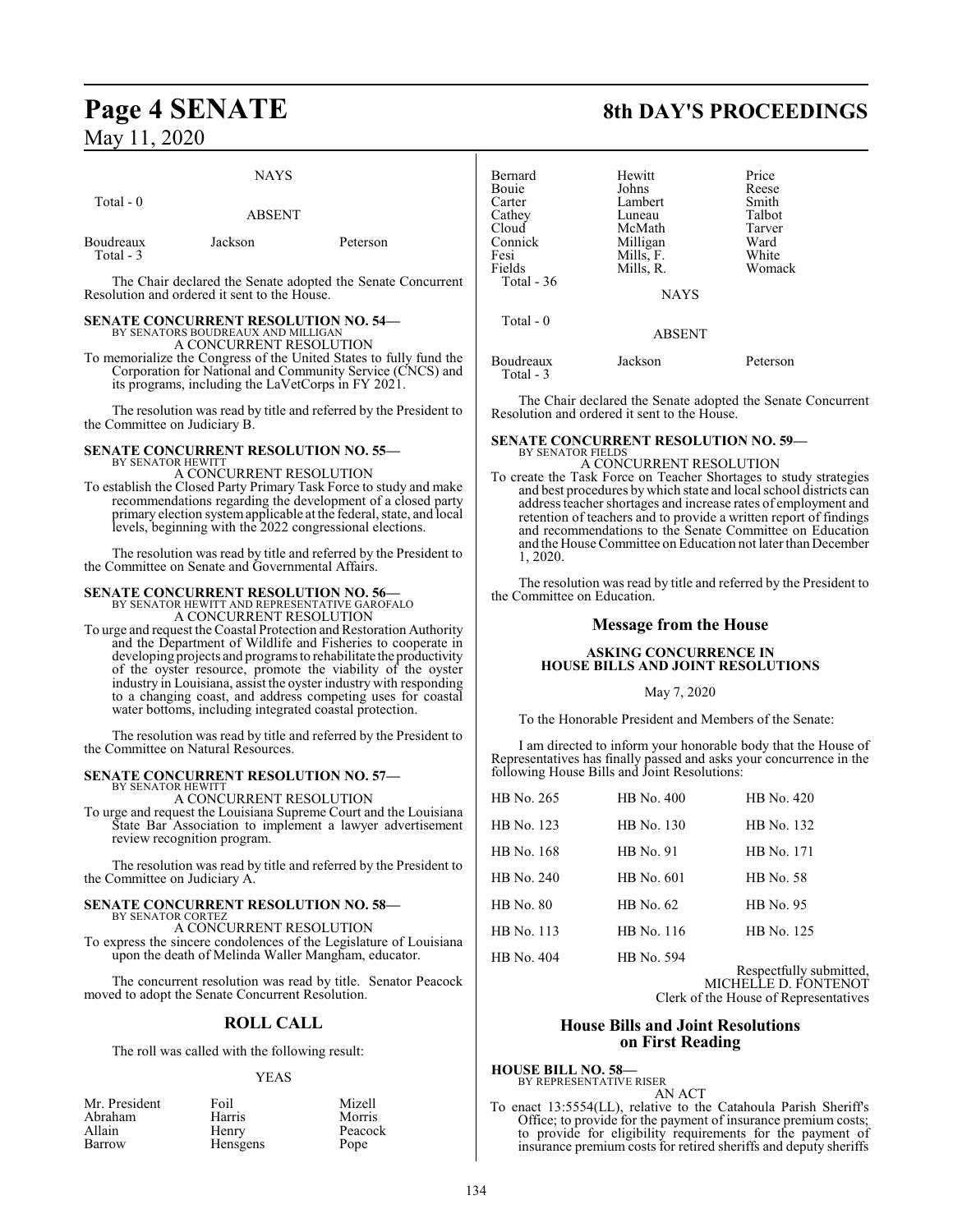# **8th DAY'S PROCEEDINGS Page 5 SENATE** May 11, 2020

of the Catahoula Parish Sheriff's Office; and to provide for related matters.

The bill was read by title and placed on the Calendar for a second reading.

**HOUSE BILL NO. 62—** BY REPRESENTATIVE WILFORD CARTER

AN ACT

To amend and reenact R.S. 13:477(14), 589(A), and 621.14, relative to the Fourteenth Judicial District; to provide for the election of judges in the Fourteenth Judicial District; to provide for a new division of the court with limited or specialized jurisdiction; to abolish a division of the court; to provide for the composition of the election sections for the election ofjudges; to provide for the election sections from which the judges are elected; to provide relative to the election of the magistrate judge of the Fourteenth Judicial District; and to provide for related matters.

The bill was read by title and placed on the Calendar for a second reading.

#### **HOUSE BILL NO. 80—**

BY REPRESENTATIVE ROMERO AN ACT

To amend and reenact R.S. 16:516(A), relative to district attorneys; to provide for the payment of group health insurance premiums from the district attorney's general fund in the Thirty-First Judicial District; to establish criteria for eligibility; and to provide for related matters.

The bill was read by title and placed on the Calendar for a second reading.

#### **HOUSE BILL NO. 91—**

BY REPRESENTATIVE BAGLEY

AN ACT To enact R.S. 49:191(12)(b) and to repeal R.S. 49:191(9)(f), relative to the Louisiana Department of Health, including provisions to provide for the re-creation of the Louisiana Department of Health and the statutory entities made a part of the department by law; to provide for the effective termination date for all statutory authority for the existence of such statutory entities; and to provide for related matters.

The bill was read by title and placed on the Calendar for a second reading.

# **HOUSE BILL NO. 95—** BY REPRESENTATIVE GREEN

AN ACT

To amend and reenact R.S. 13:718(I)(1), relative to commissioner fees in the Twenty-Fourth Judicial District Court; to authorize an increase in fees for all persons convicted of a felony or misdemeanor offence in the Twenty-Fourth Judicial District Court; and to provide for related matters.

The bill was read by title and placed on the Calendar for a second reading.

#### **HOUSE BILL NO. 113—** BY REPRESENTATIVE AMEDEE

AN ACT

To enact R.S. 15:284(F), relative to the use of facility dogs in certain circumstances; to provide an alternative reference to the law regarding the use of facility dogs in court proceedings; and to provide for related matters.

The bill was read by title and placed on the Calendar for a second reading.

#### **HOUSE BILL NO. 116—**

BY REPRESENTATIVE COX

AN ACT<br>reenact R.S. To amend and reenact R.S.  $13:5807(A)(15)$  and 5807.1(A)(introductory paragraph), to enact R.S.  $13:5807(C)$ , and to repeal R.S.  $13:5807.1(D)$ , relative to costs and fees; to provide relative to the fees of office of city marshals and constables; to increase fees that the citymarshal of Natchitoches is entitled to charge for services provided in civil matters; to provide relative to the marshal's training and equipment fund; to provide relative to the use of the marshal's training and equipment fund; and to provide for related matters.

The bill was read by title and placed on the Calendar for a second reading.

#### **HOUSE BILL NO. 123—**

BY REPRESENTATIVE GREGORY MILLER AN ACT

To amend and reenact R.S. 9:2141 through 2144, 2145(1), 2146, 2147 through 2154, and 2156(A), (C), and (E), to enact R.S. 9:2151.1, 2151.2, 2156.1, 2156.2, and Subpart F of Part V of Chapter 1 of Code Title II of Code Book III of Title 9 of the Louisiana Revised Statutes of 1950, to be comprised of R.S. 9:2164, and to repeal R.S. 9:2155 and 2157, relative to the administration of trusts; to provide with respect to allocation to income and principal; to provide for the apportionment and allocation of various types of receipts and expenses; to provide for the obligation to pay money; to provide for charges against income and principal; to provide for transfers from income to principal for depreciation; to provide with respect to the payment of income taxes; to provide for underproductive property; to provide for an effective date and applicability; to provide for redesignation; and to provide for related matters.

The bill was read by title and placed on the Calendar for a second reading.

#### **HOUSE BILL NO. 125—**

BY REPRESENTATIVE GREGORY MILLER

AN ACT To amend and reenact Civil Code Articles 897, 1495, and 1505(A) and (B) and Code of Civil Procedure Articles 2952 and 3396.18(A), to enact Civil Code Article 1495.1, and to repeal Part 1 of Chapter 4 of Title 9 of the Louisiana Revised Statutes of 1950, comprised of R.S. 9:2401, relative to successions; to modernize terminology; to provide for the calculation of the legitime; to provide for the calculation of the active mass of a succession; to provide for the independent administration of a succession; to provide for the sealing of a detailed descriptive list in a succession without administration; to repeal the Uniform Wills Law; and to provide for related matters.

The bill was read by title and placed on the Calendar for a second reading.

#### **HOUSE BILL NO. 130—**

BY REPRESENTATIVE DUPLESSIS AN ACT

To amend and reenact R.S. 51:2377, relative to the Louisiana Small Business and Entrepreneurship Council; to provide for the effective termination date for the council; to provide for an effective date; and to provide for related matters.

The bill was read by title and placed on the Calendar for a second reading.

#### **HOUSE BILL NO. 132—**

BY REPRESENTATIVE HORTON AN ACT

To enact R.S. 1:50, relative to daylight saving time; to provide for conditions; to adopt daylight saving time as the standard time;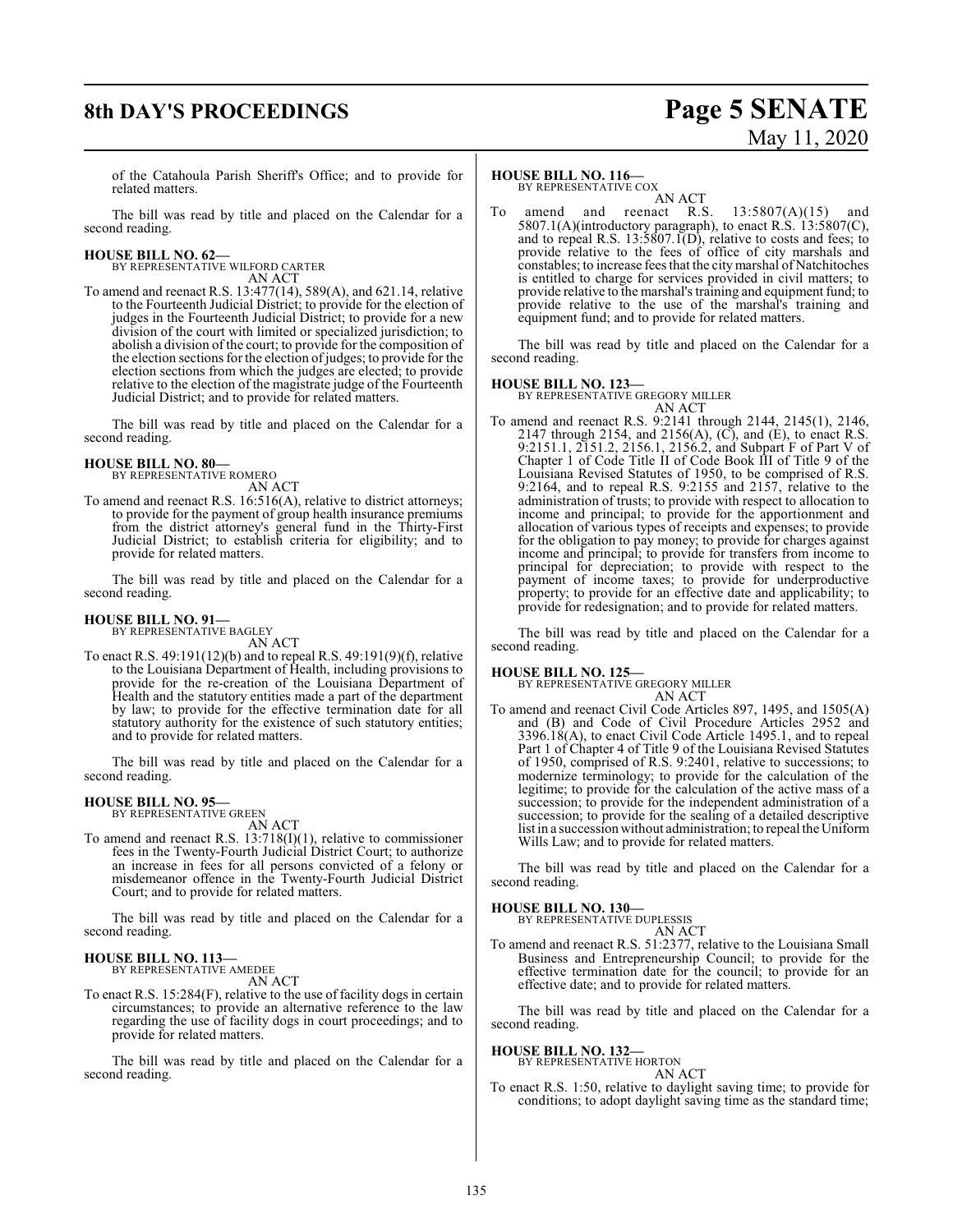# **Page 6 SENATE 8th DAY'S PROCEEDINGS**

to provide for implementation; and to provide for related matters.

The bill was read by title and placed on the Calendar for a second reading.

# **HOUSE BILL NO. 168—** BY REPRESENTATIVE HODGES

AN ACT

To amend and reenact R.S. 23:540(B)(5), relative to regulations affecting boilers; to exempt certain steam heating boilers; and to provide for related matters.

The bill was read by title and placed on the Calendar for a second reading.

#### **HOUSE BILL NO. 171—**

BY REPRESENTATIVE HUGHES AN ACT

To enact R.S. 40:41(N), relative to vital records; to provide for disclosure of records by the state registrar of vital records; to authorize disclosure of certain records by the state registrar to the Department of Children and Family Services; to provide requirements and conditions relative to such disclosure; and to provide for related matters.

The bill was read by title and placed on the Calendar for a second reading.

## **HOUSE BILL NO. 240—**

BY REPRESENTATIVE HUGHES AN ACT

To amend and reenact R.S. 40:2020(A), (B)(2) and (3),  $(C)($ introductory paragraph), and  $(D)(1)$ , relative to the authority of the Louisiana Department of Health to conduct certain mortality reviews; to provide for the office of behavioral health to review deaths of persons receiving services through that office; to provide for definitions; to provide for the access of certain reports; to provide an effective date; and to provide for related matters.

The bill was read by title and placed on the Calendar for a second reading.

**HOUSE BILL NO. 265—** BY REPRESENTATIVE MUSCARELLO AN ACT

To repeal R.S. 38:1501 and R.S. 51:282, relative to clerks of court; to eliminate requirements for the clerk of court to maintain certain records.

The bill was read by title and placed on the Calendar for a second reading.

#### **HOUSE BILL NO. 400—**

BY REPRESENTATIVE GARY CARTER AN ACT

To amend and reenact R.S. 13:996.67(D), relative to the imposition of court costs and service charges by the Civil District Court for the parish of Orleans and the clerk of court of the Civil District Court for the parish of Orleans; to provide for an extension of time in which to impose such fees and charges; and to provide for related matters.

The bill was read by title and placed on the Calendar for a second reading.

#### **HOUSE BILL NO. 404—** BY REPRESENTATIVE FARNUM

AN ACT

To amend and reenact R.S. 1:55(E)(2) and R.S. 13:754(E)(8) and to enact R.S.  $13:754(E)(13)$ , relative to emergency closings for clerks of court; to provide relative to the Louisiana Clerks' Remote Access Authority; to require certain statements regarding closure of the office of the clerk; to provide for an electronic bulletin board on the statewide portal; and to provide for related matters.

The bill was read by title and placed on the Calendar for a second reading.

# **HOUSE BILL NO. 420—** BY REPRESENTATIVE BACALA

AN ACT

To amend and reenact R.S. 40:2404.2(B), relative to peace officers; to provide for the training of peace officers; to establish exceptions to annual training requirements; and to provide for related matters.

The bill was read by title and placed on the Calendar for a second reading.

#### **HOUSE BILL NO. 594—**

BY REPRESENTATIVE SEABAUGH AN ACT

To amend and reenact Civil Code Article 811 and Code of Civil Procedure Articles 4607, 4621, 4622, 4624, 4625, 4627, 4629, and 4643 and to enact Code of Civil Procedure Article 4626(3), relative to property; to provide for partitions by private sale; to provide for absentee co-owners; to provide for publication notice; to provide for petitions, trials, and judgments of partitions by private sale; to provide for the appointment of an attorney; to provide for an effective date; and to provide for related matters.

The bill was read by title and placed on the Calendar for a second reading.

#### **HOUSE BILL NO. 601—**

BY REPRESENTATIVES BAGLEY, ADAMS, ROBBY CARTER, CREWS,<br>ECHOLS, TRAVIS JOHNSON, LARVADAIN, MCMAHEN, MOORE,<br>PRESSLY, SELDERS, AND STAGNI AN ACT

To enact Section 2 of Act No. 492 of the 2014 Regular Session of the Legislature of Louisiana, relative to service dogs; to provide for designation of an Act of the Legislature by means of a short title; and to provide for related matters.

The bill was read by title and placed on the Calendar for a second reading.

#### **House Concurrent Resolutions on Second Reading**

**HOUSE CONCURRENT RESOLUTION NO. 38—** BY REPRESENTATIVE ROMERO AND SENATOR ABRAHAM A CONCURRENT RESOLUTION

To commend Bennett R. Lapoint, assistant district attorney of Jefferson Davis Parish, on his retirement.

The resolution was read by title. Senator Abraham moved to concur in the House Concurrent Resolution.

### **ROLL CALL**

The roll was called with the following result:

#### YEAS

| Mr. President | Foil     | Mizell        |
|---------------|----------|---------------|
| Abraham       | Harris   | Morris        |
| Allain        | Henry    | Peacock       |
| Barrow        | Hensgens |               |
| Bernard       | Hewitt   | Pope<br>Price |
| Bouie         | Johns    | Reese         |
| Carter        | Lambert  | Smith         |
| Cathey        | Luneau   | Talbot        |
| Cloud         | McMath   | Tarver        |
| Connick       | Milligan | Ward          |
|               |          |               |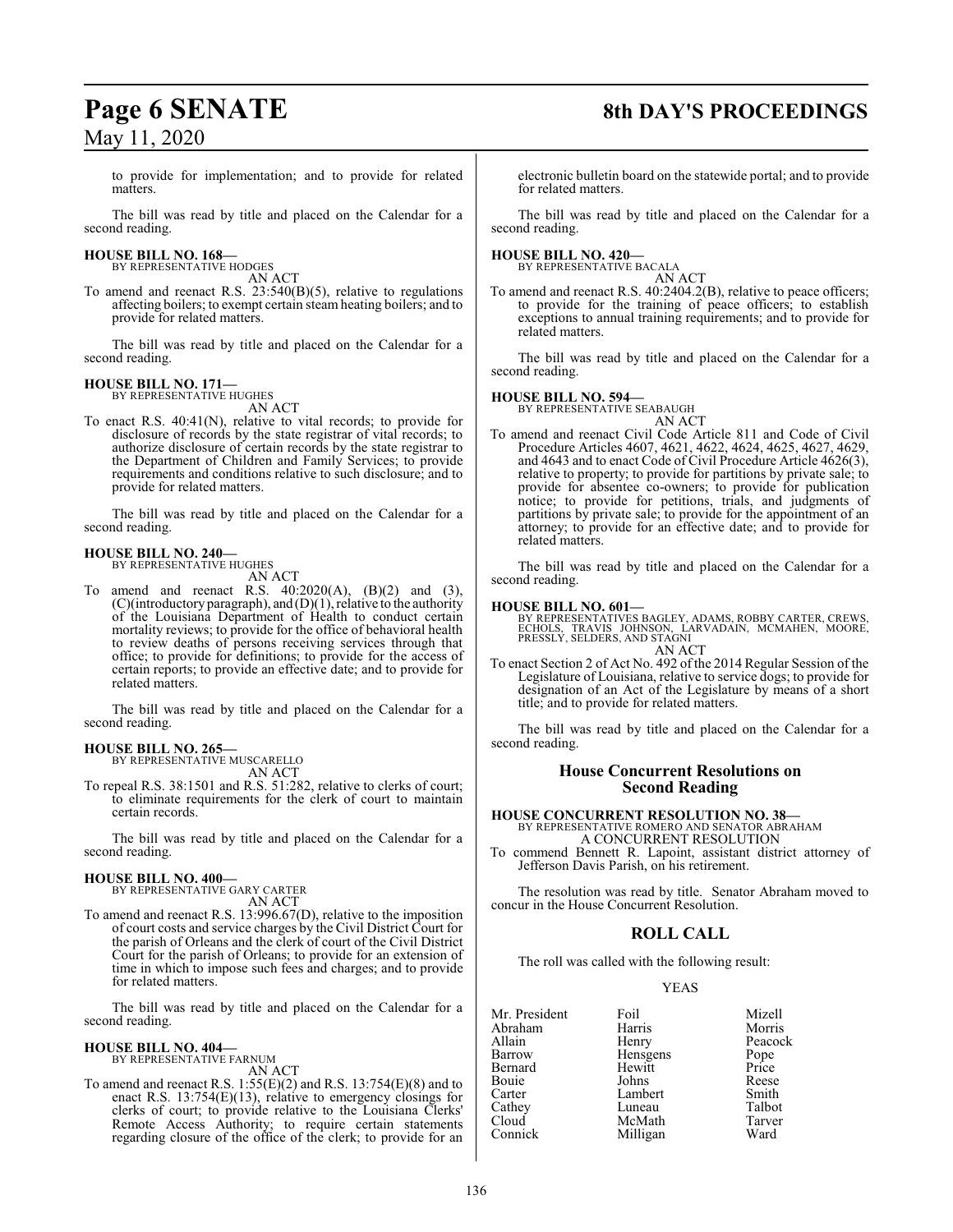| Fesi<br>Fields<br>Total $-36$ | Mills, F.<br>Mills, R. | White<br>Womack |
|-------------------------------|------------------------|-----------------|
|                               | <b>NAYS</b>            |                 |
| Total - 0                     | <b>ABSENT</b>          |                 |

| Boudreaux<br>Total - 3 | Jackson | Peterson |
|------------------------|---------|----------|

The Chair declared the Senate concurred in the House Concurrent Resolution and ordered it returned to the House.

HOUSE CONCURRENT RESOLUTION NO. 44—<br>BY REPRESENTATIVES SCHEXNAYDER, ADAMS, AMEDEE, BACALA,<br>BAGLEY, BEAULIEU, BISHOP, BOURRIAQUE, BRASS, BROWN,<br>BRYANT, BUTLER, CARPENTER, CARRIER, GARY CARTER, ROBBY<br>CARTER, WILFORD CARTER,

To express the sincere and heartfelt condolences of the members of the Legislature of Louisiana upon the death of Reggie Paul Bagala and their enduring gratitude for his outstanding contributions to Jefferson Parish and Lafourche Parish and the state of Louisiana, particularly during his tenure as a distinguished member of the Louisiana House of Representatives.

The resolution was read by title. Senator Fesi moved to concur in the House Concurrent Resolution.

### **ROLL CALL**

The roll was called with the following result:

#### YEAS

| Mr. President<br>Abraham<br>Allain<br>Barrow<br>Bernard<br><b>Bouje</b><br>Carter<br>Cathey<br>Cloud<br>Connick<br>Fesi | Foil<br>Harris<br>Henry<br>Hensgens<br>Hewitt<br>Johns<br>Lambert<br>Luneau<br>McMath<br>Milligan<br>Mills, F. | Mizell<br>Morris<br>Peacock<br>Pope<br>Price<br>Reese<br>Smith<br>Talbot<br>Tarver<br>Ward<br>White |
|-------------------------------------------------------------------------------------------------------------------------|----------------------------------------------------------------------------------------------------------------|-----------------------------------------------------------------------------------------------------|
| Total - $36$                                                                                                            | Mills, R.<br><b>NAYS</b>                                                                                       |                                                                                                     |
| Total - 0                                                                                                               | <b>ABSENT</b>                                                                                                  |                                                                                                     |
| Boudreaux<br>Total - 3                                                                                                  | Jackson                                                                                                        | Peterson                                                                                            |

The Chair declared the Senate concurred in the House Concurrent Resolution and ordered it returned to the House.

# **8th DAY'S PROCEEDINGS Page 7 SENATE** May 11, 2020

## **HOUSE CONCURRENT RESOLUTION NO. 45—** BY REPRESENTATIVE HODGES A CONCURRENT RESOLUTION

To urge and request the Board of Regents, in consultation with public postsecondary education management boards, to study issues and compile data relative to faculty at public postsecondary education institutions.

The resolution was read by title and referred by the President to the Committee on Education.

## **HOUSE CONCURRENT RESOLUTION NO. 46—** BY REPRESENTATIVE JONES A CONCURRENT RESOLUTION

To urge and request the Department of Public Safety and Corrections to study the impact of COVID-19 on its operations, specifically as it pertains to the safety and security of inmates and staff at its facilities, as well as the feasibility of releasing nonviolent offenders and its impact on mitigating the spread of COVID-19, and to report the number of inmates and staff that have died as a result of COVID-19.

The resolution was read by title and referred by the President to the Committee on Judiciary B.

#### **HOUSE CONCURRENT RESOLUTION NO. 47—** BY REPRESENTATIVE JONES

A CONCURRENT RESOLUTION

To urge and request the office of juvenile justice of the Department of Public Safety and Corrections to study the impact of COVID-19 on its operations, specifically as it pertains to the safety and security of juveniles and staff at its facilities, as well as the feasibility of releasing low-risk, nonviolent juvenile detainees and its impact on mitigating the spread of COVID-19, and to report the number of juveniles and staff that have died as a result of COVID-19.

The resolution was read by title and referred by the President to the Committee on Judiciary B.

#### **HOUSE CONCURRENT RESOLUTION NO. 49—**

BY REPRESENTATIVE BAGLEY A CONCURRENT RESOLUTION

To recognize June 2020 as Post-traumatic Stress Injury Awareness Month and to recognize Saturday, June 27, 2020, as Posttraumatic Stress Injury Awareness Day in Louisiana.

The resolution was read by title. Senator Milligan moved to concur in the House Concurrent Resolution.

#### **ROLL CALL**

The roll was called with the following result:

#### YEAS

Mr. President Foil Mizell<br>Abraham Harris Morris Abraham Harris<br>Allain Henry Allain Henry Peacock<br>
Barrow Hensgens Pope Bernard Hewitt Price Bouie Johns Reese Carter Lambert Smith<br>Cathey Luneau Talbot Cathey Luneau Talbot<br>Cloud McMath Tarver Cloud McMath Tarver Connick Milligan Ward Fesi Mills, F.<br>Fields Mills, R. Total - 36

Hensgens Pope<br>Hewitt Price

Womack

NAYS

Total - 0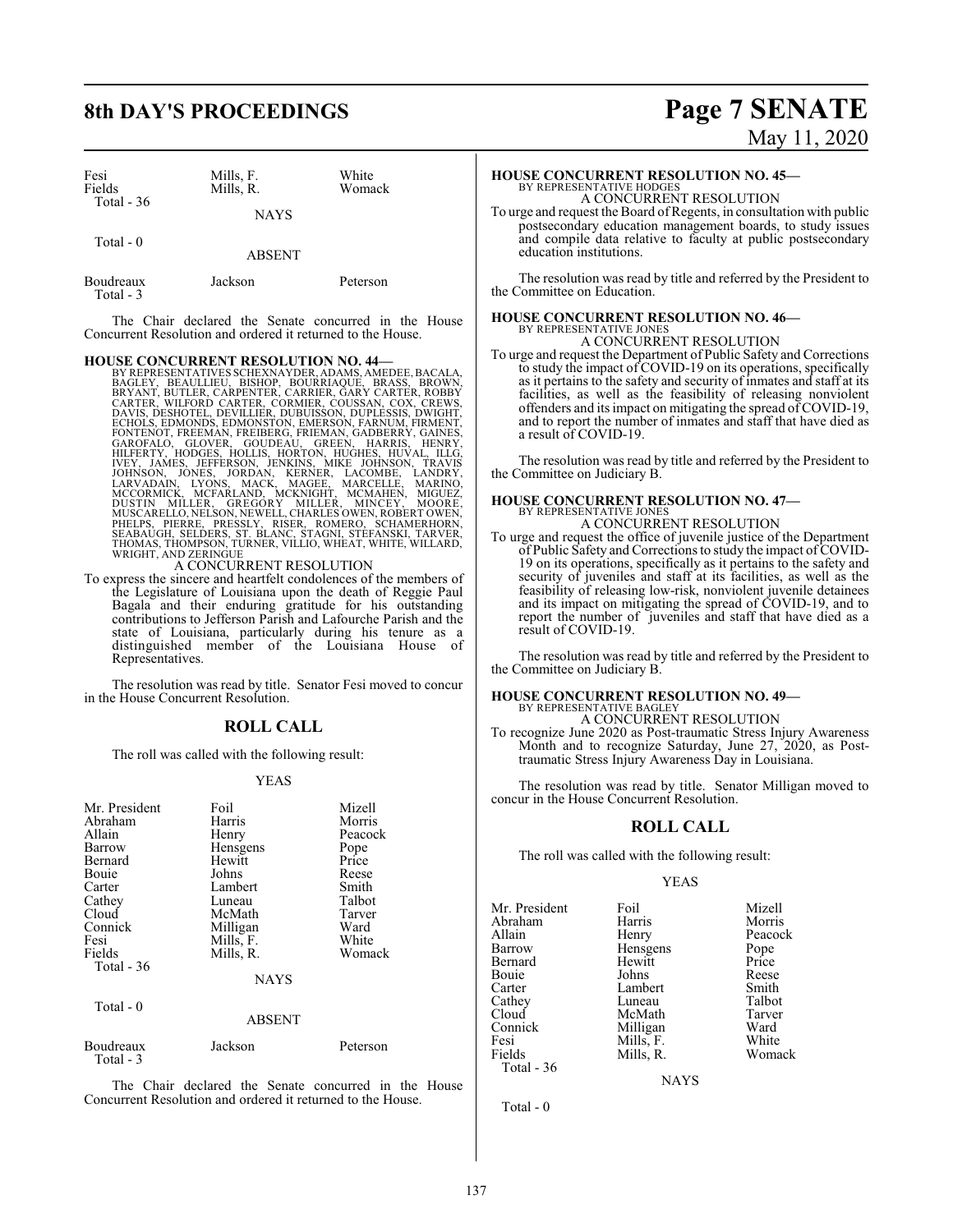#### ABSENT

| Boudreaux | Jackson | Peterson |
|-----------|---------|----------|
| Total - 3 |         |          |

The Chair declared the Senate concurred in the House Concurrent Resolution and ordered it returned to the House.

# **HOUSE CONCURRENT RESOLUTION NO. 55—** BY REPRESENTATIVE ROMERO AND SENATOR ABRAHAM A CONCURRENT RESOLUTION

To commend the Jennings High School football team on their outstanding playoff run during the 2019 season.

The resolution was read by title. Senator Abraham moved to concur in the House Concurrent Resolution.

### **ROLL CALL**

The roll was called with the following result:

#### YEAS

| Mr. President | Foil      | Mizell  |
|---------------|-----------|---------|
| Abraham       | Harris    | Morris  |
| Allain        | Henry     | Peacock |
| Barrow        | Hensgens  | Pope    |
| Bernard       | Hewitt    | Price   |
| Bouie         | Johns     | Reese   |
| Carter        | Lambert   | Smith   |
| Cathey        | Luneau    | Talbot  |
| Cloud         | McMath    | Tarver  |
| Connick       | Milligan  | Ward    |
| Fesi          | Mills, F. | White   |
| Fields        | Mills, R. | Womack  |
| Total - 36    |           |         |
|               | NAYS      |         |

Total - 0

Total - 3

ABSENT

Boudreaux Jackson Peterson

The Chair declared the Senate concurred in the House Concurrent Resolution and ordered it returned to the House.

## **Reports of Committees**

The following reports of committees were received and read:

### **REPORT OF COMMITTEE ON**

## **NATURAL RESOURCES**

Senator Bob Hensgens, Chairman on behalf of the Committee on Natural Resources, submitted the following report:

May 7, 2020

To the President and Members of the Senate:

I am directed by your Committee on Natural Resources to submit the following report:

#### **SENATE CONCURRENT RESOLUTION NO. 7—**

BY SENATORS HEWITT, BERNARD, CATHEY, CLOUD, CORTEZ, FESI,<br>HENRY, HENSGENS, JOHNS, MCMATH, MILLIGAN, ROBERT MILLS,<br>MIZELL, PEACOCK, REESE, TALBOT, WHITE AND WOMACK AND<br>REPRESENTATIVES BEAULLIEU, BUTLER, DEVILLIER, EMERSON,<br> A CONCURRENT RESOLUTION

To urge and request the local officials in Cameron Parish, Jefferson Parish, Plaquemines Parish, St. Bernard Parish, St. John the Baptist Parish, Vermilion Parish, and the city of New Orleans to

# **Page 8 SENATE 8th DAY'S PROCEEDINGS**

dismiss the forty-three coastal lawsuits that have been filed against over two-hundred large and small oil and natural gas companies in Louisiana.

Reported favorably.

#### **SENATE BILL NO. 359—**

BY SENATORS HENSGENS, ABRAHAM, ALLAIN, BERNARD, CATHEY,<br>CLOUD, CORTEZ, FESI, HENRY, HEWITT, JOHNS, MCMATH,<br>MILLIGAN, ROBERT MILLS, MIZELL, PEACOCK, REESE, TALBOT,<br>WHITE AND WOMACK AND REPRESENTAT AN ACT

To amend and reenact R.S. 49:214.36(D) and (E), relative to the Louisiana Coastal Zone Management Program; to provide for the authority to bring enforcement actions; to provide for the imposition of civil liability and the assessment of damages; to provide certain terms, procedures, conditions, requirements, and effects; and to provide for related matters.

Reported with amendments.

Respectfully submitted, BOB HENSGENS Chairman

#### **REPORT OF COMMITTEE ON**

#### **REVENUE AND FISCAL AFFAIRS**

Senator R. L. Bret Allain II, Chairman on behalf of the Committee on Revenue and Fiscal Affairs, submitted the following report:

#### May 8, 2020

To the President and Members of the Senate:

I am directed by your Committee on Revenue and Fiscal Affairs to submit the following report:

# **SENATE BILL NO. 33—** BY SENATOR HENSGENS

AN ACT

To amend and reenact R.S. 47:120.37(B) and to enact R.S. 47:120.141(D), relative to donations of refunds; to provide for such donations to Dreams Come True, Inc.; to provide an exception to removal of certain refund donations from the tax return; and to provide for related matters.

Reported favorably.

#### **SENATE BILL NO. 138—** BY SENATOR ALLAIN

- AN ACT
- To amend and reenact R.S.  $47:339(B)(7)$ , to enact R.S.  $47:340(G)(6)(c)$  and (d) and R.S.  $47:340.1$ , and to repeal R.S.  $47:302(V)(2)$ , relative to tax collection; to provide for requirements to file tax returns; to provide for compensation to remote sellers; to provide for the collection of sales and use tax from marketplace facilitators and remote sellers; to provide for definitions; to provide for certain conditions and limitations; to provide for applicability; to provide for an effective date; and to provide for related matters.

Reported with amendments.

**SENATE BILL NO. 164—**

BY SENATOR ALLAIN

#### AN ACT

To amend and reenact R.S. 47:337.48(A), 337.51(A)(2), and 337.63(B) and to enact R.S. 47:337.61(5), relative to local sales and use tax administration; to provide relative to local sales and use tax disputes; to provide for guidelines for the use of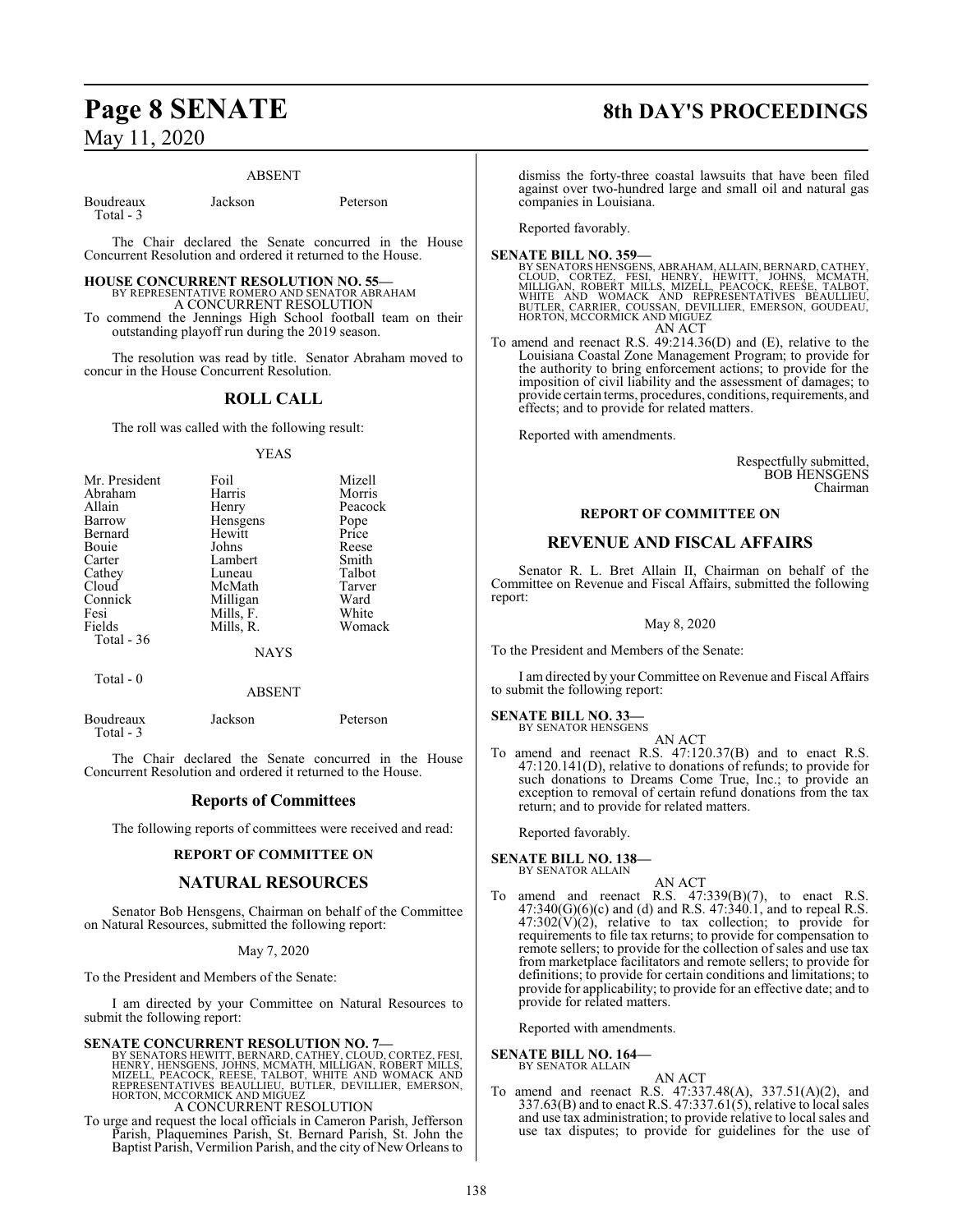# **8th DAY'S PROCEEDINGS Page 9 SENATE**

# May 11, 2020

summary proceedings; to provide relative to access to the Board of Tax Appeals; and to provide for related matters.

Reported favorably.

**SENATE BILL NO. 205—** BY SENATOR ALLAIN

AN ACT

To amend and reenact R.S. 47:284.614(C), relative to the reporting of federal income tax adjustments; to define the term final determination; to provide for an effective date; and to provide for related matters.

Reported with amendments.

# **SENATE BILL NO. 414—** BY SENATOR FOIL

AN ACT

To amend and reenact R.S. 47:1922(A)(1), relative to the Insurance Committee of the Assessors' Insurance Fund; to provide relative to the authority of the Insurance Committee of the Assessors' Insurance Fund to contract for group insurance; to remove provision requiring final approval by the Louisiana Assessors' Association membership; and to provide for related matters.

Reported favorably.

# **SENATE BILL NO. 487—** BY SENATOR ALLAIN

AN ACT

To amend and reenact R.S. 39:101(A)(1)(b), relative to capital outlay; to provide with respect to applications for capital outlay budget requests; to provide for which projects are required to reapply annually; to provide for an effective date; and to provide for related matters.

Reported with amendments.

#### **SENATE BILL NO. 498—** BY SENATOR ALLAIN

AN ACT

To amend and reenact R.S. 47:1514, relative to tax filing and payment extensions; to authorize the secretary of the Department of Revenue to extend the time to file and pay taxes when there is a disaster declaration; to authorize the secretary to suspend the accrual of interest in certain circumstances; to provide for an effective date; and to provide for related matters.

Reported with amendments.

Respectfully submitted, R. L. BRET ALLAIN II Chairman

#### **REPORT OF COMMITTEE ON**

#### **FINANCE**

Senator Mack A. "Bodi" White Jr., Chairman on behalf of the Committee on Finance, submitted the following report:

May 8, 2020

To the President and Members of the Senate:

I am directed by your Committee on Finance to submit the following report:

#### **SENATE BILL NO. 79—** BY SENATOR ABRAHAM

AN ACT

To enact R.S. 17:3138.9 and R.S. 36:651(G)(9), relative to special treasury funds; to establish the Louisiana Cybersecurity Talent Initiative Fund as a special fund in the state treasury; to provide for the purpose of the fund; to provide for appropriations to the

fund and distributions from the fund; to create and provide for the Cybersecurity Education Management Council within the Board of Regents to advise the board relative to fund distributions; to require the board to report to the legislature with respect to the fund; and to provide for related matters.

Reported with amendments.

**SENATE BILL NO. 111—** BY SENATOR FIELDS

AN ACT

To enact R.S.  $39:36(A)(3)(b)(i)(ll)$  and  $51(G)$ , relative to the contents of the executive budget and the general appropriation bill regarding contributions to be applied to the unfunded accrued liability of each department and budget unit of the state; to provide for an effective date; and to provide for related matters.

Reported with amendments.

**SENATE BILL NO. 118—** BY SENATOR SMITH

- 
- To amend and reenact R.S. 38:2212(C)(1), relative to public works projects; to increase the "contract limit" for public works; to provide for a date for the annual adjustment of the "contract limit" for public works; to provide for an effective date; and to provide for related matters.

AN ACT

Reported with amendments.

**SENATE BILL NO. 122—**

BY SENATOR CARTER AN ACT

To amend and reenact R.S. 42:808(F), relative to the Office of Group Benefits; to provide for the coverage of certain dependents; to provide for notice to certain parents and grandparents; to provide for the right to appeal to an appeal review panel in certain circumstances; to provide relative to the authority of appeal review panels; and to provide for related matters.

Reported with amendments.

**SENATE BILL NO. 132—**

BY SENATOR HENRY

- AN ACT
- To enact R.S. 39:1624(C), relative to the approval of contracts; to provide for the approval of any contract with a value greater than or equal to twenty-five million dollars annually by the Joint Legislative Committee on the Budget; to provide for the reporting to the Joint Legislative Committee on the Budget by state agencies prior to the issuance of any request for proposals that could result in expenditures of twenty-five million dollars or more annually; to provide for an effective date; and to provide for related matters.

Reported favorably.

**SENATE BILL NO. 145—** BY SENATOR ROBERT MILLS

AN ACT

To amend and reenact RS. 13:970(K) and (L), relative to the Twentysixth Judicial District Court; to provide relative to filing fees; to authorize the clerk of court to collect filing fees as determined by the judges of the district; to provide relative to transcription charges; and to provide for related matters.

Reported favorably.

**SENATE BILL NO. 157—** BY SENATOR WOMACK

AN ACT

To amend and reenact R.S. 39:72.1(A), and to enact R.S. 39:72.1(D), relative to certain appropriations; to provide authorization for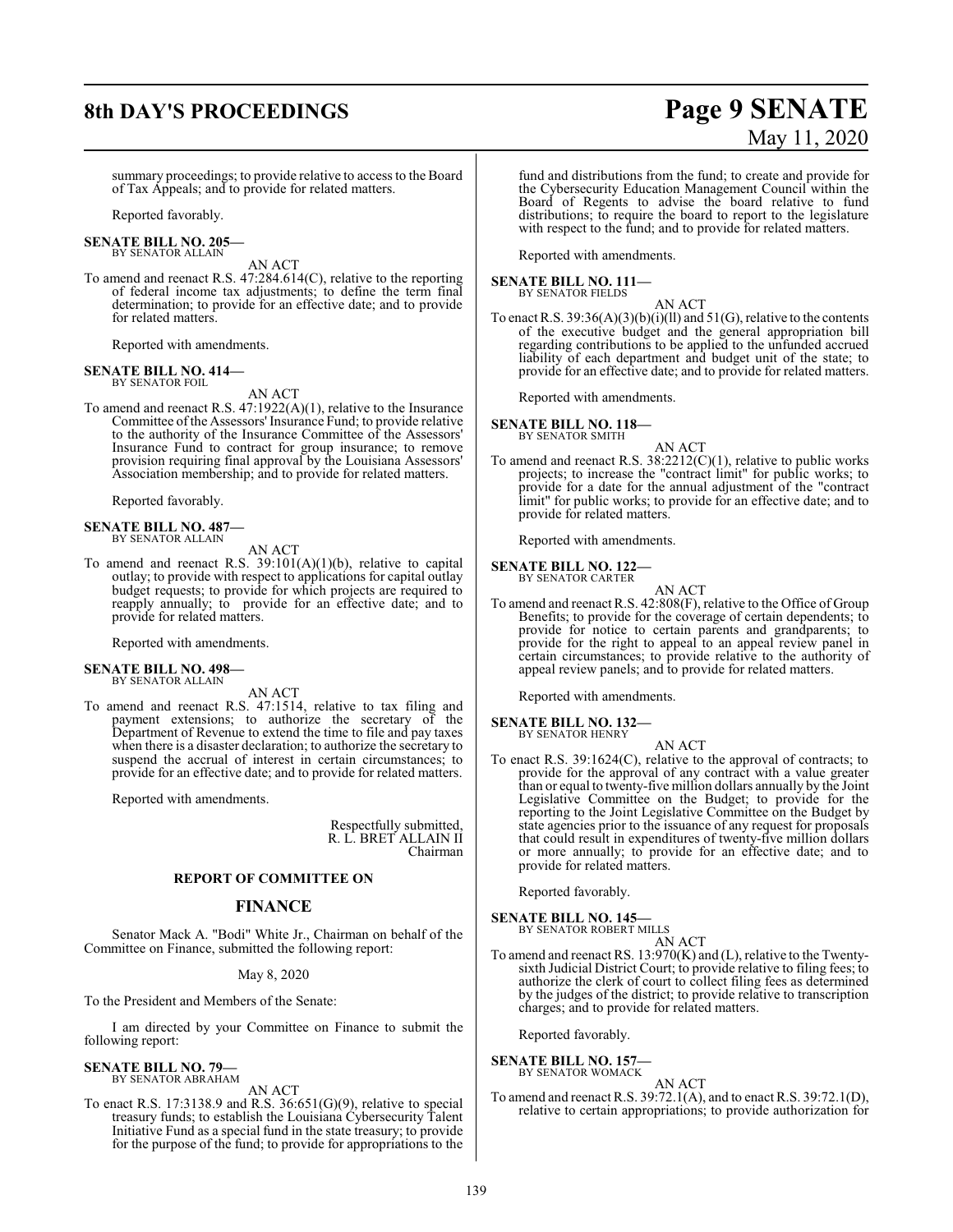the payment of outstanding contracts in certain circumstances; to provide for an effective date; and to provide for related matters.

Reported with amendments.

# **SENATE BILL NO. 503—** BY SENATOR WHITE

AN ACT

To enact R.S. 39:82.2, relative to appropriations; to provide relative to the deadline to withdraw appropriations from the preceding year against which bona fide liabilities existed as of the last day of the fiscal year; to provide for the suspension of laws; and to provide for related matters.

Reported with amendments.

Respectfully submitted, MACK A. "BODI" WHITE JR. Chairman

### **REPORT OF COMMITTEE ON**

## **REVENUE AND FISCAL AFFAIRS**

Senator R. L. Bret Allain, II, Chairman on behalf of the Committee on Revenue and Fiscal Affairs, submitted the following report:

#### May 11, 2020

To the President and Members of the Senate:

I am directed by your Committee on Revenue and Fiscal Affairs to submit the following report:

#### **SENATE BILL NO. 78—** BY SENATOR FOIL

AN ACT

To enact R.S. 17:3095(I), relative to the Louisiana Student Tuition Assistance and Revenue Trust Program; to authorize disbursement of funds from program accounts to pay certain elementary and secondary education costs; to provide for annual disbursement limitations; and to provide for related matters.

Reported with amendments.

## **SENATE BILL NO. 272—**

BY SENATOR ABRAHAM A JOINT RESOLUTION

Proposing to add Article VII, Section 21(O) of the Constitution of Louisiana, to provide for ad valorem property tax exemptions; to establish an exemption for certain property subject to a cooperative endeavor agreement requiring payments in lieu of taxes; to provide for requirements and limitations; and to specify an election for submission of the proposition to electors and provide a ballot proposition.

Reported favorably.

#### **SENATE BILL NO. 283—** BY SENATOR ALLAIN

### AN ACT

To amend and reenact R.S. 47:337.48(A)(1), 337.49(A), 337.50(A), and  $337.51(A)$  and  $(B)(1)$ , relative to local sales and use tax administration; to provide relative to notices; to provide relative to the time to protest to collector's determination of tax due; to provide relative to the time to appeal an assessment; and to provide for related matters.

Reported favorably.

# **Page 10 SENATE 8th DAY'S PROCEEDINGS**

#### **SENATE BILL NO. 334—**

BY SENATOR ALLAIN AN ACT

To amend and reenact R.S. 47:1602(A)(4), 1603(A)(1), 1604, 1604.1, and 1624(A)(1) and to enact R.S. 47:1602(A)(5) and 1608, relative to the Department of Revenue and tax administration; to provide for the funding of the Department of Revenue; to provide for the disposition of certain taxes, penalties, and interest collected by the department; to provide for certain requirements and limitations; to equalize the tax deficiency and refund interest rates; to provide for penalties for failure to file a tax return; to provide for penalties for fraud, negligence, substantial understatement of tax, and willful disregard of tax laws; to provide for definitions; to provide for an effective date; and to provide for related matters.

Reported with amendments.

Respectfully submitted, R. L. BRET ALLAIN II Chairman

#### **REPORT OF COMMITTEE ON**

#### **RETIREMENT**

Senator Edward J. "Ed" Price, Chairman on behalf of the Committee on Retirement, submitted the following report:

#### May 11, 2020

To the President and Members of the Senate:

I am directed by your Committee on Retirement to submit the following report:

#### **SENATE RESOLUTION NO. 15—** BY SENATOR PRICE

A RESOLUTION

To urge and request the state retirement systems to report to the legislature on alternative methods for providing permanent benefit increases to retirees.

Reported favorably.

#### **SENATE CONCURRENT RESOLUTION NO. 34—** BY SENATOR MIZELL

A CONCURRENT RESOLUTION

To memorialize the Congress of the United States to support H.R. 141 and S. 521 of the 116<sup>th</sup> Congress, the Social Security Fairness Act, and to take such other actions as are necessary to review and consider eliminating provisions of federal law which reduce Social Security benefits for those receiving pension benefits from certain federal, state, or local government retirement or pension systems, plans, or funds.

Reported favorably.

# **SENATE BILL NO. 3—**<br>BY SENATOR ALLAIN

AN ACT

To enact R.S. 11:411(14) and (15), relative to the Louisiana State Employees' Retirement System; to provide for system membership; to provide for an effective date; and to provide for related matters.

Reported with amendments.

#### **SENATE BILL NO. 5—** BY SENATOR PRICE

AN ACT

To amend and reenact the introductory paragraph of R.S. 11:1823 and to enact R.S. 11:1823(23), relative to the Municipal Employees'Retirement System's board responsibilities, powers, and duties; to authorize certain monthly deductions from benefit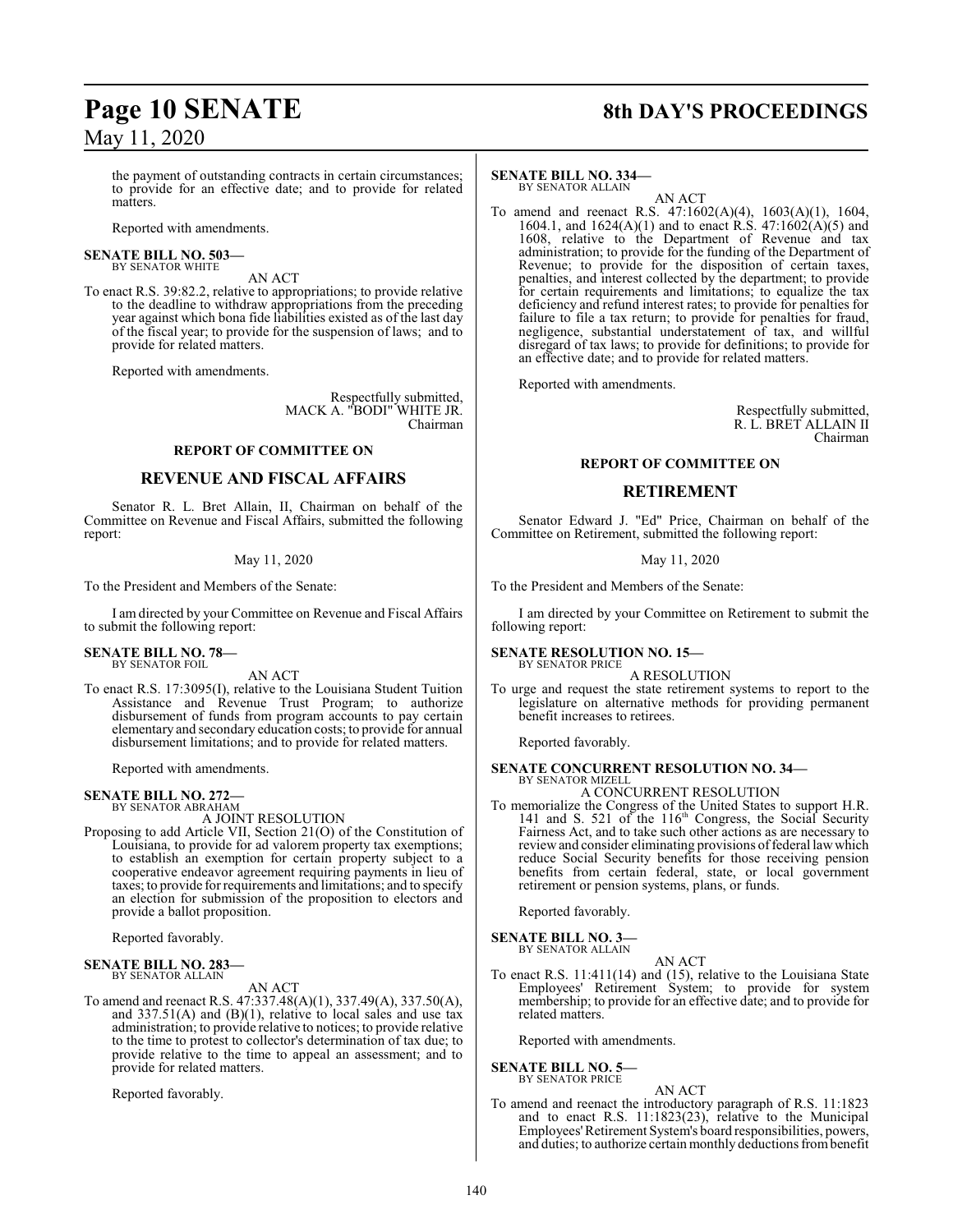# **8th DAY'S PROCEEDINGS Page 11 SENATE**

# May 11, 2020

payments; to provide for the promulgation of rules and regulations; to provide for an effective date; and to provide for related matters.

Reported favorably.

**SENATE BILL NO. 6—** BY SENATOR PRICE

AN ACT To amend and reenact R.S. 11:1759(D), relative to the Municipal Employees' Retirement System; to provide for clarification of terminology; to provide for an effective date; and to provide for related matters.

Reported favorably.

Respectfully submitted, EDWARD J. "ED" PRICE Chairman

#### **REPORT OF COMMITTEE ON**

#### **FINANCE**

Senator Mack A. "Bodi" White Jr., Chairman on behalf of the Committee on Finance, submitted the following report:

#### May 11, 2020

To the President and Members of the Senate:

I am directed by your Committee on Finance to submit the following report:

**SENATE BILL NO. 189—** BY SENATOR WHITE

AN ACT

To enact Subpart L-1 of Part II-A of Chapter 1 of Subtitle 1 of Title 39 of the Louisiana Revised Statutes of 1950, to be comprised of R.S. 39:100.36, relative to special funds; to create the 2020 Capital Project Fund as a special fund in the state treasury; to provide forthe dedication of certain revenues and for the deposit of and use of monies in the fund; to provide for an effective date; and to provide for related matters.

Reported favorably.

**SENATE BILL NO. 308—** BY SENATOR HEWITT AND REPRESENTATIVE EDMONDS AN ACT

To amend and reenact R.S. 49:308.5(B), (C)(1), the introductory paragraph of R.S.  $49:308.5(C)(3)(a)$ , and  $(D)$ , relative to the Dedicated Fund Review Subcommittee of the Joint Legislative Committee on the Budget; to provide relative to a plan ofreview by the Dedicated Fund Review Subcommittee of certain special funds and dedications in the state treasury, including those containing fees and self-generated revenues; to provide relative to the scheduling of funds in the plan of review; to provide for an effective date; and to provide for related matters.

Reported with amendments.

Respectfully submitted, MACK A. "BODI" WHITE JR. Chairman

#### **Senate Bills and Joint Resolutions on Second Reading Just Reported by Committees**

Senator Price asked for and obtained a suspension of the rules to take up Senate Bills and Joint Resolutions just reported by Committees.

#### **SENATE BILL NO. 3—**

BY SENATOR ALLAIN

AN ACT To enact R.S. 11:411(14) and (15), relative to the Louisiana State Employees' Retirement System; to provide for system membership; to provide for an effective date; and to provide for related matters.

Reported with amendments by the Committee on Retirement.

#### **SENATE COMMITTEE AMENDMENTS**

Amendments proposed by Senate Committee on Retirement to Original Senate Bill No. 3 by Senator Allain

AMENDMENT NO. 1

On page 1, line 16, after "Morgan City Housing" change "Authorities" to "Authority"

On motion of Senator Price, the committee amendment was adopted. The amended bill was read by title, ordered engrossed and passed to a third reading.

# **SENATE BILL NO. 5—**<br>BY SENATOR PRICE

AN ACT To amend and reenact the introductory paragraph of R.S. 11:1823 and to enact R.S. 11:1823(23), relative to the Municipal Employees'Retirement System's board responsibilities, powers, and duties; to authorize certain monthly deductions frombenefit payments; to provide for the promulgation of rules and regulations; to provide for an effective date; and to provide for related matters.

Reported favorably by the Committee on Retirement. The bill was read by title, ordered engrossed and passed to a third reading.

# **SENATE BILL NO. 6—**<br>BY SENATOR PRICE

AN ACT To amend and reenact R.S. 11:1759(D), relative to the Municipal Employees' Retirement System; to provide for clarification of terminology; to provide for an effective date; and to provide for related matters.

Reported favorably by the Committee on Retirement. The bill was read by title, ordered engrossed and passed to a third reading.

# **SENATE BILL NO. 33—** BY SENATOR HENSGENS

AN ACT

To amend and reenact R.S. 47:120.37(B) and to enact R.S. 47:120.141(D), relative to donations of refunds; to provide for such donations to Dreams Come True, Inc.; to provide an exception to removal of certain refund donations from the tax return; and to provide for related matters.

Reported favorably by the Committee on Revenue and Fiscal Affairs. The bill was read by title, ordered engrossed and passed to a third reading.

#### **SENATE BILL NO. 78—** BY SENATOR FOIL

AN ACT

To enact R.S. 17:3095(I), relative to the Louisiana Student Tuition Assistance and Revenue Trust Program; to authorize disbursement of funds from program accounts to pay certain elementary and secondary education costs; to provide for annual disbursement limitations; and to provide for related matters.

Reported with amendments by the Committee on Revenue and Fiscal Affairs.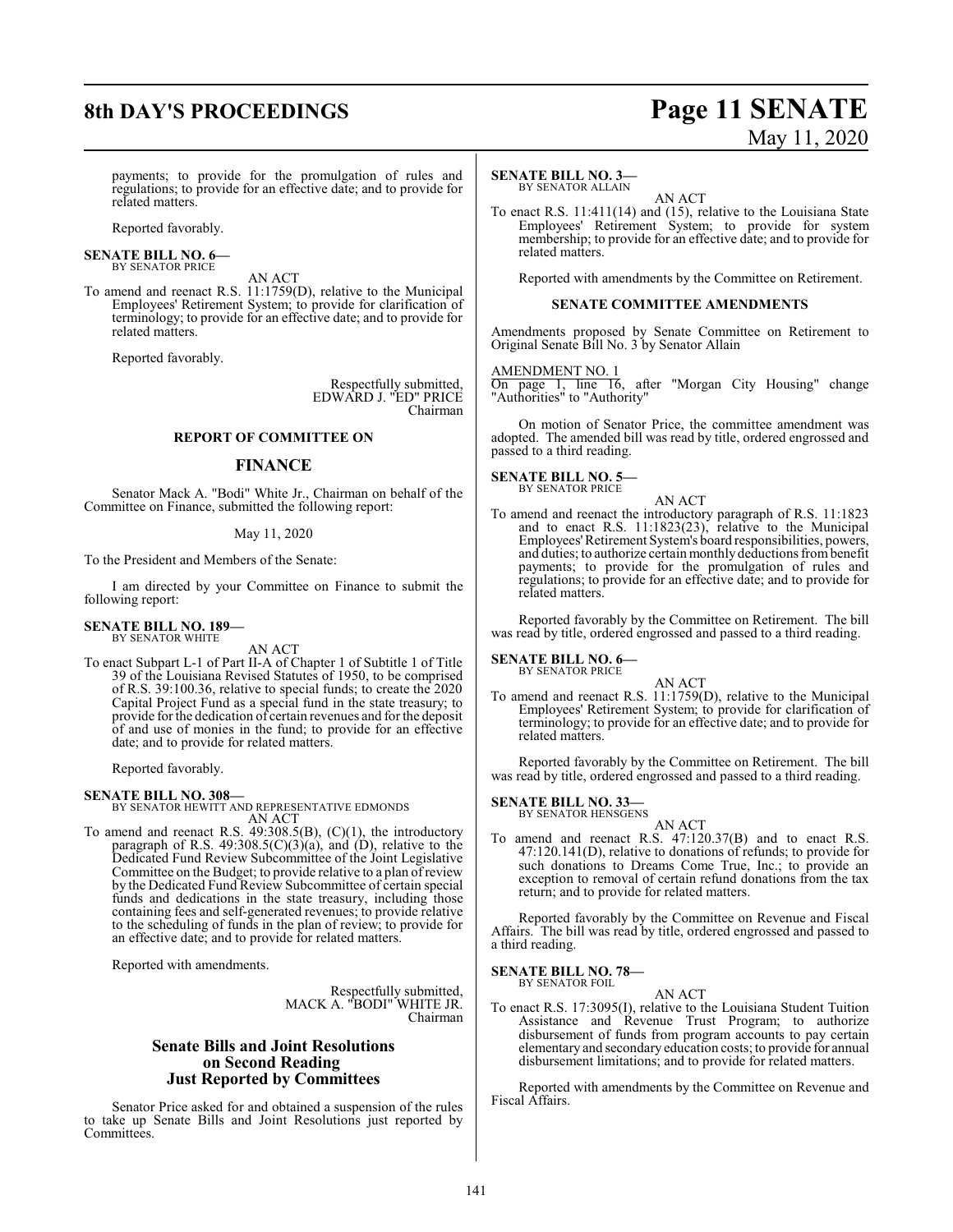# **Page 12 SENATE 8th DAY'S PROCEEDINGS**

#### **SENATE COMMITTEE AMENDMENTS**

Amendments proposed by Senate Committee on Revenue and Fiscal Affairs to Engrossed Senate Bill No. 78 by Senator Foil

#### AMENDMENT NO. 1

On page 1, line 11, between "**disbursed**" and "**to pay**" insert "**in 2020**"

#### AMENDMENT NO. 2

On page 1, line 16, after "**dollars**" insert a period "**.**" and delete the remainder of the line

On motion of Senator Allain, the committee amendment was adopted. The amended bill was read by title, ordered reengrossed and passed to a third reading.

#### **SENATE BILL NO. 79—** BY SENATOR ABRAHAM

AN ACT To enact R.S. 17:3138.9 and R.S. 36:651(G)(9), relative to special treasury funds; to establish the Louisiana Cybersecurity Talent Initiative Fund as a special fund in the state treasury; to provide for the purpose of the fund; to provide for appropriations to the fund and distributions from the fund; to create and provide for the Cybersecurity Education Management Council within the Board of Regents to advise the board relative to fund distributions; to require the board to report to the legislature with respect to the fund; and to provide for related matters.

Reported with amendments by the Committee on Finance.

#### **SENATE COMMITTEE AMENDMENTS**

Amendments proposed by Senate Committee on Finance to Original Senate Bill No. 79 by Senator Abraham

AMENDMENT NO. 1 On page 1, line 6, after "Council" change "within" to "under the auspices of"

### AMENDMENT NO. 2 On page 1, at the end of line 6, insert "and make recommendations

to"

AMENDMENT NO. 3 On page 3, line 2, after "**created**", delete the remainder of the line and insert "**under the auspices of the**"

#### AMENDMENT NO. 4

On page 3, line 3, after "**advising**" delete the remainder of the line, delete lines 4 and 5, and insert "**and making recommendations to the board with respect to distributions from the fund.**"

#### AMENDMENT NO. 5

On page 4, line 6, change "**monthly**" to "**quarterly**"

#### AMENDMENT NO. 6

On page 4, line 15, after "**report to the**", delete the remainder of the line, delete lines 16 and 17, and insert the following:"**Senate Committee on Education, the Senate Committee on Finance, the House Committee on Education, and the House Committee on Appropriations. The report**"

On motion of Senator White, the committee amendment was adopted. The amended bill was read by title, ordered engrossed and passed to a third reading.

#### **SENATE BILL NO. 111—** BY SENATOR FIELDS

AN ACT

To enact R.S.  $39:36(A)(3)(b)(i)(ll)$  and  $51(G)$ , relative to the contents of the executive budget and the general appropriation bill regarding contributions to be applied to the unfunded accrued

liability of each department and budget unit of the state; to provide for an effective date; and to provide for related matters.

Reported with amendments by the Committee on Finance.

#### **SENATE COMMITTEE AMENDMENTS**

Amendments proposed by Senate Committee on Finance to Original Senate Bill No. 111 by Senator Fields

#### AMENDMENT NO. 1

On page 1, line 3, after "regarding" delete the remainder of the line, delete line 4, and insert the following: "the disclosure of the contributions to be made by agencies to the state retirement systems for the unfunded accrued liability existing as of June 30, 1988; to provide"

#### AMENDMENT NO. 2

On page 2, delete lines 9 and 10, and insert the following: "**(ll) Contributions to the state retirement systems for the unfunded accrued liability existing as of June 30, 1988.**"

#### AMENDMENT NO. 3

On page 2, line 14, after "**G.**" delete "**The**" and insert "**Contributions towards the**"

#### AMENDMENT NO. 4

On page 2, line 14, after "**liability**" delete the remainder of the line, delete lines 15 through 17 and insert: "**of the state public retirement systems existing as of June 30, 1988, for each agency shall be contained in an appendix to the General Appropriation Bill.**"

On motion of Senator White, the committee amendment was adopted. The amended was read by title, ordered engrossed and passed to a third reading.

#### **SENATE BILL NO. 118—** BY SENATOR SMITH

#### AN ACT

To amend and reenact R.S. 38:2212(C)(1), relative to public works projects; to increase the "contract limit" for public works; to provide for a date for the annual adjustment of the "contract limit" for public works; to provide for an effective date; and to provide for related matters.

Reported with amendments by the Committee on Finance.

#### **SENATE COMMITTEE AMENDMENTS**

Amendments proposed by Senate Committee on Finance to Original Senate Bill No. 118 by Senator Smith

#### AMENDMENT NO. 1

On page 2, line 8, change "January" to "July"

On motion of Senator White, the committee amendment was adopted. The amended bill was read by title, ordered engrossed and passed to a third reading.

**SENATE BILL NO. 122—** BY SENATORS CARTER, BARROW AND CLOUD AN ACT

To amend and reenact R.S. 42:808(F), relative to the Office of Group Benefits; to provide for the coverage of certain dependents; to provide for notice to certain parents and grandparents; to provide for the right to appeal to an appeal review panel in certain circumstances; to provide relative to the authority of appeal review panels; and to provide for related matters.

Reported with amendments by the Committee on Finance.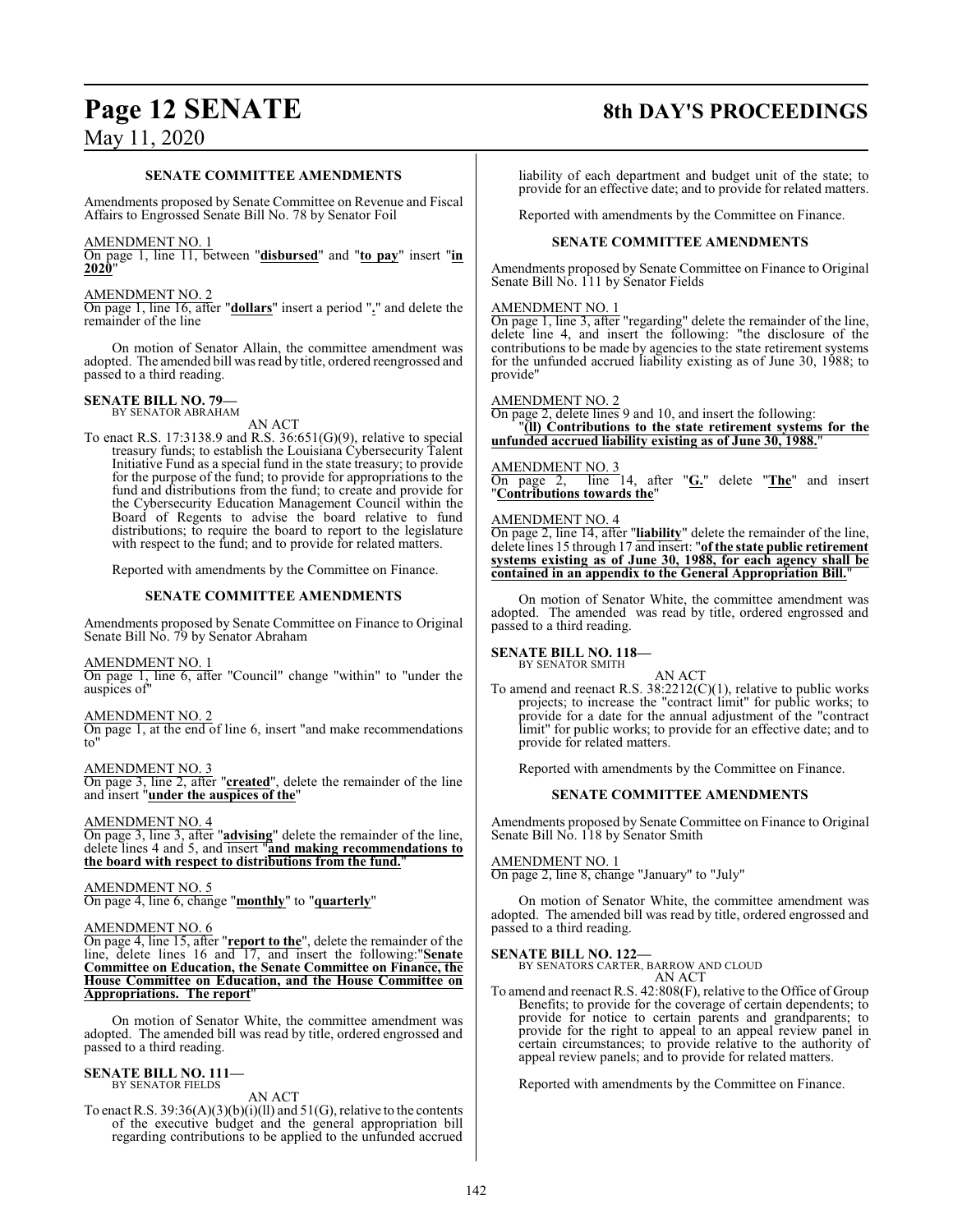# **8th DAY'S PROCEEDINGS Page 13 SENATE**

May 11, 2020

#### **SENATE COMMITTEE AMENDMENTS**

Amendments proposed by Senate Committee on Finance to Original Senate Bill No. 122 by Senator Carter

AMENDMENT NO. 1 On page 1, 1ine 15, change "**eight**" to "**seven**"

AMENDMENT NO. 2 On page 1, line 16, change "**office**" to "**health plan authorized by R.S. 42:851(A)**"

AMENDMENT NO. 3 On page 2, line 6, change "**to an appeal review panel**" to "**for an administrative review**"

AMENDMENT NO. 4 On page 2, line 19, delete "**to an appeal review**", at the beginning of line 20, delete "**panel**" and insert "**for an administrative review**"

AMENDMENT NO. 5 On page 2, line 21, change "**appeal**" to "**administrative**"

AMENDMENT NO. 6 On page 2, line 25, after "**appeal**" delete the remainder of the line, on line 26, delete "**panel.**" and insert "**for an administrative review of the denial of coverage.**"

#### AMENDMENT NO. 7

On page 2, line 28, change "**appeal**" to "**administrative**"

AMENDMENT NO. 8

On page 3, delete line 2, and insert "**authorized by R.S. 42:851(A).**"

On motion of Senator White, the committee amendment was adopted. The amended bill was read by title, ordered engrossed and passed to a third reading.

#### **SENATE BILL NO. 132—** BY SENATOR HENRY

AN ACT

To enact R.S. 39:1624(C), relative to the approval of contracts; to provide for the approval of any contract with a value greater than or equal to twenty-five million dollars annually by the Joint Legislative Committee on the Budget; to provide for the reporting to the Joint Legislative Committee on the Budget by state agencies prior to the issuance of any request for proposals that could result in expenditures of twenty-five million dollars or more annually; to provide for an effective date; and to provide for related matters.

Reported favorably by the Committee on Finance. The bill was read by title, ordered engrossed and passed to a third reading.

#### **SENATE BILL NO. 138—** BY SENATOR ALLAIN

AN ACT

To amend and reenact R.S.  $47:339(B)(7)$ , to enact R.S.  $47:340(G)(6)(c)$  and (d) and R.S.  $47:340.1$ , and to repeal R.S.  $47:302(V)(2)$ , relative to tax collection; to provide for requirements to file tax returns; to provide for compensation to remote sellers; to provide for the collection of sales and use tax from marketplace facilitators and remote sellers; to provide for definitions; to provide for certain conditions and limitations; to provide for applicability; to provide for an effective date; and to provide for related matters.

Reported with amendments by the Committee on Revenue and Fiscal Affairs.

#### **SENATE COMMITTEE AMENDMENTS**

Amendments proposed by Senate Committee on Revenue and Fiscal Affairs to Original Senate Bill No. 138 by Senator Allain

AMENDMENT NO. 1

On page 1, line 2, delete "R.S.  $47:339(B)(7)$ " and insert "R.S.  $47:302(V)(2)$  and  $339(B)(7)$ "

AMENDMENT NO. 2

On page 1, line 3, delete "R.S.  $47:302(V)(2)$ " and insert "R.S. 47:301(4)(l)"

AMENDMENT NO. 3 On page 1, line 10, delete "R.S. 47:339(B)(7) is hereby" and insert "R.S.  $47:302(V)(2)$  and 339(B)(7) are hereby<sup>"</sup>

AMENDMENT NO. 4

On page 1, between lines 11 and 12, insert: "§302. Imposition of tax \* \* \*

V. \* \* \* (2) A dealer, as defined in and for the purposes of this Subsection, shall file all applicable sales and use tax returns and remittances through the electronic filing options available for such purposes. Further, such dealer shall specifically collect the tax authorized by Paragraph (K)(5) of this Section. **If neither the dealer nor any of its affiliates as defined in R.S. 47:340.1, meet the economic nexus thresholds set forth in R.S. 47:301(4)(m)(i)(aa) or (bb), the dealer may collect the tax authorized by Paragraph (K)(5) of this Section. If either the dealer or any of its affiliates as defined in R.S. 47:340.1 meet the economic nexus thresholds set forth in R.S. 47:301(4)(m)(i)(aa) or (bb), the dealer shall collect state and local sales and use tax on remote sales for delivery into the state and remit to the Louisiana Sales and Use Tax Commission for Remote Sellers.** \* \* \*"

AMENDMENT NO. 5 On page 2, line 2, delete "taxable"

AMENDMENT NO. 6 On page 2, line 20, delete "**taxable**"

AMENDMENT NO. 7

On page 2, line 28, delete "**Part IV of Chapter 18 of**"

AMENDMENT NO. 8

On page 3, line 1, at the end of the line, insert: "**The commission shall collect interest and penalties on delinquent taxes and distribute such collections to the state or local collector in the same manner as provided by Subsection E. For purposes of Paragraph (E)(3), "state and local sales and use tax collected on remote sales" shall include interest and penalties collected on delinquent taxes.**"

#### AMENDMENT NO. 9

On page 3, delete lines 2 through 11, and insert:

"**(d) Vendor's compensation shall be allowed as a deduction against tax due if the return is filed timely on or before the twentieth of the month following the month of collection and all tax shown due on the return is remitted on or before the twentieth of the month following the month of collection. The commission shall apply each taxing jurisdiction's specific rate of vendor's compensation as a deduction against tax due and shall reduce the monthly distribution provided for by Paragraph (E)(2) of this Section accordingly.**"

#### AMENDMENT NO. 10

On page 3, between lines 17 and 18, insert:

"**(1) "Affiliate" means an entity that owns more than five percent of the other entity or both entities are subject to the**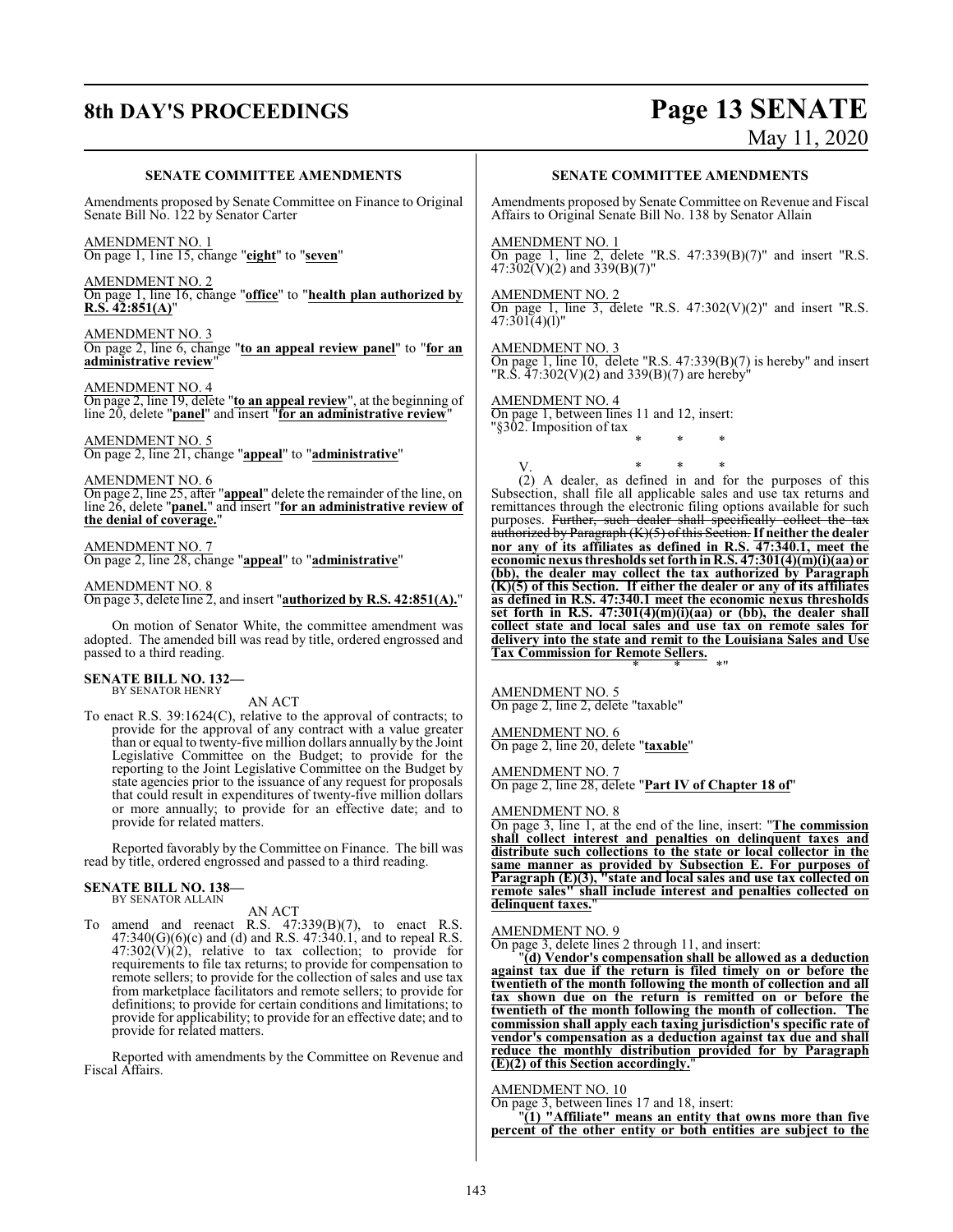# **Page 14 SENATE 8th DAY'S PROCEEDINGS**

May 11, 2020

**control of a common entity that owns more than five percent of each of the other entities.**" AMENDMENT NO. 11 On page 3, line 18, delete "**(1)**" and insert "**(2)**" AMENDMENT NO. 12 On page 3, line 20, delete "**(2)**" and insert "**(3)**" AMENDMENT NO. 13 On page 3, line 20, delete "**method**" and insert "**physical or electronic platform or forum, owned, operated, or otherwise controlled by the marketplace facilitator**" AMENDMENT NO. 14 On page 3, line 21, delete "**, admissions,**" AMENDMENT NO. 15 On page 3, line 22, delete "**services that are subject to taxation under this Subtitle**" and insert "**sales of services**" AMENDMENT NO. 16 On page 3, line 24, delete "**(3)**" and insert "**(4)**" AMENDMENT NO. 17 On page 3, line 25, after "**through a marketplace**" insert "**, owned, operated, or otherwise controlled by the person,**" AMENDMENT NO. 18 On page 3, lines 27 and 28, delete "**admissions, or services that are subject to taxation under this Subtitle**" and insert "**or sales of services**" AMENDMENT NO. 19 On page 3, line 29, after "**payment from**" delete "**a**" and insert "**the**" AMENDMENT NO. 20 On page 3, line 29 after "**transmitting**" insert "**all or part of**" AMENDMENT NO. 21 On page 4, delete lines 5 through 7, and insert: "**(b) "Marketplace facilitator" shall not include any of the following: (i) A payment processor that only handles the processing of payments between the marketplace facilitator and the purchaser. (ii) A platform or forum that provides advertising services, including listing products for sale, so long as the advertising service platform or forum does not also engage directly or indirectly through one or more affiliated persons in the activities described in Subsections (A)(4)(a)(i) or (ii) of this Section. (iii) A derivatives clearing organization, a designated contract market, foreign board of trade or swap execution facility, registered with the Commodity Futures Trading Commission ("CFTC registered platforms"), and any clearing members, futures commission merchants, or brokers when using the services of CFTC registered platforms. (iv) Any person who offers or facilitates the furnishing of sleeping rooms, cottages or cabins by hotels or who offers or facilitates the furnishing of rental cars by rental car companies.**" AMENDMENT NO. 22 On page 4, line 8, delete "**(4)**" and insert "**(5)**" AMENDMENT NO. 23 On page 4, lines 9 and 10, delete "**admissions, or services that are subject to taxation under this Subtitle**" and insert "**or sales of** services AMENDMENT NO. 24 On page 4, line 12, delete "**(5)**" and insert "**(6)**" AMENDMENT NO. 25 On page 4, line 14, delete "**(6)**" and insert "**(7)**" AMENDMENT NO. 26 On page 4, line 19, delete "**(7)**" and insert "**(8)**" AMENDMENT NO. 27 On page 5, line 6, at the end of the line, insert "**For purposes of this Subtitle, a marketplace facilitator shall have the same rights and duties as a remote seller.**" AMENDMENT NO. 28 On page 5, line 8, delete "**who is a dealer or who**" and insert "**that makes or**" AMENDMENT NO. 29 On page 6, line 11, delete "**sales**" AMENDMENT NO. 30 On page 6, line 12, delete "**Paragraph (1) of**" AMENDMENT NO. 31 On page 6, line 29, and page 7, line 1, delete "**, prepared, and furnished**" and insert "**and prepared**" AMENDMENT NO. 32 On page 7, line 1, delete "**taxable**" AMENDMENT NO. 33 On page 7, line 10, delete "**Part IV of Chapter 18 of**" AMENDMENT NO. 34 On page 7, between lines 12 and 13, insert: "**(4) As prescribed by regulations of the commission, a marketplace facilitator may either: (a) Report the sales and use tax collected, as required by paragraph (C)(1) of this Section, on all taxable remote sales for delivery into Louisiana that the marketplace facilitator facilitates on behalf of a marketplace seller separately from all sales and use tax collected, as required by paragraph (C)(1) of this Section, on taxable remote sales for delivery into Louisiana that the marketplace facilitator transacts on its own behalf or on behalf of an affiliate, as described in paragraph (E)(2)(b) of this Section, of the marketplace facilitator using a separate marketplace facilitator form prescribed and prepared by the commission. (b) Report all of the sales and use tax collected, as required by paragraph (C)(1) of this Section, on a combined basis and on a form prescribed and prepared by the commission.**" AMENDMENT NO. 35 On page 7, line 13, delete "**(4)**" and insert "**(5)**" AMENDMENT NO. 36 On page 7, line 13, delete "**or entity**" AMENDMENT NO. 37 On page 7, line 14, between "**for**" and "**sales**" insert "**remote**" AMENDMENT NO. 38 On page 7, line 15, between "**for**" and "**sales**" insert "**remote**" AMENDMENT NO. 39 On page 7, line 18, delete "**(5)**" and insert "**(6)**" AMENDMENT NO. 40 On page 7, line 19, before "**maintained**" insert "**brought or**" AMENDMENT NO. 41 On page 7, line 19, after "**facilitator**" insert "in the Louisiana Board **of Tax Appeals or in any state or federal court**" AMENDMENT NO. 42 On page 7, delete lines 25 and 26, and insert: "Section 2. R.S. 47:301(4)(l) is hereby repealed. Section 3. This Act shall become effective on July 1, 2020."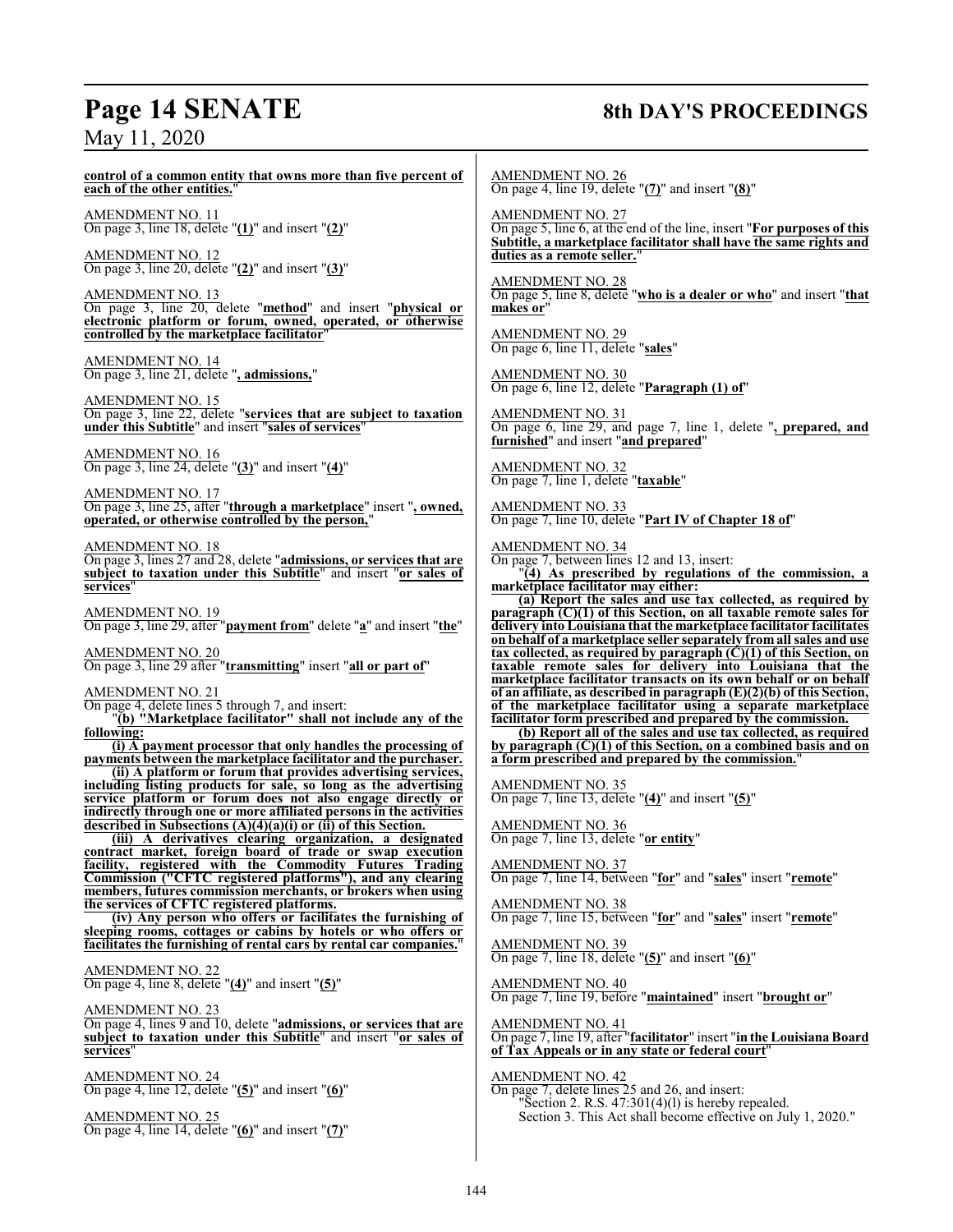# **8th DAY'S PROCEEDINGS Page 15 SENATE** May 11, 2020

On motion of Senator Allain, the committee amendment was adopted. The amended bill was read by title, ordered engrossed and passed to a third reading.

#### **SENATE BILL NO. 145—** BY SENATOR ROBERT MILLS

AN ACT

To amend and reenact RS. 13:970(K) and (L), relative to the Twentysixth Judicial District Court; to provide relative to filing fees; to authorize the clerk of court to collect filing fees as determined by the judges of the district; to provide relative to transcription charges; and to provide for related matters.

Reported favorably by the Committee on Finance. The bill was read by title, ordered engrossed and passed to a third reading.

#### **SENATE BILL NO. 157—**

BY SENATOR WOMACK AN ACT

To amend and reenact R.S. 39:72.1(A), and to enact R.S. 39:72.1(D), relative to certain appropriations; to provide authorization for the payment of outstanding contracts in certain circumstances; to provide for an effective date; and to provide for related matters.

Reported with amendments by the Committee on Finance.

#### **SENATE COMMITTEE AMENDMENTS**

Amendments proposed by Senate Committee on Finance to Original Senate Bill No. 157 by Senator Womack

#### AMENDMENT NO. 1

On page 1, line 4, after "circumstances;" and before "to provide" insert the following: "to provide relative to the audit requirements for the recipients of certain state funds;"

#### AMENDMENT NO. 2

On page 2, line 16, after "**a public**" delete "**contract,**" and insert "**contract related to public health, welfare, or safety,**"

AMENDMENT NO. 3 On page 2, line 17, change "**shall**" to "**may**"

AMENDMENT NO. 4 On page 2, at the end of line 17 insert "**under R.S. 24:513**"

#### AMENDMENT NO. 5

On page 2, line 18, after "**order that**" delete the remainder of the line and insert the following: "**the public entity may receive appropriated or awarded state funds and shall tender outstanding payments to contractors,**"

#### AMENDMENT NO. 6

On page 2, at the end of line 19, delete "**entity.**" and insert the following: "**entity related solely to contracts that will inure to the benefit of public health, welfare, or safety. The public entity shall abide by any conditions imposed by the legislative auditor to monitor the proper payment of funds due to contractors, subcontractors, suppliers, and others.**"

On motion of Senator White, the committee amendment was adopted. The amended bill was read by title, ordered engrossed and passed to a third reading.

#### **SENATE BILL NO. 164—** BY SENATOR ALLAIN

AN ACT

To amend and reenact R.S. 47:337.48(A), 337.51(A)(2), and 337.63(B) and to enact R.S. 47:337.61(5), relative to local sales and use tax administration; to provide relative to local sales and use tax disputes; to provide for guidelines for the use of

summary proceedings; to provide relative to access to the Board of Tax Appeals; and to provide for related matters.

Reported favorably by the Committee on Revenue and Fiscal Affairs. The bill was read by title, ordered engrossed and passed to a third reading.

# **SENATE BILL NO. 189—** BY SENATOR WHITE

AN ACT

To enact Subpart L-1 of Part II-A of Chapter 1 of Subtitle 1 of Title 39 of the Louisiana Revised Statutes of 1950, to be comprised of R.S. 39:100.36, relative to special funds; to create the 2020 Capital Project Fund as a special fund in the state treasury; to provide for the dedication of certain revenues and for the deposit of and use of monies in the fund; to provide for an effective date; and to provide for related matters.

Reported favorably by the Committee on Finance. The bill was read by title, ordered engrossed and passed to a third reading.

#### **SENATE BILL NO. 205—** BY SENATOR ALLAIN

AN ACT

To amend and reenact R.S. 47:284.614(C), relative to the reporting of federal income tax adjustments; to define the term final determination; to provide for an effective date; and to provide for related matters.

Reported with amendments by the Committee on Revenue and Fiscal Affairs.

#### **SENATE COMMITTEE AMENDMENTS**

Amendments proposed by Senate Committee on Revenue and Fiscal Affairs to Original Senate Bill No. 205 by Senator Allain

#### AMENDMENT NO. 1

On page 1, line 2, delete "284" and insert "287"

AMENDMENT NO. 2

On page 1, line 6, delete "284" and insert "287"

On motion of Senator Allain, the committee amendment was adopted. The amended bill was read by title, ordered engrossed and passed to a third reading.

#### **SENATE BILL NO. 272—** BY SENATOR ABRAHAM

A JOINT RESOLUTION

Proposing to add Article VII, Section 21(O) of the Constitution of Louisiana, to provide for ad valorem property tax exemptions; to establish an exemption for certain property subject to a cooperative endeavor agreement requiring payments in lieu of taxes; to provide for requirements and limitations; and to specify an election for submission of the proposition to electors and provide a ballot proposition.

Reported favorably by the Committee on Revenue and Fiscal Affairs. The bill was read by title, ordered engrossed and passed to a third reading.

### **SENATE BILL NO. 283—**

BY SENATOR ALLAIN

AN ACT To amend and reenact R.S. 47:337.48(A)(1), 337.49(A), 337.50(A), and  $337.51(A)$  and  $(B)(1)$ , relative to local sales and use tax administration; to provide relative to notices; to provide relative to the time to protest to collector's determination of tax due; to provide relative to the time to appeal an assessment; and to provide for related matters.

Reported favorably by the Committee on Revenue and Fiscal Affairs. The bill was read by title, ordered engrossed and passed to a third reading.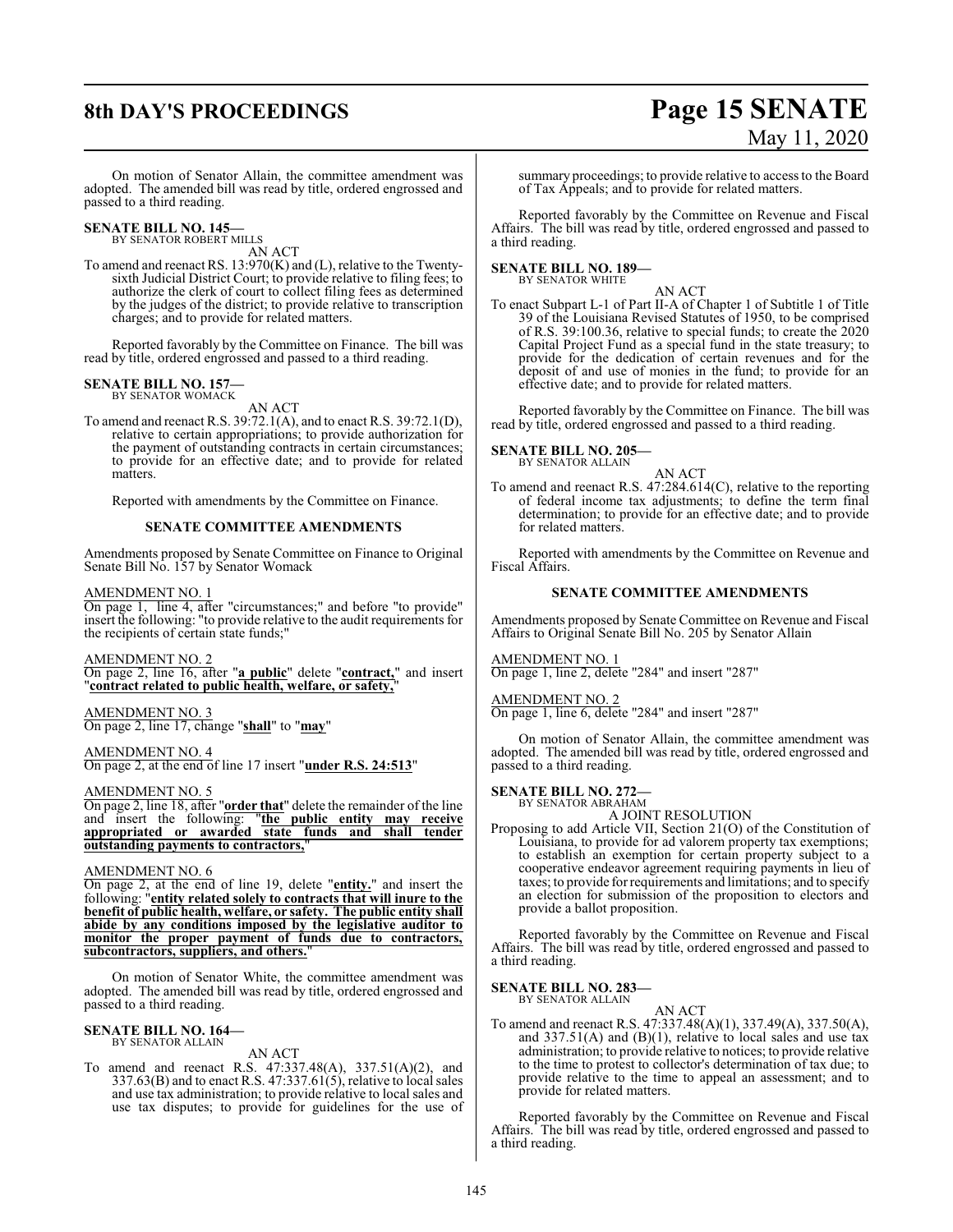# **Page 16 SENATE 8th DAY'S PROCEEDINGS**

# May 11, 2020

#### **SENATE BILL NO. 308—**

BY SENATOR HEWITT AND REPRESENTATIVE EDMONDS AN ACT

To amend and reenact R.S. 49:308.5(B), (C)(1), the introductory paragraph of R.S.  $49:308.5(C)(3)(a)$ , and  $(D)$ , relative to the Dedicated Fund Review Subcommittee of the Joint Legislative Committee on the Budget; to provide relative to a plan ofreview by the Dedicated Fund Review Subcommittee of certain special funds and dedications in the state treasury, including those containing fees and self-generated revenues; to provide relative to the scheduling of funds in the plan of review; to provide for an effective date; and to provide for related matters.

Reported with amendments by the Committee on Finance.

#### **SENATE COMMITTEE AMENDMENTS**

Amendments proposed by Senate Committee on Finance to Original Senate Bill No. 308 by Senator Hewitt

#### AMENDMENT NO. 1

On page 3, delete line 19 and insert the following: "administration and the treasurer of the schedule **date each fund is scheduled for review.**

#### AMENDMENT NO. 2

On page 3, line 20, delete "**be reviewed.** The state treasurer's office" and insert "**The commissioner of administration"**

On motion of Senator White, the committee amendment was adopted. The amended bill was read by title, ordered engrossed and passed to a third reading.

#### **SENATE BILL NO. 334—** BY SENATOR ALLAIN

AN ACT

To amend and reenact R.S. 47:1602(A)(4), 1603(A)(1), 1604, 1604.1, and  $1624(A)(1)$  and to enact R.S.  $47:1602(A)(5)$  and  $1608$ , relative to the Department of Revenue and tax administration; to provide for the funding of the Department of Revenue; to provide for the disposition of certain taxes, penalties, and interest collected by the department; to provide for certain requirements and limitations; to equalize the tax deficiency and refund interest rates; to provide for penalties for failure to file a tax return; to provide for penalties for fraud, negligence, substantial understatement of tax, and willful disregard of tax laws; to provide for definitions; to provide for an effective date; and to provide for related matters.

Reported with amendments by the Committee on Revenue and Fiscal Affairs.

#### **SENATE COMMITTEE AMENDMENTS**

Amendments proposed by Senate Committee on Revenue and Fiscal Affairs to Original Senate Bill No. 334 by Senator Allain

#### AMENDMENT NO. 1

On page 1, line 2, at the end of the line, insert "(2)(b) and"

## AMENDMENT NO. 2

On page 1, line 3, delete "and 1608" and insert ", 1608, and 1624(F)"

#### AMENDMENT NO. 3

On page 1, line 7, after "rates;" insert "to provide for the calculation of interest on certain overpayments; to provide for certain limitations and requirements;"

#### AMENDMENT NO. 4

On page 1, line 12, after "1624(A)(1)" insert "and  $(2)(b)$ "

#### AMENDMENT NO. 5

On page 1, line 13, delete "and 1608" and insert ", 1608, and  $1624(F)$ "

#### AMENDMENT NO. 6

On page 2, line 2, after "**actually**" delete the remainder of the line and on line 3 delete "**return**" and insert "**due for the period**"

#### AMENDMENT NO. 7

On page 4, delete lines 18 through 21, and insert:

"**(3)** "Willful **disregard**" means voluntarily and intentionally acting in violation of the tax laws of this state. The secretary shall use this definition of "willful **disregard**" when determining whether a penalty shall be imposed for the willful intent to defraud this sta willful intent to disregard **of** the tax laws of this state. **Willful disregard shall be presumed in any instance where a taxpayer fails to timely remit tax withheld or collected.**"

#### AMENDMENT NO. 8

On page 5, line 8, delete "**pass through**" and insert "**compensatory**"

#### AMENDMENT NO. 9 On page 5, delete lines 26 and 27, and on line 28 delete "**13:4202**" and insert:

"**(b) Except as otherwise provided in Subparagraph (2)(a) of this Subsection, and notwithstanding any other provision of law to the contrary, beginning January 1, 2021, on all refunds or credits, the secretary shall compute and allow as part of the refund or credit interest at the rate established for tax obligations in R.S. 47:1601(A)(2)**"

#### AMENDMENT NO. 10

On page 6, delete line 8, and insert:

"(2) Notwithstanding any provision of this Section, or any other provision of law to the contrary, interest on a refund of an overpayment of severance tax to an operator whose well qualifies for the severance tax suspension pursuant to R.S.  $47:633(7)(c)(iii)$  or  $(9)(d)(v)$  for new horizontal or deep wells shall be paid as follows: \* \* \*

(b) Interest on refunds made pursuant to this Subsection that are made after the one hundred eightieth day after a properly filed claim for refund or an amended return has been submitted to the department shall be the interest rate provided for in Subparagraph (a) of this Paragraph for the first one hundred eighty days and at the rate established in R.S. 13:4202 **established for refunds of overpayments in R.S. 47:1624(A)(1)(b)** for any period of time in excess of one hundred eighty days in accordance with the provisions of Subsection A of this Section. \* \* \*

**F. Notwithstanding any provision of this Section, or any other provision of law to the contrary, the accrual of interest shall be suspended during any period of time that a delay in the issuance of a refund is attributable to the taxpayer's failure to provide information or documentation required by statute or regulation.**"

On motion of Senator Allain, the committee amendment was adopted. The amended bill was read by title, ordered engrossed and recommitted to the Committee on Finance.

#### **SENATE BILL NO. 359—**

BY SENATORS HENSGENS, ALLAIN, BERNARD, CATHEY, CLOUD,<br>CORTEZ, FESI, HENRY, HEWITT, JOHNS, MCMATH, MILLIGAN,<br>ROBERT MILLS, MIZELL, PEACOCK, REESE, TALBOT, WHITE AND<br>WOMACK AND REPRESENTATIVES AMEDEE, BEAULLIEU, BUTLER,<br>CARR MCCORMICK AND MIGUEZ

AN ACT To amend and reenact R.S. 49:214.36(D) and (E), relative to the Louisiana Coastal Zone Management Program; to provide for the authority to bring enforcement actions; to provide for the imposition of civil liability and the assessment of damages; to provide certain terms, procedures, conditions, requirements, and effects; and to provide for related matters.

Reported with amendments by the Committee on Natural Resources.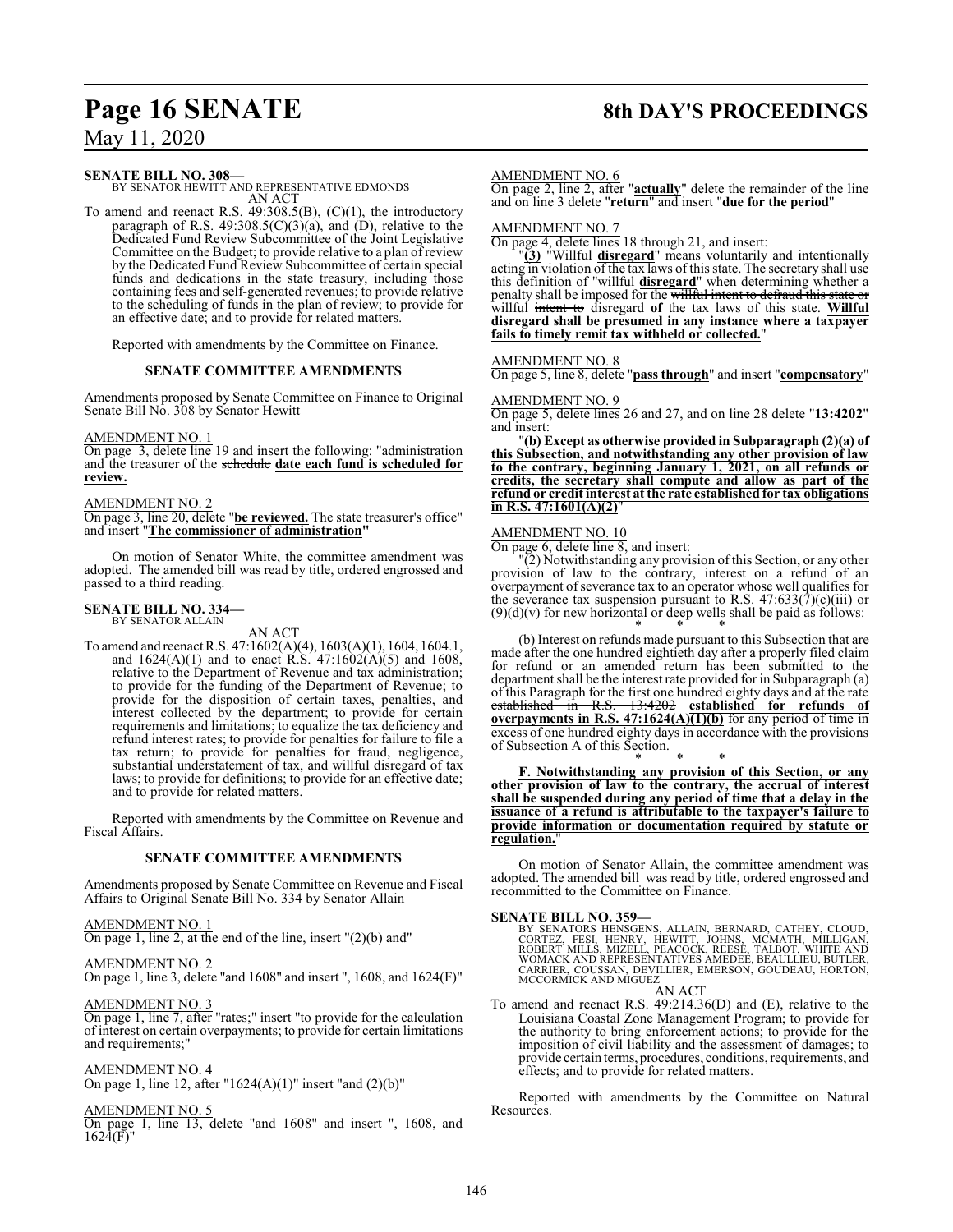# **8th DAY'S PROCEEDINGS Page 17 SENATE**

# May 11, 2020

#### **SENATE COMMITTEE AMENDMENTS**

Amendments proposed by Senate Committee on Natural Resources to Original Senate Bill No. 359 by Senator Hensgens

#### AMENDMENT NO. 1

On page 2, line 4, after "**attorney**" and before the comma "**,**" insert "**unless otherwise precluded by state law or home rule charter**"

On motion of Senator Hensgens, the committee amendment was adopted. The amended bill was read by title, ordered engrossed and passed to a third reading.

#### **SENATE BILL NO. 414—** BY SENATOR FOIL

AN ACT

To amend and reenact R.S. 47:1922(A)(1), relative to the Insurance Committee of the Assessors'Insurance Fund; to provide relative to the authority of the Insurance Committee of the Assessors' Insurance Fund to contract for group insurance; to remove provision requiring final approval by the Louisiana Assessors' Association membership; and to provide for related matters.

Reported favorably by the Committee on Revenue and Fiscal Affairs. The bill was read by title, ordered engrossed and passed to a third reading.

#### **SENATE BILL NO. 487—**

BY SENATOR ALLAIN

AN ACT

To amend and reenact R.S. 39:101(A)(1)(b), relative to capital outlay; to provide with respect to applications for capital outlay budget requests; to provide for which projects are required to reapply annually; to provide for an effective date; and to provide for related matters.

Reported with amendments by the Committee on Revenue and Fiscal Affairs.

#### **SENATE COMMITTEE AMENDMENTS**

Amendments proposed by Senate Committee on Revenue and Fiscal Affairs to Original Senate Bill No. 487 by Senator Allain

#### AMENDMENT NO. 1

On page 1, line 12, delete "**is receiving state funds**" and insert "**is receiving new state funds**"

On motion of Senator Allain, the committee amendment was adopted. The amended bill was read by title, ordered engrossed and passed to a third reading.

#### **SENATE BILL NO. 498—** BY SENATOR ALLAIN

AN ACT

To amend and reenact R.S. 47:1514, relative to tax filing and payment extensions; to authorize the secretary of the Department of Revenue to extend the time to file and pay taxes when there is a disaster declaration; to authorize the secretary to suspend the accrual of interest in certain circumstances; to provide for an effective date; and to provide for related matters.

Reported with amendments by the Committee on Revenue and Fiscal Affairs.

#### **SENATE COMMITTEE AMENDMENTS**

Amendments proposed by Senate Committee on Revenue and Fiscal Affairs to Original Senate Bill No. 498 by Senator Allain

#### AMENDMENT NO. 1

On page 1, line 4, after "disaster" insert "or emergency"

#### AMENDMENT NO. 2

On page 2, line 4, delete "**gubernatorial declared disaster**" and insert "**gubernatorially declared disaster or emergency**"

AMENDMENT NO. 3

On page 2, line 5, after "**returns**" delete the remainder of the line and insert "**and reports and payment of taxes, fees, or service charges**"

#### AMENDMENT NO. 4

On page 2, line 6, after "**Subtitle**" insert "**or any other law for which the authority to collect has been delegated to the secretary of the Louisiana Department of Revenue**"

#### AMENDMENT NO. 5

On page 2, line 8, delete "**tax due under this Subtitle**" and insert "**tax, fee, or service charge collected by the Department of Revenue**"

#### AMENDMENT NO. 6

On page 2, line 9, delete "**return or tax**" and insert "**return, report, tax, fee, or service charge**"

## AMENDMENT NO. 7

On page 2, line 11, after "**tax**" insert "**, fee, or service charge**"

AMENDMENT NO. 8 On page 2, line 12, after "**tax**" insert "**, fee, or service charge**"

AMENDMENT NO. 9 On page 2, line 14, after "**disaster**" insert "**or emergency**"

AMENDMENT NO. 10

On page 2, line 15, after "**returns**" delete the remainder of the line and insert "**and reports and payment of taxes, fee, or service charges**"

AMENDMENT NO. 11

On page 2, line 16, after "**Subtitle**" insert "**or any other law for which the authority to collect has been delegated to the secretary of the Louisiana Department of Revenue**"

#### AMENDMENT NO. 12

On page 2, line 18, delete "**tax due under this Subtitle**" and insert "**tax, fee, or service charge collected by the Department of Revenue**"

#### AMENDMENT NO. 13

On page 2, line 19, delete "**return or tax**" and insert "**return, report, tax, fee, or service charge**"

On motion of Senator Allain, the committee amendment was adopted. The amended bill was read by title, ordered engrossed and passed to a third reading.

#### **SENATE BILL NO. 503—** BY SENATOR WHITE

AN ACT

To enact R.S. 39:82.2, relative to appropriations; to provide relative to the deadline to withdraw appropriations from the preceding year against which bona fide liabilities existed as of the last day of the fiscal year; to provide for the suspension of laws; and to provide for related matters.

Reported with amendments by the Committee on Finance.

#### **SENATE COMMITTEE AMENDMENTS**

Amendments proposed by Senate Committee on Finance to Original Senate Bill No. 503 by Senator White

#### AMENDMENT NO. 1

On 1, line 2, after "To" and before "enact", insert "amend and reenact R.S. 39:82(B) and to"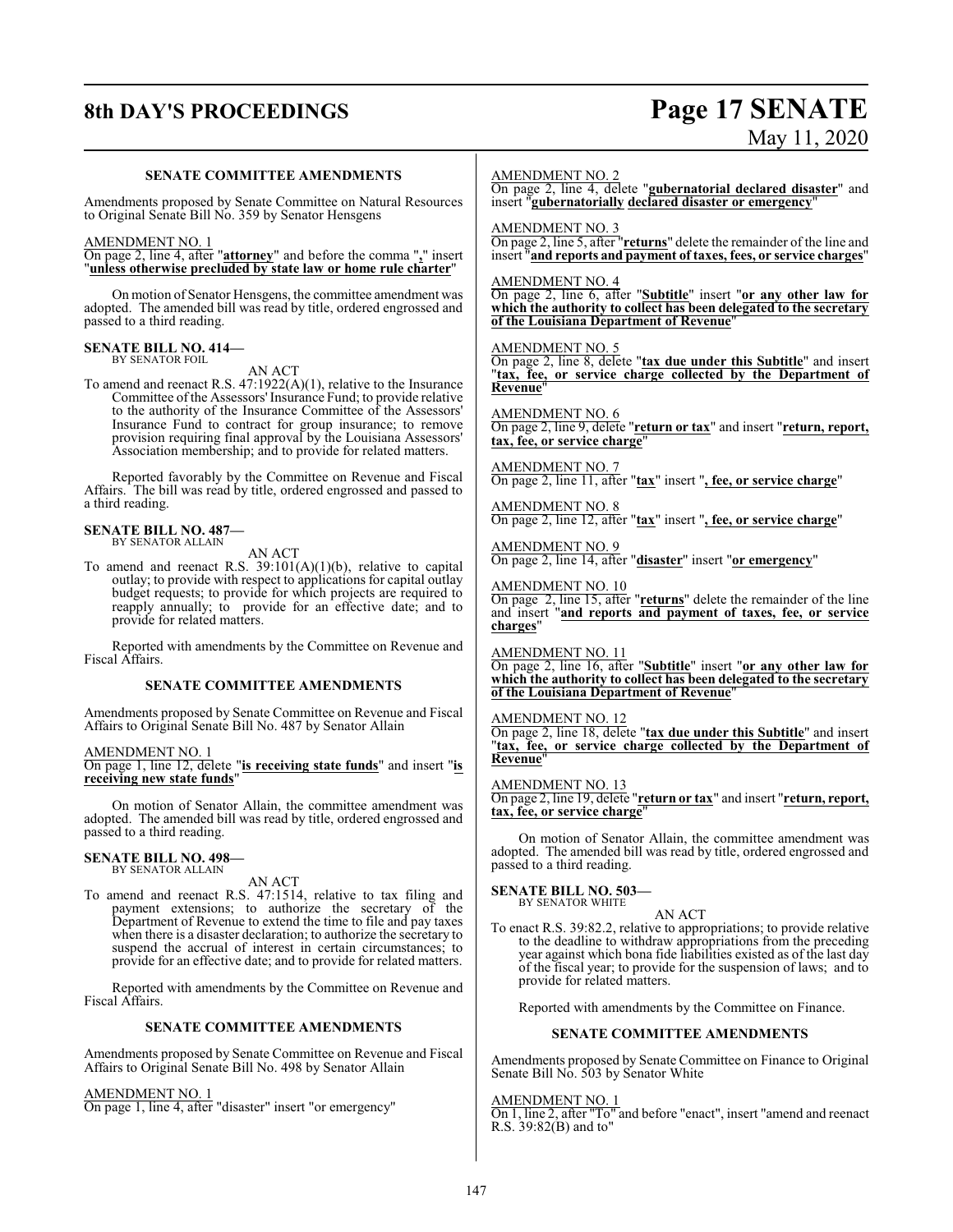# **Page 18 SENATE 8th DAY'S PROCEEDINGS**

AMENDMENT NO. 2

On page 1, line 7, after "Section 1." and before "R.S." insert "R.S. 39:82(B) is hereby amended and reenacted and"

AMENDMENT NO. 3

On page 1, between lines 7 and 8, insert the following;

"§82. Remission of cash balances to the state treasurer; authorized withdrawals of state monies after the close of the fiscal year; reports

A. \* \* \* B. The commissioner of administration may, with the approval of the Joint Legislative Committee on the Budget, incorporate into the new fiscal year's appropriation any appropriations from the prior fiscal year against which bona fide obligations existed on the last day of the fiscal year. No transactions shall be approved in this manner after the forty-fifth day following the last day of the fiscal year**; provided, however, that in any year in which the Joint Legislative Committee on the Budget is unable to meet to approve the transactions before the forty-fifth day following the last day of the fiscal year due to a declared disaster or emergency, the transactions shall be placed on the agenda of the next Joint Legislative Committee on the Budget meeting for approval and may be approved after the forty-fifth day following the last day of the fiscal year**.

\* \* \*"

AMENDMENT NO. 4 On page 1, line 9, change "**39:82**" to "**39:82(B)**"

AMENDMENT NO. 5 On page 1, line 9, after "**establish**" delete the remainder of the line and insert "**a procedure for incorporating**"

#### AMENDMENT NO. 6

On page 1, line 11, after "**fiscal year**" delete the remainder of the line, delete lines 12 and 13, and insert the following: "**with the approval of the of the Joint Legislative Committee on the Budget are hereby suspended in the event the Joint Legislative Committee on the Budget is unable to meet to approve such transactions due to a declared disaster or emergency. The suspension shall only be in effect until the day after the next meeting of the Joint Legislative Committee on the Budget which shall take place no later than thirty days after the end of the declared disaster or emergency.**"

On motion of Senator White, the committee amendment was adopted. The amended bill was read by title, ordered engrossed and passed to a third reading.

### **Senate Resolutions on Second Reading Reported by Committees**

#### **SENATE RESOLUTION NO. 14—** BY SENATOR HENSGENS

A RESOLUTION

To approve the annual state integrated coastal protection plan for Fiscal Year 2021, as adopted by the Coastal Protection and Restoration Authority Board.

Reported favorably by the Committee on Natural Resources. The resolution was recommitted to the Committee on Transportation, Highways and Public Works.

#### **Senate Concurrent Resolutions on Second Reading Reported by Committees**

**SENATE CONCURRENT RESOLUTION NO. 10—** BY SENATOR FOIL

### A CONCURRENT RESOLUTION

To establish and recognize a coordinated and unified body of information technology and security professionals from branches of federal, state, and local government, to be known as the "Louisiana Cyber Investigators Alliance", to conduct cyber threat response activities, provide cyber intelligence support, and standardize evidence preservation procedures under the guidance of the Louisiana State Police.

Reported favorably by the Committee on Judiciary B.

The resolution was read by title. Senator Foil moved to adopt the Senate Concurrent Resolution.

## **ROLL CALL**

The roll was called with the following result:

#### YEAS

| Mr. President | Harris      | Morris  |
|---------------|-------------|---------|
| Abraham       | Henry       | Peacock |
| Allain        | Hensgens    | Pope    |
| Bernard       | Hewitt      | Price   |
| Bouie         | Johns       | Reese   |
| Carter        | Lambert     | Smith   |
| Cathey        | Luneau      | Talbot  |
| Cloud         | McMath      | Tarver  |
| Connick       | Milligan    | Ward    |
| Fesi          | Mills, F.   | White   |
| Fields        | Mills, R.   | Womack  |
| Foil          | Mizell      |         |
| Total $-35$   |             |         |
|               | <b>NAYS</b> |         |
| Total - 0     |             |         |
|               | ABSENT      |         |

Barrow Jackson Boudreaux Peterson Total - 4

The Chair declared the Senate had adopted the Senate Concurrent Resolution and ordered it sent to the House.

## **SENATE CONCURRENT RESOLUTION NO. 23—** BY SENATORS FIELDS, BARROW, CATHEY AND MILLIGAN A CONCURRENT RESOLUTION

To suspend certain laws to address the circumstances related to the closing of schools due to COVID-19, including laws relative to required instructional minutes, teacher work days, student assessments used in determining student proficiency and progression, school and district performance scores and letter grades, and teacher evaluations.

Reported favorably by the Committee on Education.

The concurrent resolution was read by title. Senator Fields moved to adopt the concurrent resolution.

### **ROLL CALL**

The roll was called with the following result:

#### YEAS

Mr. President Harris Morris Morris<br>Abraham Henry Peacock Abraham

148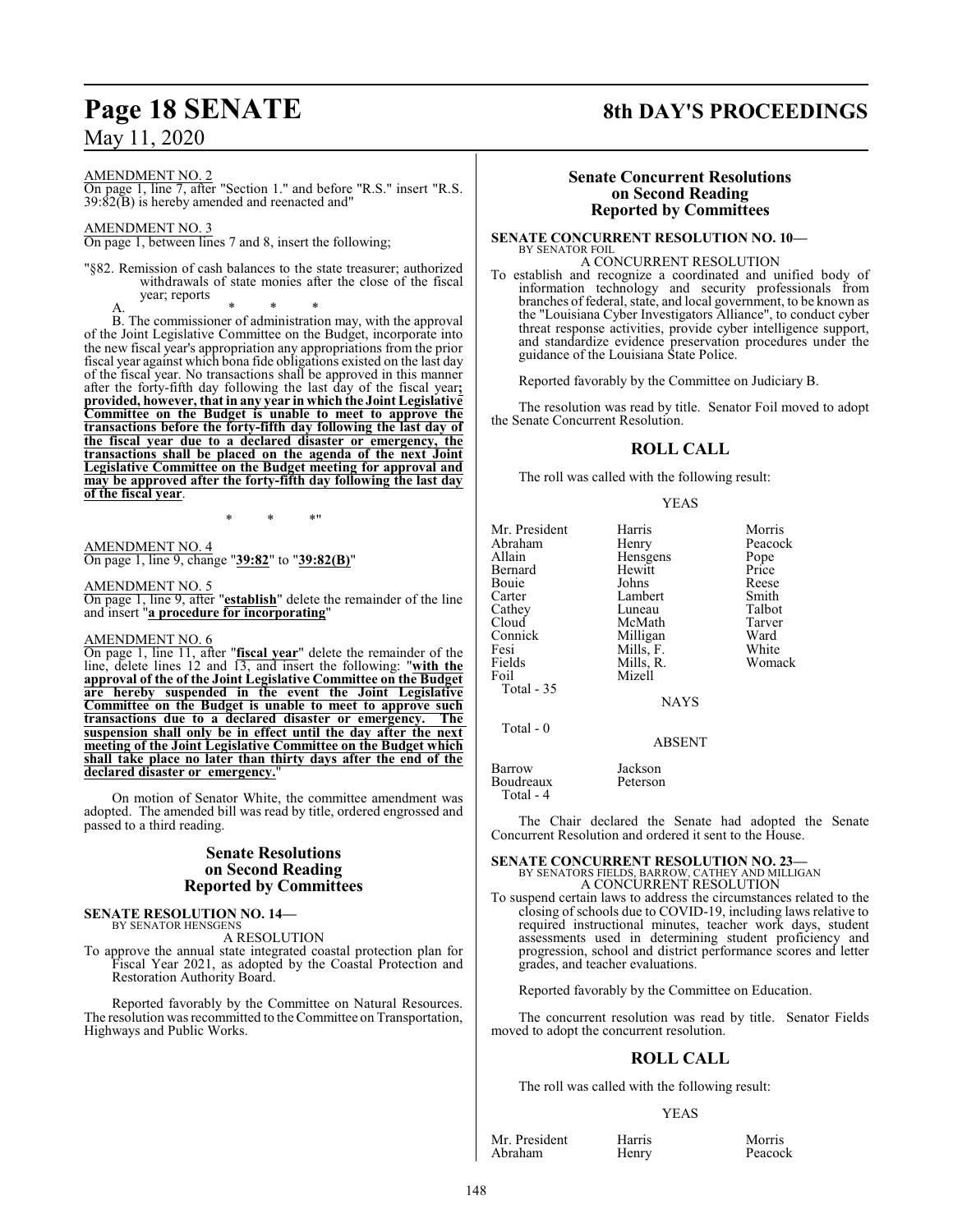| Allain     | Hensgens      | Pope   |
|------------|---------------|--------|
| Bernard    | Hewitt        | Price  |
| Bouie      | Johns         | Reese  |
| Carter     | Lambert       | Smith  |
| Cathey     | Luneau        | Talbot |
| Cloud      | McMath        | Tarver |
| Connick    | Milligan      | Ward   |
| Fesi       | Mills, F.     | White  |
| Fields     | Mills, R.     | Womack |
| Foil       | Mizell        |        |
| Total - 35 |               |        |
|            | NAYS          |        |
| Total $-0$ |               |        |
|            | <b>ABSENT</b> |        |

Barrow Jackson<br>Boudreaux Peterson Boudreaux Total - 4

The Chair declared the concurrent resolution was adopted and ordered it engrossed and sent to the House. Senator Fields moved to reconsider the vote by which the concurrent resolution was adopted and laid the motion on the table.

# **SENATE CONCURRENT RESOLUTION NO. 27—**

BY SENATOR HENRY A CONCURRENT RESOLUTION

To urge and request the Senate and Governmental Affairs Committee and the House and Governmental Affairs Committee to jointly study the ability of members of the legislature to vote by video or other electronic means.

Reported favorably by the Committee on Senate and Governmental Affairs.

The resolution was read by title. Senator Henry moved to adopt the Senate Concurrent Resolution.

### **ROLL CALL**

The roll was called with the following result:

#### YEAS

| Mr. President<br>Abraham<br>Allain<br>Bernard<br>Bouie<br>Carter<br>Cathey<br>Cloud<br>Connick<br>Fesi<br>Fields<br>Foil | Harris<br>Henry<br>Hensgens<br>Hewitt<br>Johns<br>Lambert<br>Luneau<br>McMath<br>Milligan<br>Mills, F.<br>Mills, R.<br>Mizell | Morris<br>Peacock<br>Pope<br>Price<br>Reese<br>Smith<br>Talbot<br>Tarver<br>Ward<br>White<br>Womack |
|--------------------------------------------------------------------------------------------------------------------------|-------------------------------------------------------------------------------------------------------------------------------|-----------------------------------------------------------------------------------------------------|
| Total $-35$<br>Total - 0                                                                                                 | <b>NAYS</b>                                                                                                                   |                                                                                                     |
|                                                                                                                          |                                                                                                                               |                                                                                                     |

#### ABSENT

| Barrow     | Jackson  |  |
|------------|----------|--|
| Boudreaux  | Peterson |  |
| Total $-4$ |          |  |

The Chair declared the Senate had adopted the Senate Concurrent Resolution and ordered it sent to the House.

# **8th DAY'S PROCEEDINGS Page 19 SENATE** May 11, 2020

#### **SENATE CONCURRENT RESOLUTION NO. 35—**

BY SENATOR MIZELL A CONCURRENT RESOLUTION

To urge and request the Department of Transportation and Development to determine which of its assets are available for broadband internet lines and to implement a "Dig Once" policy allowing broadband internet operators to install cable in the ground more economically.

Reported favorably by the Committee on Transportation, Highways and Public Works.

The resolution was read by title. Senator Mizell moved to adopt the Senate Concurrent Resolution.

#### **ROLL CALL**

The roll was called with the following result:

#### YEAS

| Mr. President<br>Abraham<br>Allain<br>Bernard<br>Bouie<br>Carter<br>Cathey<br>Cloud<br>Connick<br>Fesi<br>Fields | Harris<br>Henry<br>Hensgens<br>Hewitt<br>Johns<br>Lambert<br>Luneau<br>McMath<br>Milligan<br>Mills, F.<br>Mills, R. | Morris<br>Peacock<br>Pope<br>Price<br>Reese<br>Smith<br>Talbot<br>Tarver<br>Ward<br>White<br>Womack |
|------------------------------------------------------------------------------------------------------------------|---------------------------------------------------------------------------------------------------------------------|-----------------------------------------------------------------------------------------------------|
|                                                                                                                  |                                                                                                                     |                                                                                                     |
| Foil<br>Total $-35$                                                                                              | Mizell                                                                                                              |                                                                                                     |
|                                                                                                                  | <b>NAYS</b>                                                                                                         |                                                                                                     |
| Total $-0$                                                                                                       | <b>ABSENT</b>                                                                                                       |                                                                                                     |

Barrow Jackson<br>Boudreaux Peterson Boudreaux Total - 4

The Chair declared the Senate had adopted the Senate Concurrent Resolution and ordered it sent to the House.

#### **SENATE CONCURRENT RESOLUTION NO. 47—** BY SENATOR PEACOCK

A CONCURRENT RESOLUTION To encourage further economic ties and friendship between the state of Louisiana and the Republic of China (Taiwan).

The resolution was read by title. Senator Peacock moved to adopt the Senate Concurrent Resolution.

#### **ROLL CALL**

The roll was called with the following result:

#### YEAS

| Mr. President | Foil      | Mizell  |
|---------------|-----------|---------|
| Abraham       | Harris    | Morris  |
| Allain        | Henry     | Peacock |
| Barrow        | Hensgens  | Pope    |
| Bernard       | Hewitt    | Price   |
| Bouie         | Johns     | Reese   |
| Carter        | Lambert   | Smith   |
| Cathey        | Luneau    | Talbot  |
| Cloud         | McMath    | Tarver  |
| Connick       | Milligan  | Ward    |
| Fesi          | Mills, F. | White   |
| Fields        | Mills, R. | Womack  |
| Total - 36    |           |         |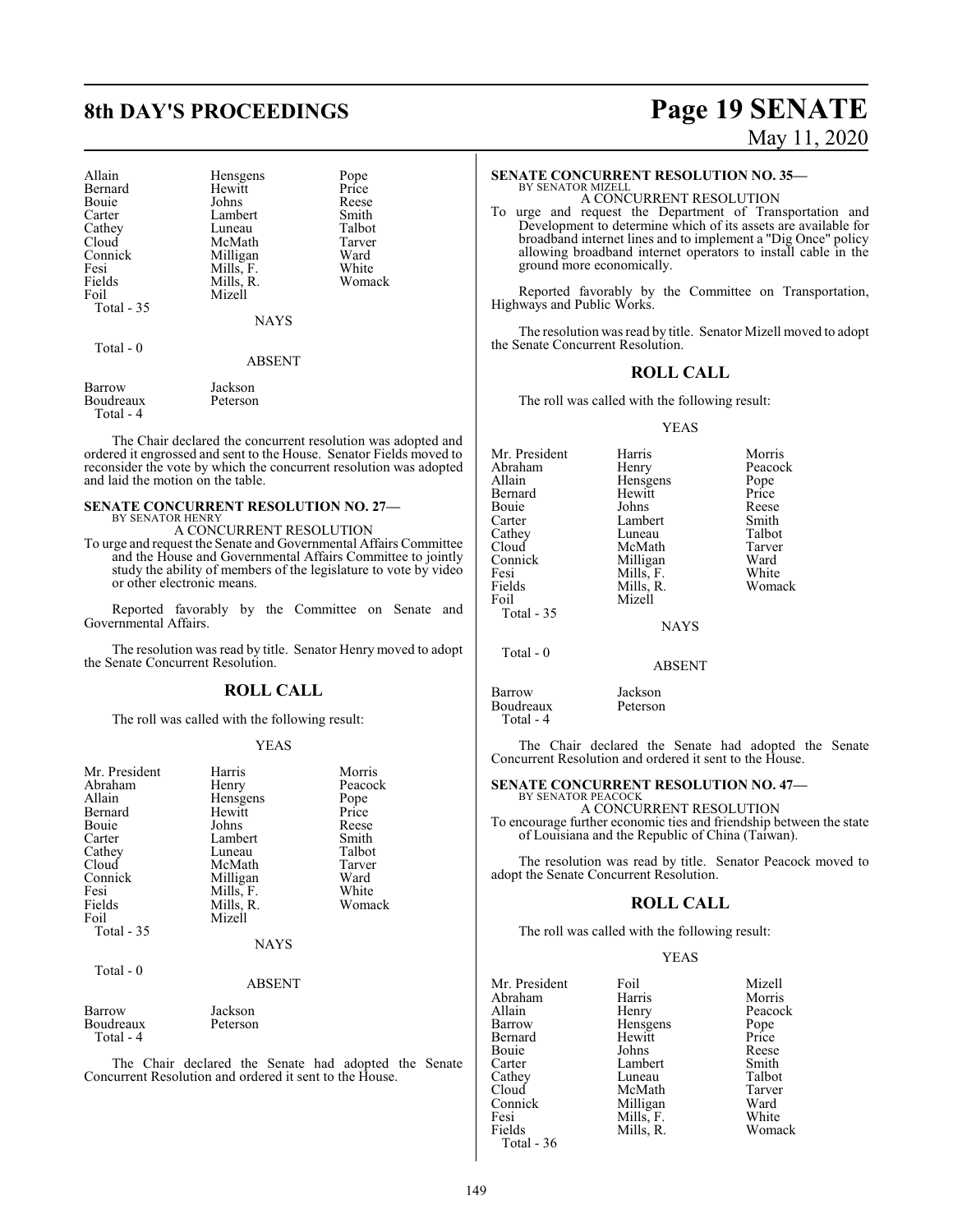#### NAYS

ABSENT

## Total - 0

| Jackson | Peterson |
|---------|----------|
|         |          |

The Chair declared the Senate had adopted the Senate Concurrent Resolution and ordered it sent to the House.

#### **SENATE CONCURRENT RESOLUTION NO. 52—** BY SENATOR FIELDS

A CONCURRENT RESOLUTION

To urge and request the Board of Regents and the postsecondary education management boards to adopt a flexible and holistic admissions policy for the summer and fall semesters of the 2020 academic year, due to the disruption caused throughout the state's postsecondary educational system by the COVID-19 pandemic.

Reported with amendments by the Committee on Education.

#### **SENATE COMMITTEE AMENDMENTS**

Amendments proposed by Senate Committee on Education to Original Senate Concurrent Resolution No. 52 by Senator Fields

#### AMENDMENT NO. 1

On page 2, line 5, after "attainable" delete the semicolon ";"

On motion of Senator Fields, the committee amendment was adopted.

The resolution was read by title. Senator Fields moved to adopt the amended Senate Concurrent Resolution.

### **ROLL CALL**

The roll was called with the following result:

#### YEAS

| Mr. President | Foil          | Mizell  |
|---------------|---------------|---------|
| Abraham       | Harris        | Morris  |
| Allain        | Henry         | Peacock |
| Barrow        | Hensgens      | Pope    |
| Bernard       | Hewitt        | Price   |
| Bouie         | Johns         | Reese   |
| Carter        | Lambert       | Smith   |
| Cathey        | Luneau        | Talbot  |
| Cloud         | McMath        | Tarver  |
| Connick       | Milligan      | Ward    |
| Fesi          | Mills, F.     | White   |
| Fields        | Mills, R.     | Womack  |
| Total $-36$   |               |         |
|               | <b>NAYS</b>   |         |
| Total - 0     |               |         |
|               | <b>ABSENT</b> |         |
|               |               |         |

| Boudreaux | Jackson | Peterson |
|-----------|---------|----------|
| Total - 3 |         |          |

The Chair declared the Senate had adopted the amended Senate Concurrent Resolution and ordered it engrossed and sent to the House.

# **Page 20 SENATE 8th DAY'S PROCEEDINGS**

#### **Senate Bills and Joint Resolutions on Third Reading and Final Passage**

#### **Bagneris Rule**

Senator Tarver moved to invoke the rule to temporarily pass over controversial Senate Bills on Third Reading and Final Passage with the intention of taking them up later, in their regular order and to specifically start with Senate Bill No. 42.

Without objection, so ordered.

#### **SENATE BILL NO. 42—** BY SENATOR WHITE

AN ACT

To amend and reenact R.S. 36:741(A), relative to the Department of State; to provide for the domicile; to provide for an effective date; and to provide for related matters.

The bill was read by title. Senator White moved the final passage of the bill.

#### **ROLL CALL**

The roll was called with the following result:

#### YEAS

| Mr. President<br>Abraham<br>Allain<br>Barrow<br>Bernard<br>Bouie<br>Carter<br>Cathey<br>Cloud<br>Connick<br>Fesi<br>Fields<br>Total - 34 | Foil<br>Harris<br>Henry<br>Hensgens<br>Hewitt<br>Johns<br>Luneau<br>McMath<br>Milligan<br>Mills, F.<br>Mills, R.<br>Mizell | Morris<br>Peacock<br>Pope<br>Price<br>Reese<br>Smith<br>Tarver<br>Ward<br>White<br>Womack |
|------------------------------------------------------------------------------------------------------------------------------------------|----------------------------------------------------------------------------------------------------------------------------|-------------------------------------------------------------------------------------------|
| Total - 0                                                                                                                                | <b>NAYS</b>                                                                                                                |                                                                                           |
|                                                                                                                                          | <b>ABSENT</b>                                                                                                              |                                                                                           |
| Boudreaux<br>Jackson<br>Total - 5                                                                                                        | Lambert<br>Peterson                                                                                                        | Talbot                                                                                    |

The Chair declared the bill was passed and ordered it sent to the House. Senator White moved to reconsider the vote by which the bill was passed and laid the motion on the table.

**SENATE BILL NO. 53—** BY SENATOR MCMATH

AN ACT

To amend and reenact R.S.  $40:2008.10(A)(1)(b)$  and (2), relative to the Louisiana Department of Health; to make technical corrections to provisions for licensing of therapeutic group homes; to provide for an effective date; and to provide for related matters.

The bill was read by title. Senator McMath moved the final passage of the bill.

#### **ROLL CALL**

The roll was called with the following result:

#### YEAS

Mr. President Foil Foil Mizell<br>Abraham Harris Morris Abraham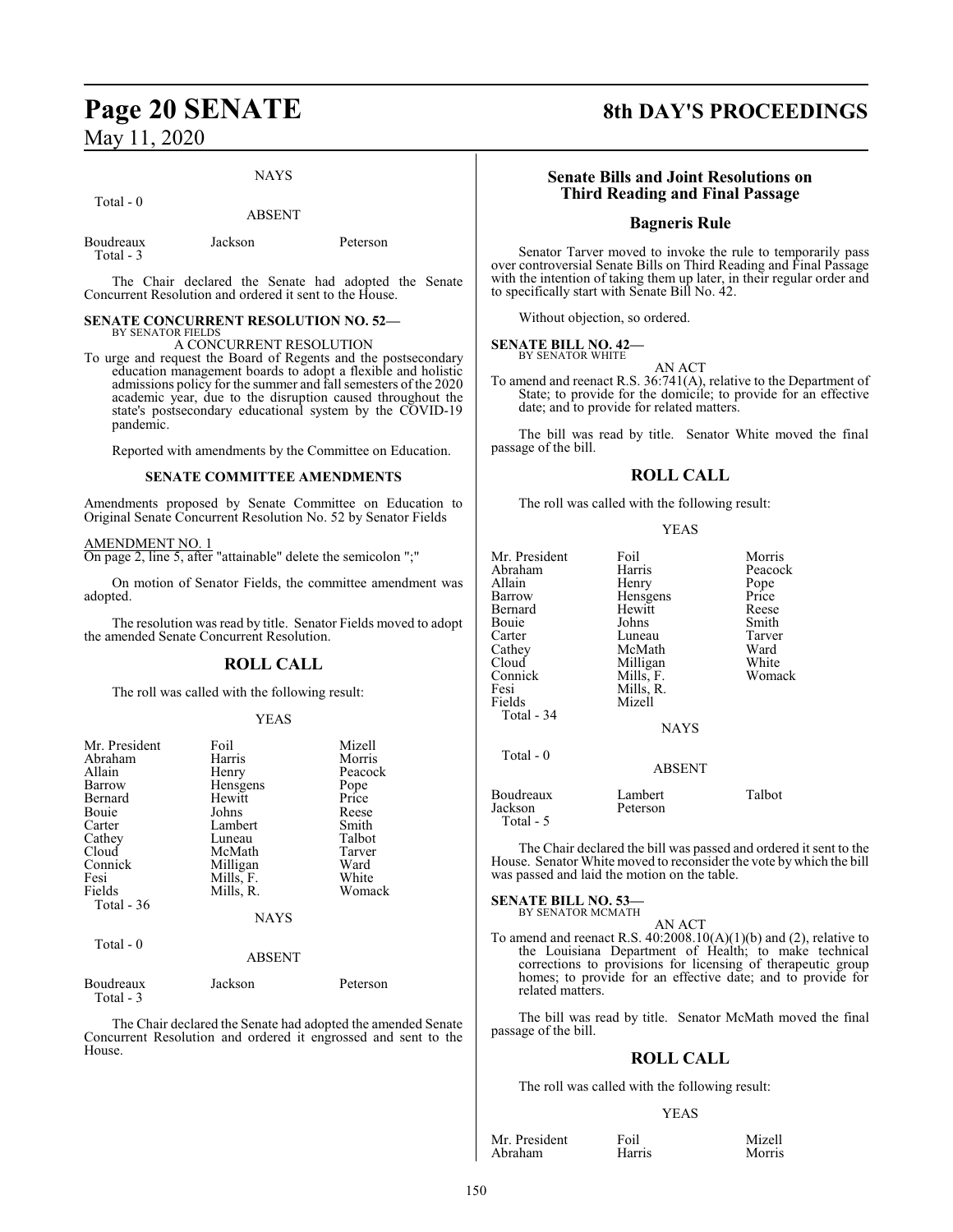# **8th DAY'S PROCEEDINGS Page 21 SENATE**

| Allain<br>Barrow<br>Bernard<br>Bouie<br>Carter<br>Cathey<br>Cloud<br>Connick<br>Fesi<br>Fields<br>Total $-36$<br>Total - 0 | Henry<br>Hensgens<br>Hewitt<br>Johns<br>Lambert<br>Luneau<br>McMath<br>Milligan<br>Mills, F.<br>Mills, R.<br><b>NAYS</b><br><b>ABSENT</b> | Peacock<br>Pope<br>Price<br>Reese<br>Smith<br>Talbot<br>Tarver<br>Ward<br>White<br>Womack |
|----------------------------------------------------------------------------------------------------------------------------|-------------------------------------------------------------------------------------------------------------------------------------------|-------------------------------------------------------------------------------------------|
|                                                                                                                            |                                                                                                                                           |                                                                                           |
| Boudreaux<br>Total - 3                                                                                                     | Jackson                                                                                                                                   | Peterson                                                                                  |

The Chair declared the bill was passed and ordered it sent to the House. Senator McMath moved to reconsider the vote by which the bill was passed and laid the motion on the table.

#### **SENATE BILL NO. 54—** BY SENATOR FOIL

AN ACT

To amend and reenact R.S. 12:262.1(C) and 406(A) and to enact R.S. 12:1-501(2)(b)(iii), relative to corporations; to provide relative to organizational documents, including articles of incorporation; to provide relative to qualifications of registered agents for certain types of corporations; to provide for revocation of articles of incorporation by the secretary of state; to provide for terms, conditions, and procedures; and to provide for related matters.

#### **Floor Amendments**

Senator Fred Mills sent up floor amendments.

#### **SENATE FLOOR AMENDMENTS**

Amendments proposed by Senator Fred Mills on behalf of the Legislative Bureau to Engrossed Senate Bill No. 54 by Senator Foil

AMENDMENT NO. 1

On page 1, line 12, following "corporation" and before "continuously" change "must" to "**shall**"

AMENDMENT NO. 2

On page 2, line 28, following "Part" and before "necessary" change "deemed" to "**considered**"

On motion of Senator Fred Mills, the amendments were adopted.

The bill was read by title. Senator Foil moved the final passage of the amended bill.

## **ROLL CALL**

The roll was called with the following result:

#### YEAS

| Mr. President | Foil     | Mizell        |
|---------------|----------|---------------|
| Abraham       | Harris   | Morris        |
| Allain        | Henry    | Peacock       |
| Barrow        | Hensgens | Pope<br>Price |
| Bernard       | Hewitt   |               |
| Bouie         | Johns    | Reese         |
| Carter        | Lambert  | Smith         |
| Cathey        | Luneau   | Talbot        |
| Cloud         | McMath   | Tarver        |

# May 11, 2020

| Connick<br>Fesi<br>Fields | Milligan<br>Mills, F.<br>Mills, R. | Ward<br>White<br>Womack |
|---------------------------|------------------------------------|-------------------------|
| Total - $36$              | <b>NAYS</b>                        |                         |
| Total $-0$                | <b>ABSENT</b>                      |                         |
| Boudreaux<br>Total - 3    | Jackson                            | Peterson                |

The Chair declared the amended bill was passed, ordered reengrossed and sent to the House. Senator Foil moved to reconsider the vote by which the bill was passed and laid the motion on the table.

#### **SENATE BILL NO. 84—**

BY SENATOR FIELDS

AN ACT To amend and reenact R.S. 17:3805(B), relative to the Education Excellence Fund; to specify a date for the state Department of Education to submit school and school system fund expenditure plans for legislative approval; and to provide for related matters.

The bill was read by title. Senator Fields moved the final passage of the bill.

#### **ROLL CALL**

The roll was called with the following result:

#### YEAS

| Mr. President          | Foil          | Mizell   |
|------------------------|---------------|----------|
| Abraham                | Harris        | Morris   |
| Allain                 | Henry         | Peacock  |
| Barrow                 | Hensgens      | Pope     |
| Bernard                | Hewitt        | Price    |
| Bouie                  | Johns         | Reese    |
| Carter                 | Lambert       | Smith    |
| Cathey                 | Luneau        | Talbot   |
| Cloud                  | McMath        | Tarver   |
| Connick                | Milligan      | Ward     |
| Fesi                   | Mills, F.     | White    |
| Fields                 | Mills, R.     | Womack   |
| <b>Total - 36</b>      |               |          |
|                        | <b>NAYS</b>   |          |
| Total $-0$             |               |          |
|                        | <b>ABSENT</b> |          |
| Boudreaux<br>Total - 3 | Jackson       | Peterson |

The Chair declared the bill was passed and ordered it sent to the House. Senator Fields moved to reconsider the vote by which the bill was passed and laid the motion on the table.

**SENATE BILL NO. 140—** BY SENATOR REESE

AN ACT

To enact R.S. 10:9-528 and R.S. 18:58(D) and 429, relative to the secretary of state; to provide for notification of cyber incidents by certain offices to the secretary of state; and to provide for related matters.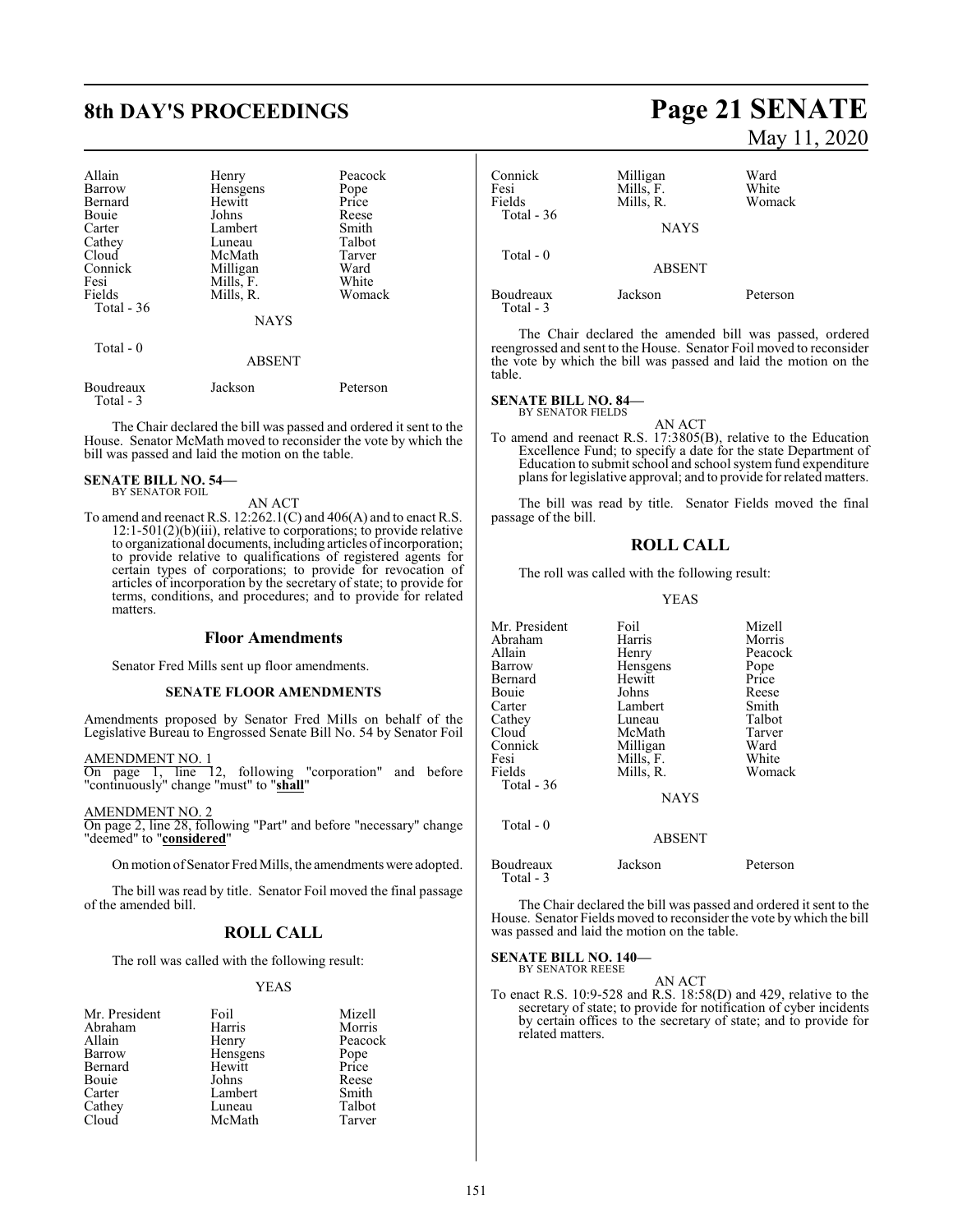# **Page 22 SENATE 8th DAY'S PROCEEDINGS**

May 11, 2020

#### **Floor Amendments**

Senator Reese proposed the following amendments.

#### **SENATE FLOOR AMENDMENTS**

Amendments proposed by Senator Reese to Engrossed Senate Bill No. 140 by Senator Reese

AMENDMENT NO. 1 On page 1, line 8, after "**office**" insert "**, as provided by R.S. 10:9- 501(a)(4),**"

On motion of Senator Reese, the amendments were adopted.

The bill was read by title. Senator Reese moved the final passage of the amended bill.

#### **ROLL CALL**

The roll was called with the following result:

#### YEAS

| Mr. President | Foil        | Mizell  |
|---------------|-------------|---------|
| Abraham       | Harris      | Morris  |
| Allain        | Henry       | Peacock |
| Barrow        | Hensgens    | Pope    |
| Bernard       | Hewitt      | Price   |
| Bouie         | Johns       | Reese   |
| Carter        | Lambert     | Smith   |
| Cathey        | Luneau      | Talbot  |
| Cloud         | McMath      | Tarver  |
| Connick       | Milligan    | Ward    |
| Fesi          | Mills, F.   | White   |
| Fields        | Mills, R.   | Womack  |
| Total - 36    | <b>NAYS</b> |         |
| Total $-0$    | ABSENT      |         |

Boudreaux Jackson Peterson Total - 3

The Chair declared the bill was passed, ordered reengrossed and sent to the House. Senator Reese moved to reconsider the vote by which the bill was passed and laid the motion on the table.

**SENATE BILL NO. 198—** BY SENATORS PEACOCK, ALLAIN, FOIL, HEWITT, MILLIGAN, PRICE, REESE AND WOMACK AN ACT

To enact R.S. 49:158.3, relative to the designation of the month of September as Childhood Cancer Awareness Month; and to provide for related matters.

#### **Floor Amendments**

Senator Peacock proposed the following amendments.

#### **SENATE FLOOR AMENDMENTS**

Amendments proposed by Senator Peacock to Engrossed Senate Bill No. 198 by Senator Peacock

AMENDMENT NO. 1

On page 1, lines 2 and 5, change "49:158.3" to "49:158.2"

AMENDMENT NO. 2 On page 1, line 6, change "**§158.3.**" to "**§158.2.**"

On motion of Senator Peacock, the amendments were adopted.

The bill was read by title. Senator Peacock moved the final passage of the amended bill.

### **ROLL CALL**

The roll was called with the following result:

#### YEAS

| Mr. President<br>Abraham<br>Allain<br>Barrow<br>Bernard<br>Bouie<br>Carter<br>Cathey<br>Cloud<br>Connick<br>Fesi<br>Fields<br>Total - 36 | Foil<br>Harris<br>Henry<br>Hensgens<br>Hewitt<br>Johns<br>Lambert<br>Luneau<br>McMath<br>Milligan<br>Mills, F.<br>Mills, R.<br><b>NAYS</b> | Mizell<br>Morris<br>Peacock<br>Pope<br>Price<br>Reese<br>Smith<br>Talbot<br>Tarver<br>Ward<br>White<br>Womack |
|------------------------------------------------------------------------------------------------------------------------------------------|--------------------------------------------------------------------------------------------------------------------------------------------|---------------------------------------------------------------------------------------------------------------|
| Total - 0                                                                                                                                | <b>ABSENT</b>                                                                                                                              |                                                                                                               |
| - -                                                                                                                                      |                                                                                                                                            |                                                                                                               |

Boudreaux Jackson Peterson Total - 3

The Chair declared the amended bill was passed, ordered reengrossed and sent to the House. Senator Peacock moved to reconsider the vote by which the bill was passed and laid the motion on the table.

#### **SENATE BILL NO. 254—**

BY SENATORS CARTER, ABRAHAM, BARROW, BERNARD, BOUIE,<br>CATHEY, CORTEZ, FESI, FIELDS, FOIL, HARRIS, HENRY, JACKSON,<br>JOHNS, LUNEAU, MCMATH, MILLIGAN, FRED MILLS, ROBERT MILLS,<br>MORRIS, POPE, PRICE, REESE, SMITH, TALBOT AND TARV AN ACT

To amend and reenact R.S. 33:1965, relative to the regulation of fire departments and working conditions of fireman employed by departments; and to provide for related matters.

#### **Floor Amendments**

Senator Fred Mills sent up floor amendments.

#### **SENATE FLOOR AMENDMENTS**

Amendments proposed by Senator Fred Mills on behalf of the Legislative Bureau to Engrossed Senate Bill No. 254 by Senator Carter

AMENDMENT NO. 1 On page 1, line 11, change "Sub-part" to "**Subpart**"

AMENDMENT NO. 2 On page 1, line 15, change "Sub-part" to "**Subpart**"

AMENDMENT NO. 3 On page 1, line 16, following "department" change ";" to "**.**"

AMENDMENT NO. 4 On page 2, line 1, following "fixed" change ";" to "**.**"

AMENDMENT NO. 5 On page 2, line 3, following "service" change ", and" to "**.**"

AMENDMENT NO. 6 On page 2, line 4, following "furnished" and before "each" insert "**to**"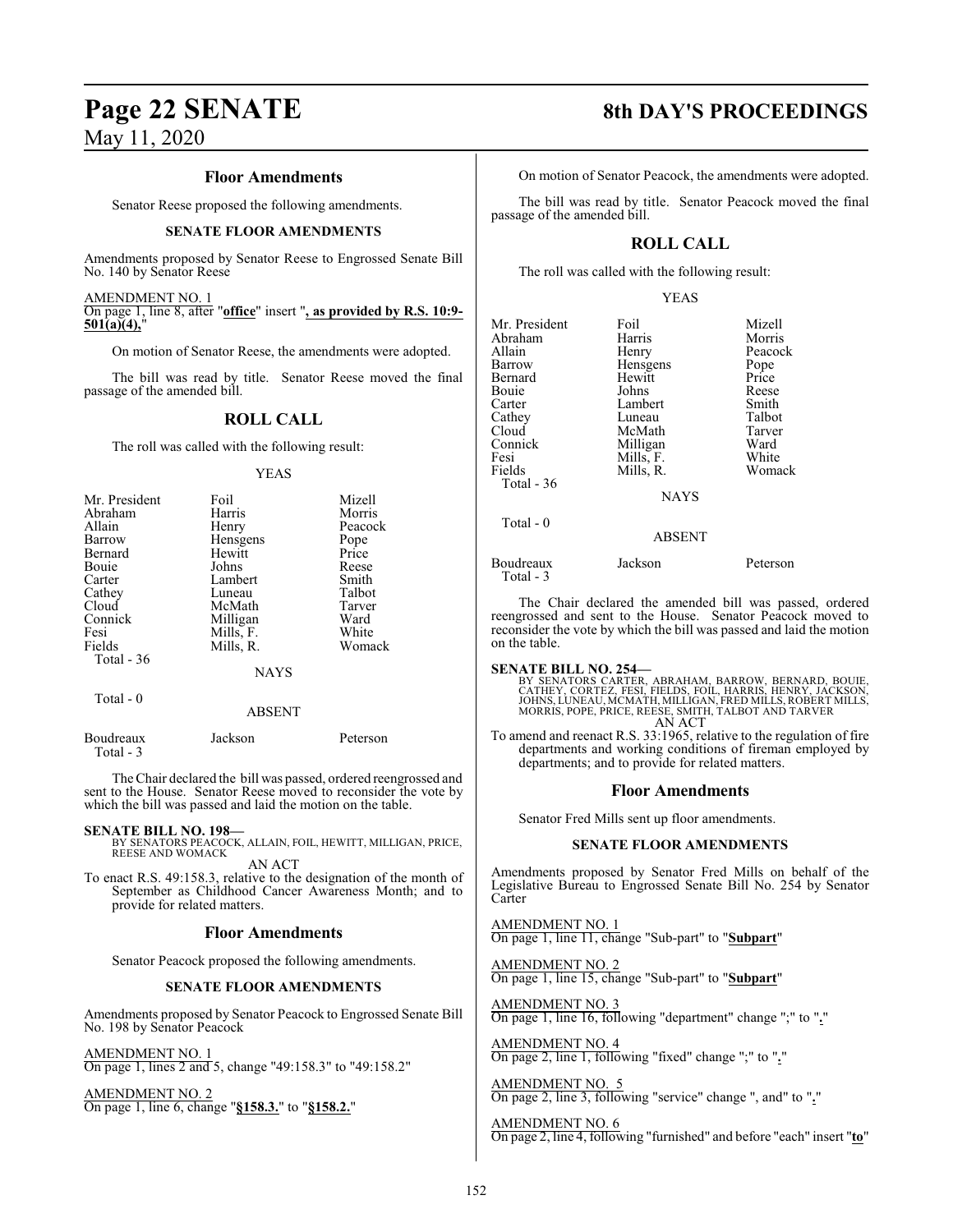#### AMENDMENT NO. 7

On page 2, line 8, following "**B**" and before "**shall**" change "**above**" to "**of this Section**"

On motion of Senator Fred Mills, the amendments were adopted.

The bill was read by title. Senator Carter moved the final passage of the amended bill.

### **ROLL CALL**

The roll was called with the following result:

#### YEAS

| Mr. President | Harris      | Morris  |
|---------------|-------------|---------|
| Abraham       | Henry       | Peacock |
| Allain        |             |         |
|               | Hensgens    | Pope    |
| Barrow        | Hewitt      | Price   |
| Bernard       | Jackson     | Reese   |
| Bouie         | Johns       | Smith   |
| Carter        | Lambert     | Talbot  |
| Cathey        | Luneau      | Tarver  |
| Cloud         | McMath      | Ward    |
| Connick       | Milligan    | White   |
| Fesi          | Mills, F.   | Womack  |
| Fields        | Mills, R.   |         |
| Foil          | Mizell      |         |
| Total - 37    |             |         |
|               | <b>NAYS</b> |         |
| Total - 0     |             |         |

#### ABSENT

Boudreaux Peterson Total - 2

The Chair declared the amended bill was passed, ordered reengrossed and sent to the House. Senator Carter moved to reconsider the vote by which the bill was passed and laid the motion on the table.

#### **SENATE BILL NO. 268—**

BY SENATOR JOHNS AND REPRESENTATIVE LYONS AN ACT

To amend and reenact R.S. 6:327(B) and (C) and to enact R.S. 6:320, 327.1, 771, and 1142, relative to banks; to provide for the abandonment of safety deposit boxes; to provide for authorized contacts in a safety deposit box agreement; to allow for the disposal of unsalable contents; to provide procedures for disposing of or selling of abandoned contents; to provide relative to the State Unclaimed Property Program; to provide relative to savings and loan associations and savings banks; and to provide for related matters.

#### **Floor Amendments**

Senator Fred Mills sent up floor amendments.

#### **SENATE FLOOR AMENDMENTS**

Amendments proposed by Senator Fred Mills on behalf of the Legislative Bureau to Engrossed Senate Bill No. 268 by Senator Johns

AMENDMENT NO. 1 On page 1, line 6, following "to the" and before "Unclaimed" change "State" to "Louisiana"

AMENDMENT NO. 2 On page 3, line 6, change "**State**" to "**Louisiana**"

# **8th DAY'S PROCEEDINGS Page 23 SENATE** May 11, 2020

#### AMENDMENT NO. 3

On page 3, line 23, following "**proceeds**" and before "**remitted**" insert "**shall be**"

AMENDMENT NO. 4

On page 3, line 29, following "**proceeds**" and before "**remitted**" insert "**shall be**"

#### AMENDMENT NO. 5

On page 4, line 4, following "**of**" and before "**Internal**" insert "**the**"

On motion of Senator Fred Mills, the amendments were adopted.

#### **Floor Amendments**

Senator Johns proposed the following amendments.

#### **SENATE FLOOR AMENDMENTS**

Amendments proposed by Senator Johns to Engrossed Senate Bill No. 268 by Senator Johns

#### AMENDMENT NO. 1

Delete Amendment Nos. 1 and 2 of the set of amendments (SFLBSB268 ELLISB 718) proposed by the Legislative Bureau and adopted by the Senate on May 11, 2020

AMENDMENT NO. 2 On page 1, line 6, change "State Unclaimed Property Program" to "Uniform Unclaimed Property Act"

AMENDMENT NO. 3 On page 3, line 6, change "**State Unclaimed Property Program**" to "**Uniform Unclaimed Property Act**"

#### AMENDMENT NO. 4

On page 3, at the end of line 23, insert "**administrator of the**"

## AMENDMENT NO. 5

On page 3, line 24, change "**Louisiana Unclaimed Property Program**" to "**Uniform Unclaimed Property Act**"

#### AMENDMENT NO. 6

On page 3, line 29, change "**Louisiana Unclaimed Property Program**" to "**administrator of the Uniform Unclaimed Property Act**"

#### AMENDMENT NO. 7

On page 4, delete lines 22 through 24, and insert the following: "**(2) Firearms shall be disposed of in one of the following**

#### **ways: (a) Sold through a federal firearms licensed dealer. (b) Sold through a public auction through an auctioneer who possesses a federal firearms license. (c) Turned over to law enforcement.**"

On motion of Senator Johns, the amendments were adopted.

#### **Floor Amendments**

Senator Price proposed the following amendments.

#### **SENATE FLOOR AMENDMENTS**

Amendments proposed by Senator Price to Engrossed Senate Bill No. 268 by Senator Johns

#### AMENDMENT NO. 1

On page 1, line 2, after "R.S. 6:327(B) and (C) and" insert "659.2 and"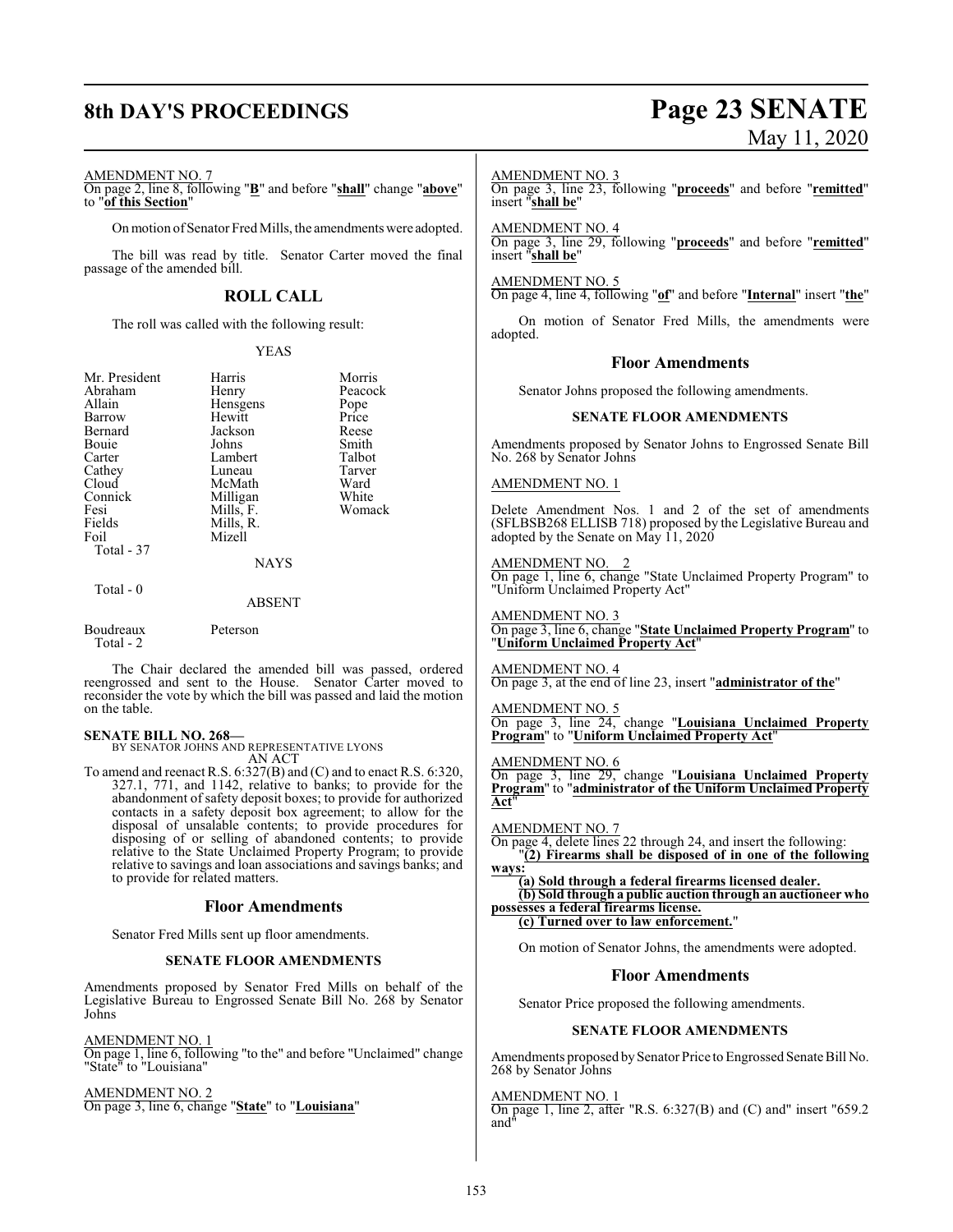# **Page 24 SENATE 8th DAY'S PROCEEDINGS**

May 11, 2020

AMENDMENT NO. 2

On page 1, line 7, after "loan associations" insert ", credit unions,"

AMENDMENT NO. 3 On page 1, line 10, after "R.S. 6:327(B) and (C)" insert "and 659.2"

AMENDMENT NO. 4

On page 5, between lines 11 and 12 insert:

"§659.2. Federally insured credit unions; abandonment of safety deposit box

The provisions of R.S. 6:327 **and 327.1** shall apply to abandonment of a safety deposit box leased from a federally insured credit union.

\* \* \*"

On motion of Senator Price, the amendments were adopted.

### **ROLL CALL**

The roll was called with the following result:

YEAS

| Mr. President | Harris    | Morris  |
|---------------|-----------|---------|
|               |           |         |
| Abraham       | Henry     | Peacock |
| Allain        | Hensgens  | Pope    |
| Barrow        | Hewitt    | Price   |
| Bernard       | Jackson   | Reese   |
| Bouie         | Johns     | Smith   |
| Carter        | Lambert   | Talbot  |
| Cathey        | Luneau    | Tarver  |
| Cloud         | McMath    | Ward    |
| Connick       | Milligan  | White   |
| Fesi          | Mills, F. | Womack  |
| Fields        | Mills, R. |         |
| Foil          | Mizell    |         |
| Total - 37    |           |         |
|               | NAYS      |         |
|               |           |         |

Total - 0

ABSENT

Boudreaux Peterson Total - 2

The Chair declared the amended bill was passed, ordered reengrossed and sent to the House. Senator Johns moved to reconsider the vote by which the bill was passed and laid the motion on the table.

**SENATE BILL NO. 36—** BY SENATOR BERNARD

AN ACT

To amend and reenact R.S.  $18:470(A)(1)$ , relative to qualifying for a primary election; to provide relative to notice of candidacy; to limit the clerk of court and the secretary of state from verifying the qualifications of a potential candidate; and to provide for related matters.

#### **Floor Amendments**

Senator Fred Mills sent up floor amendments.

#### **SENATE FLOOR AMENDMENTS**

Amendments proposed by Senator Fred Mills on behalf of the Legislative Bureau to Engrossed Senate Bill No. 36 by Senator Bernard

AMENDMENT NO. 1

On page 1, line 16, following "**clerk of court**" and before "**not have**" change "**do**" to "**shall**"

On motion of Senator Fred Mills, the amendments were adopted.

The bill was read by title. Senator Bernard moved the final passage of the amended bill.

### **ROLL CALL**

The roll was called with the following result:

| Mr. President<br>Abraham<br>Allain<br>Barrow<br>Bernard<br>Bouie<br>Carter<br>Cathey<br>Cloud<br>Connick<br>Fesi<br>Fields | Foil<br>Harris<br>Henry<br>Hensgens<br>Hewitt<br>Jackson<br>Johns<br>Lambert<br>Luneau<br>Milligan<br>Mills, F.<br>Mills, R. | Mizell<br>Morris<br>Peacock<br>Pope<br>Price<br>Reese<br>Smith<br>Talbot<br>Tarver<br>Ward<br>White<br>Womack |
|----------------------------------------------------------------------------------------------------------------------------|------------------------------------------------------------------------------------------------------------------------------|---------------------------------------------------------------------------------------------------------------|
| Total - 36                                                                                                                 | <b>NAYS</b>                                                                                                                  |                                                                                                               |
| Total $-0$                                                                                                                 | <b>ABSENT</b>                                                                                                                |                                                                                                               |
| Boudreaux<br>Total - 3                                                                                                     | McMath                                                                                                                       | Peterson                                                                                                      |

The Chair declared the amended bill was passed, ordered reengrossed and sent to the House. Senator Bernard moved to reconsider the vote by which the bill was passed and laid the motion on the table.

# **SENATE BILL NO. 71—**<br>BY SENATOR SMITH

AN ACT To amend and reenact R.S. 22:1475 and to repeal R.S. 32:1043, relative to the Louisiana Automobile Insurance Plan; to provide for motor vehicle policies issued in compliance with the Plan; to repeal certain duplicative provisions regarding residual market plans in the Motor Vehicle Safety Responsibility Law; and to provide for related matters.

#### **Floor Amendments**

Senator Fred Mills sent up floor amendments.

#### **SENATE FLOOR AMENDMENTS**

Amendments proposed by Senator Fred Mills on behalf of the Legislative Bureau to Engrossed Senate Bill No. 71 by Senator Smith

AMENDMENT NO. 1 On page 1, line 4, change "Plan" to "plan"

AMENDMENT NO. 2

On page 2, line 10, following "**"plan"**" and before "shall" insert "**,**"

AMENDMENT NO. 3 On page 4, line 6, change "**Louisiana Automobile Insurance Plan**" to "**plan**"

On motion of Senator Fred Mills, the amendments were adopted.

The bill was read by title. Senator Smith moved the final passage of the amended bill.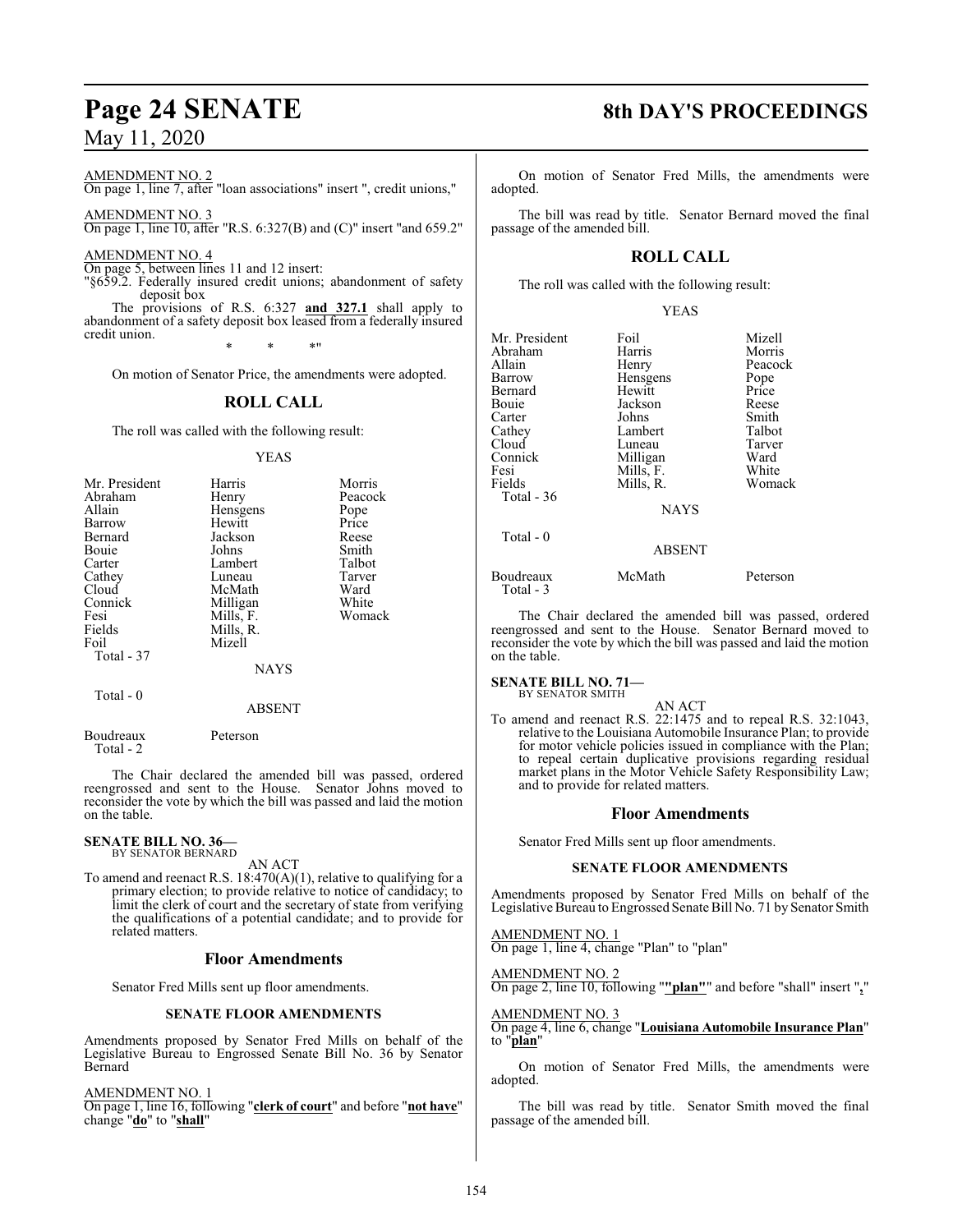### **ROLL CALL**

The roll was called with the following result:

#### YEAS

| Mr. President | Harris    | Morris  |
|---------------|-----------|---------|
| Abraham       | Henry     | Peacock |
| Allain        | Hensgens  | Pope    |
| Barrow        | Hewitt    | Price   |
| Bernard       | Jackson   | Reese   |
| Bouie         | Johns     | Smith   |
| Carter        | Lambert   | Talbot  |
| Cathey        | Luneau    | Tarver  |
| Cloud         | McMath    | Ward    |
| Connick       | Milligan  | White   |
| Fesi          | Mills, F. | Womack  |
| Fields        | Mills, R. |         |
| Foil          | Mizell    |         |
| Total - 37    |           |         |
|               | NAYS      |         |

Total - 0

## ABSENT

Boudreaux Peterson Total - 2

The Chair declared the amended bill was passed, ordered

reengrossed and sent to the House. Senator Smith moved to reconsider the vote by which the bill was passed and laid the motion on the table.

#### **SENATE BILL NO. 72—** BY SENATOR SMITH

AN ACT

To amend and reenact R.S. 22:821(B)(10), relative to the collection of certain fees from property and casualty insurers; and to provide for related matters.

The bill was read by title. Senator Smit h moved the final passage of the bill.

#### **ROLL CALL**

The roll was called with the following result:

#### YEAS

| Mr. President<br>Abraham<br>Allain<br>Barrow<br>Bernard<br>Bouie<br>Carter<br>Cathey<br>Cloud<br>Connick<br>Fesi<br>Fields<br>Foil<br>Total - 37<br>Total - 0 | Harris<br>Henry<br>Hensgens<br>Hewitt<br>Jackson<br>Johns<br>Lambert<br>Luneau<br>McMath<br>Milligan<br>Mills, F.<br>Mills, R.<br>Mizell<br>NAYS | Morris<br>Peacock<br>Pope<br>Price<br>Reese<br>Smith<br>Talbot<br>Tarver<br>Ward<br>White<br>Womack |
|---------------------------------------------------------------------------------------------------------------------------------------------------------------|--------------------------------------------------------------------------------------------------------------------------------------------------|-----------------------------------------------------------------------------------------------------|
|                                                                                                                                                               | <b>ABSENT</b>                                                                                                                                    |                                                                                                     |
| Boudreaux<br>Total - 2                                                                                                                                        | Peterson                                                                                                                                         |                                                                                                     |

The Chair declared the bill was passed and ordered it sent to the House. Senator Smith moved to reconsider the vote by which the bill was passed and laid the motion on the table.

# **8th DAY'S PROCEEDINGS Page 25 SENATE** May 11, 2020

#### **SENATE BILL NO. 108—**

BY SENATORS CATHEY AND CORTEZ AN ACT

To amend and reenact the heading of Part IV of Chapter 6 of Title 3 ofthe Louisiana Revised Statutes of 1950, R.S. 3:661, 662, 663, 665(B) and (C), 667(C), (D)(3), (4), (5), and (6), and (E), 669,  $670(B)$ , (C), and (E)(2) and (4), relative to the Louisiana Public Livestock Market Charter Law; to expand the definition of livestock market to include buying stations; to provide for definitions; to change certain terms; and to provide for related matters.

#### **Floor Amendments**

Senator Cathey proposed the following amendments.

#### **SENATE FLOOR AMENDMENTS**

Amendments proposed by Senator Cathey to Engrossed Senate Bill No. 108 by Senator Cathey

AMENDMENT NO. 1

On page 1, line 3, change "R.S. 3:661" to "R.S. 3:571(A) and (C),  $661"$ 

#### AMENDMENT NO. 2

On page 1, line 4, between "(4)" and ", relative" insert "732(B)(1)(f), and  $2093(4)$ , R.S.  $14:67.1(A)(2)$  and  $(3)$  and  $(B)(1)$  and  $(2)$ , and R.S.  $37:3103(\text{\AA})(3.1)$  and  $313\text{\AA}''$ 

#### AMENDMENT NO. 3

On page 1. line 10, change "R.S. 3:661" to "R.S. 3:571(A) and (C), 661"

AMENDMENT NO. 4 On page 1, line  $11$ , after "and  $(4)$ ," insert "  $732(B)(1)(f)$ , and 2093(4),"

#### AMENDMENT NO. 5

On page 1, between lines 12 and 13, insert the following: "§571. Livestock auctioneers

A. Each auctioneer who engages in the auction business exclusively as an employee or agent of a Louisiana <del>public</del> livestock market which is regulated by the Louisiana Board of Animal Health shall register annually with the board.

\* \* \* C. Each auctioneer who registers with the board shall submit to the board an affidavit stating that the applicant is engaged in the auction business exclusively as an employee or agent of one or more Louisiana public livestock markets which are regulated by the board. \* \* \*"

#### AMENDMENT NO. 6

On page 5, between lines 18 and 19, insert the following: "§732. Livestock Brand Commission

\* \* \* B.(1) The commission shall be comprised of nine members appointed by the commissioner as follows:

\* \* \* (f) One member appointed from the state at large, who shall be an operator of a Louisiana public livestock market. \* \* \*

§2093. Powers

The Louisiana Board of Animal Health shall have the following powers and duties:

\* \* \* (4) To issue charters and determine sale days for public livestock markets in accordance with R.S. 3:665.

\* \* \*" "Section 2. R.S.  $14:67.1(A)(2)$  and  $(3)$  and  $(B)(1)$  and  $(2)$  are hereby amended and reenacted to read as follows: §67.1. Theft of livestock

A. Any of the following acts shall constitute theft of livestock: \* \* \*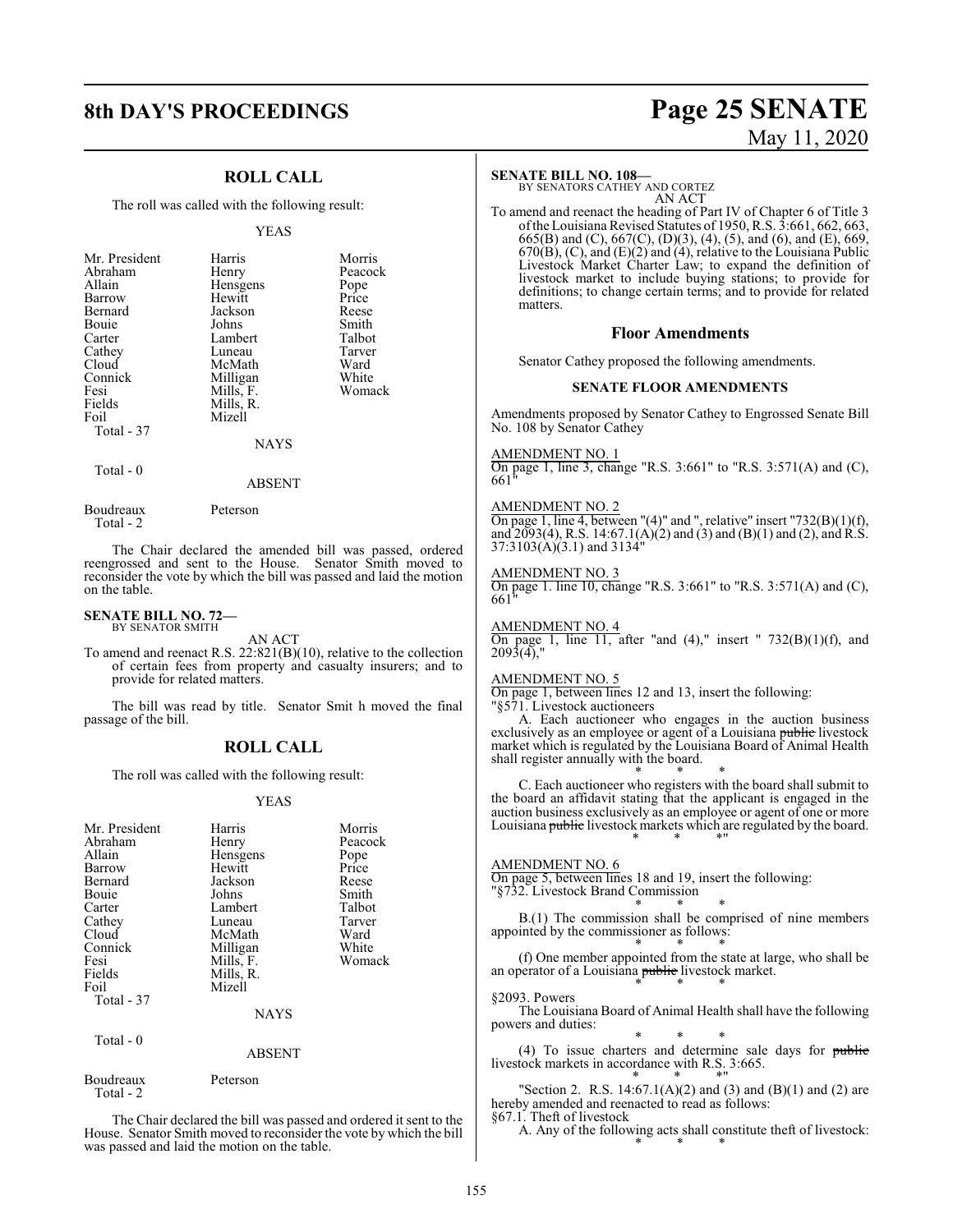# **Page 26 SENATE 8th DAY'S PROCEEDINGS**

# May 11, 2020

(2) Transporting or causing the transportation of livestock to a slaughterhouse or a *public* livestock market as defined in R.S. 3:663, for purposes of selling or keeping the livestock or meat with the intent to deprive the owner permanently of the livestock or meat or proceeds derived from the sale of the livestock or meat.

(3) Failing or refusing to pay for livestock purchased from an agent, dealer, *public* livestock market as defined in R.S. 3:663, or owner, or acquired with the consent of the agent, dealer, public livestock market, or owner, within thirty days of the date the livestock was purchased or acquired or the date payment was due, whichever is longer, with the intent to permanently deprive the other of the livestock or the value of the livestock.

B. Either of the following acts shall constitute presumptive evidence of the intent to permanently deprive the other of the livestock or meat, or proceeds derived from sale of the livestock or meat:

(1) Assignment of the livestock in a record book maintained by a slaughterhouse or public livestock market as defined in R.S. 3:663, in a name other than that of the owner.

(2) Failing to pay for the livestock within ten days after notice of a request for payment or return of the livestock or meat has been sent by the agent, dealer, public livestock market as defined in R.S. 3:663, or owner, to the offender's last known address by either registered or certified mail, return receipt requested, or by actual delivery by a commercial courier.

\* \* \* Section 3. R.S. 37:3103(A)(3.1) and 3134 are hereby amended and reenacted to read as follows:

§3103. Definitions of terms

A. As used in this Chapter, these terms shall have the definitions ascribed to them, unless the context indicates otherwise: \* \* \*

(3.1) "Auction house", "auction company", and "auction business" are synonymous and interchangeable terms and mean any entity, whether a sole proprietorship, partnership, limited liability partnership, limited liability company, corporation, or any other legal entity defined by the board, which arranges, manages, sponsors, advertises, or carries out two or more auctions within any twelve-month period and which regularly represents that goods are sold at auction. However, a public livestock auction business which exclusively auctions livestock and which is regulated as a public livestock market by the Louisiana Board of Animal Health pursuant to R.S. 3:2091 et seq. shall not be defined as an auction business for purposes of this Chapter. "Auction house," "auction company," and "auction business" shall not mean an entity which sells property through an Internet-based trading platform unless such entity's activities constitute an "auction" as defined in Paragraph (3) of this Subsection.

\* \* \* §3134. Livestock auctioneers

The provisions of this Chapter shall not apply to and the board shall not have jurisdiction over auctioneers who are engaged in the auction business exclusively as an employee or agent of a Louisiana public livestock market which is regulated by the Louisiana Board of Animal Health and who are registered with that board as required by R.S. 3:2100." AMENDMENT NO. 4

On page 5, line 19, change "Section 2." to "Section 5."

On motion of Senator Cathey, the amendments were adopted.

#### **Floor Amendments**

Senator Lambert proposed the following amendments.

#### **SENATE FLOOR AMENDMENTS**

Amendments proposed by Senator Lambert to Engrossed Senate Bill No. 108 by Senator Cathey

AMENDMENT NO. 1

On page 4, line 2, after "operation on" delete "April 1, 1982" and insert "**April 1, 2019**"

AMENDMENT NO. 2

On page 4, line 3, delete "public"

AMENDMENT NO. 3 On page 4, line 4, delete "April 1, 1982" and insert "**April 1, 2019**"

AMENDMENT NO. 4 On page 4, line 28, delete "July 27, 1966" and insert "**April 1, 2019**"

On motion of Senator Lambert, the amendments were adopted.

The bill was read by title. Senator Cathey moved the final passage of the amended bill.

### **ROLL CALL**

The roll was called with the following result:

#### YEAS

| Mr. President<br>Abraham<br>Allain<br>Barrow<br>Bernard<br>Bouie<br>Carter<br>Cathey | Harris<br>Henry<br>Hensgens<br>Hewitt<br>Jackson<br>Johns<br>Lambert<br>Luneau | Morris<br>Peacock<br>Pope<br>Price<br>Reese<br>Smith<br>Talbot<br>Tarver |
|--------------------------------------------------------------------------------------|--------------------------------------------------------------------------------|--------------------------------------------------------------------------|
| Cloud                                                                                | McMath                                                                         | Ward                                                                     |
| Connick                                                                              | Milligan                                                                       | White                                                                    |
| Fesi                                                                                 | Mills, F.                                                                      | Womack                                                                   |
| Fields                                                                               | Mills, R.                                                                      |                                                                          |
| Foil                                                                                 | Mizell                                                                         |                                                                          |
| Total - 37                                                                           |                                                                                |                                                                          |
|                                                                                      | <b>NAYS</b>                                                                    |                                                                          |
| Total $-0$                                                                           |                                                                                |                                                                          |
|                                                                                      | <b>ABSENT</b>                                                                  |                                                                          |
|                                                                                      |                                                                                |                                                                          |

Boudreaux Peterson

Total - 2

The Chair declared the amended bill was passed, ordered reengrossed and sent to the House. Senator Cathey moved to reconsider the vote by which the bill was passed and laid the motion on the table.

**SENATE BILL NO. 117—** BY SENATOR HENSGENS AND REPRESENTATIVE COUSSAN AN ACT

To enact R.S. 49:191(12)(b) and repeal R.S. 49:191(9)(e), relative to the Department of Natural Resources; to provide for the recreation of the Department of Natural Resources and the statutory entities made a part of the department by law; to provide for the effective termination date for all statutory authority for the existence of such statutory entities; and to provide for related matters.

The bill was read by title. Senator Hensgens moved the final passage of the bill.

#### **ROLL CALL**

The roll was called with the following result:

#### YEAS

Mr. President Foil Foil Mills, R.<br>Abraham Harris Mizell Abraham Harris Mizell Allain Henry Morris Barrow Hensgens Peacock<br>Bernard Hewitt Pope Bernard Hewitt Pope Bouie Jackson Price<br>Carter Johns Reese Carter Johns Reese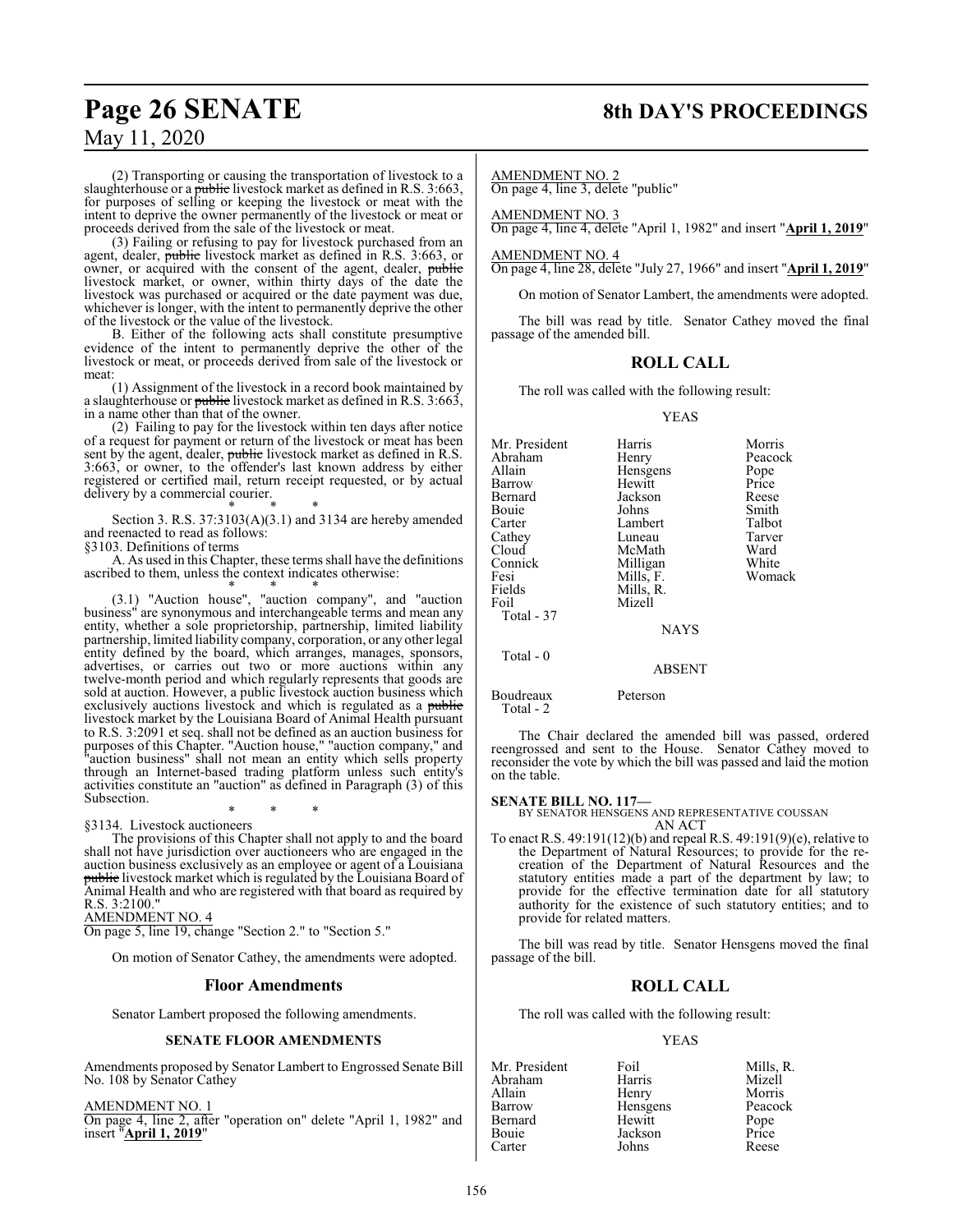| Cathey<br>Cloud<br>Connick<br>Fesi<br>Fields | Lambert<br>Luneau<br>McMath<br>Milligan<br>Mills, F. | Smith<br>Talbot<br>Tarver<br>Ward<br>White |
|----------------------------------------------|------------------------------------------------------|--------------------------------------------|
| Total $-36$                                  | <b>NAYS</b>                                          |                                            |
| Total $-0$                                   | <b>ABSENT</b>                                        |                                            |
| <b>Boudreaux</b>                             | Peterson                                             | Womack                                     |

Total - 3

The Chair declared the bill was passed and ordered it sent to the House. Senator Hensgens moved to reconsider the vote by which the bill was passed and laid the motion on the table.

#### **SENATE BILL NO. 137—** BY SENATOR FOIL

AN ACT

To amend and reenact R.S. 13:5716, relative to coroners; to provide for cremation of bodies; to provide for notification; to provide for an investigation; to provide for a permit; and to provide for related matters.

The bill was read by title. Senator Foil moved the final passage of the bill.

#### **ROLL CALL**

The roll was called with the following result:

YEAS

| Mr. President<br>Abraham<br>Allain<br>Barrow<br>Bernard<br>Bouie<br>Carter | Harris<br>Henry<br>Hensgens<br>Hewitt<br>Jackson<br>Johns<br>Lambert | Morris<br>Peacock<br>Pope<br>Price<br>Reese<br>Smith<br>Talbot |
|----------------------------------------------------------------------------|----------------------------------------------------------------------|----------------------------------------------------------------|
| Cathey<br>Cloud<br>Connick<br>Fesi                                         | Luneau<br>McMath<br>Milligan<br>Mills, F.                            | Tarver<br>Ward<br>White<br>Womack                              |
| Fields<br>Foil<br>Total - 37                                               | Mills, R.<br>Mizell<br><b>NAYS</b>                                   |                                                                |
| Total $-0$                                                                 | <b>ABSENT</b>                                                        |                                                                |
| Boudreaux                                                                  | Peterson                                                             |                                                                |

Total - 2

The Chair declared the bill was passed and ordered it sent to the House. Senator Foil moved to reconsider the vote by which the bill was passed and laid the motion on the table.

#### **SENATE BILL NO. 147—** BY SENATOR FOIL

AN ACT

To amend and reenact R.S. 13:5715(A)(1), relative to coroners; to provide regarding the release of a body by a coroner; and to provide for related matters.

The bill was read by title. Senator Foil moved the final passage of the bill.

# **8th DAY'S PROCEEDINGS Page 27 SENATE** May 11, 2020

## **ROLL CALL**

The roll was called with the following result:

YEAS

| Mr. President | Harris        | Morris  |
|---------------|---------------|---------|
| Abraham       | Henry         | Peacock |
| Allain        | Hensgens      | Pope    |
| Barrow        | Hewitt        | Price   |
| Bernard       | Jackson       | Reese   |
| Bouie         | Johns         | Smith   |
| Carter        | Lambert       | Talbot  |
| Cathey        | Luneau        | Tarver  |
| Cloud         | McMath        | Ward    |
| Connick       | Milligan      | White   |
| Fesi          | Mills, F.     | Womack  |
| Fields        | Mills, R.     |         |
| Foil          | Mizell        |         |
| Total - 37    |               |         |
|               | <b>NAYS</b>   |         |
| Total $-0$    |               |         |
|               | <b>ABSENT</b> |         |

The Chair declared the bill was passed and ordered it sent to the House. Senator Foil moved to reconsider the vote by which the bill was passed and laid the motion on the table.

#### **SENATE BILL NO. 153—**

Boudreaux Peterson

Total - 2

BY SENATOR FOIL

AN ACT To amend and reenact Civil Code Articles 355 and 356, relative to continuing tutorship; to provide for the filing of a petition; to provide for the appointment of tutors; to provide for the appointment of co-tutors; and to provide for related matters.

The bill was read by title. Senator Foil moved the final passage of the bill.

#### **ROLL CALL**

The roll was called with the following result:

#### YEAS

| Mr. President          | Foil          | Mills, R. |
|------------------------|---------------|-----------|
| Abraham                | Harris        | Mizell    |
| Allain                 | Henry         | Morris    |
| Barrow                 | Hensgens      | Peacock   |
| Bernard                | Hewitt        | Pope      |
| Bouie                  | Jackson       | Price     |
| Carter                 | Johns         | Reese     |
| Cathey                 | Lambert       | Smith     |
| Cloud                  | Luneau        | Talbot    |
| Connick                | McMath        | Ward      |
| Fesi                   | Milligan      | White     |
| Fields                 | Mills, F.     | Womack    |
| Total - $36$           |               |           |
|                        | <b>NAYS</b>   |           |
| Total - 0              |               |           |
|                        | <b>ABSENT</b> |           |
| Boudreaux<br>Total - 3 | Peterson      | Tarver    |

The Chair declared the bill was passed and ordered it sent to the House. Senator Foil moved to reconsider the vote by which the bill was passed and laid the motion on the table.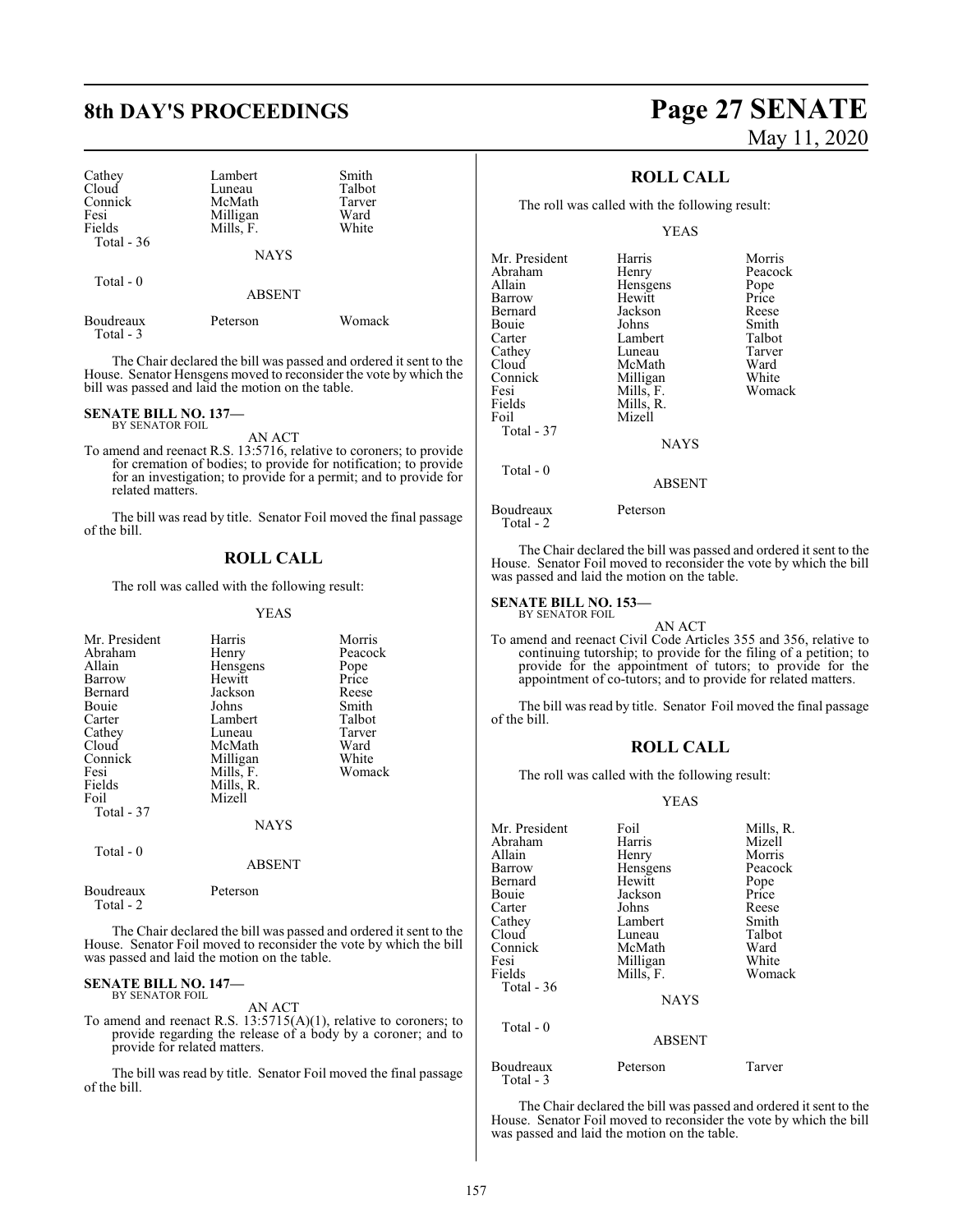### **SENATE BILL NO. 155—**

BY SENATOR LUNEAU AN ACT

To amend and reenact R.S. 42:1111(A)(3), relative to the Code of Governmental Ethics; to provide relative to payment from a nonpublic source; to provide for the supplementary compensation of all members of the Jimmy D. Long, Sr. Louisiana School for Math, Science, and the Arts; and to provide for related matters.

The bill was read by title. Senator Luneau moved the final passage of the bill.

## **ROLL CALL**

The roll was called with the following result:

#### YEAS

| Mr. President<br>Abraham<br>Allain<br>Barrow | Foil<br>Harris<br>Henry<br>Hensgens | Mills, R.<br>Mizell<br>Morris<br>Peacock |
|----------------------------------------------|-------------------------------------|------------------------------------------|
| Bernard                                      | Hewitt                              | Pope                                     |
| Bouie                                        | Jackson                             | Price                                    |
| Carter                                       | Johns                               | Reese                                    |
| Cathey                                       | Lambert                             | Smith                                    |
| Cloud                                        | Luneau                              | Tarver                                   |
| Connick                                      | McMath                              | Ward                                     |
| Fesi                                         | Milligan                            | White                                    |
| Fields                                       | Mills, F.                           | Womack                                   |
| Total $-36$                                  |                                     |                                          |
|                                              | <b>NAYS</b>                         |                                          |
| Total - 0                                    | <b>ABSENT</b>                       |                                          |

Boudreaux Peterson Talbot Total - 3 The Chair declared the bill was passed and ordered it sent to the

House. Senator Luneau moved to reconsider the vote by which the bill was passed and laid the motion on the table.

#### **SENATE BILL NO. 173—**

BY SENATOR BERNARD

AN ACT

To amend and reenact R.S. 18:503 and to enact R.S. 18:503.1, relative to the withdrawal or disqualification of candidates or cancellation of a proposition; to provide for proper notice of withdrawal or disqualification if candidate's name is on the ballot; to provide for notice of cancellation of a proposition; to provide relative to the secretary of state; and to provide for related matters.

The bill was read by title. Senator Bernard moved the final passage of the bill.

### **ROLL CALL**

The roll was called with the following result:

#### YEAS

| Foil     | Mills, R. |
|----------|-----------|
| Harris   | Mizell    |
| Henry    | Morris    |
| Hensgens | Peacock   |
| Hewitt   | Pope      |
| Jackson  | Price     |
| Johns    | Reese     |
| Lambert  | Smith     |
| Luneau   | Tarver    |
| McMath   | Ward      |
|          |           |

**Page 28 SENATE 8th DAY'S PROCEEDINGS**

| Fesi<br>Fields<br>Total - $36$ | Milligan<br>Mills, F. | White<br>Womack |
|--------------------------------|-----------------------|-----------------|
|                                | <b>NAYS</b>           |                 |
| Total $-0$                     | <b>ABSENT</b>         |                 |
| Boudreaux<br>Total - 3         | Peterson              | Talbot          |

The Chair declared the bill was passed and ordered it sent to the House. Senator Bernard moved to reconsider the vote by which the bill was passed and laid the motion on the table.

#### **SENATE BILL NO. 209—** BY SENATOR MORRIS

AN ACT To amend and reenact the introductory paragraph of R.S. 33:2491, (E), and (I), 2492(1), (2), and  $(11)$ , 2494(A) and (D), the introductory paragraph of 2551, (5), and (9), 2552(1), (2), and  $(11)$ ,  $2553(\text{C})$ , and  $2554(\text{A})$  and  $(\text{D})$ , relative to in-service training for certain public employees; to provide for the development and implementation of an online testing program for prospective police officers and firefighters by the office of state examiner; and to provide for related matters.

#### **Floor Amendments**

Senator Morris proposed the following amendments.

#### **SENATE FLOOR AMENDMENTS**

Amendments proposed by Senator Morris to Engrossed Senate Bill No. 209 by Senator Morris

AMENDMENT NO. 1

On page 1, line 13, change "**entrance level firefighter and entrance level police officer**" to "**entrance firefighter and entrance police officer**"

On motion of Senator Morris, the amendments were adopted.

#### **Floor Amendments**

Senator Fred Mills sent up floor amendments.

#### **SENATE FLOOR AMENDMENTS**

Amendments proposed by Senator Fred Mills on behalf of the Legislative Bureau to Engrossed Senate Bill No. 209 by Senator Morris

AMENDMENT NO. 1 On page 1, line 13, following "**for**" and before "**entrance**" insert "**the positions of**"

AMENDMENT NO. 2 On page 2, line 9, following "**officer**" and before "**, the**" insert "**positions**"

AMENDMENT NO. 3

On page 3, delete line 16, and insert "(2)**(a) For the entrance firefighter and the entrance police officer testing, the state**"

#### AMENDMENT NO. 4

On page 4, line 13, following "**for**" and before "**entrance**" insert "**the positions of**"

#### AMENDMENT NO. 5

On page 4, line 21, following "**for**" and before "**entrance**" insert "**the positions of**"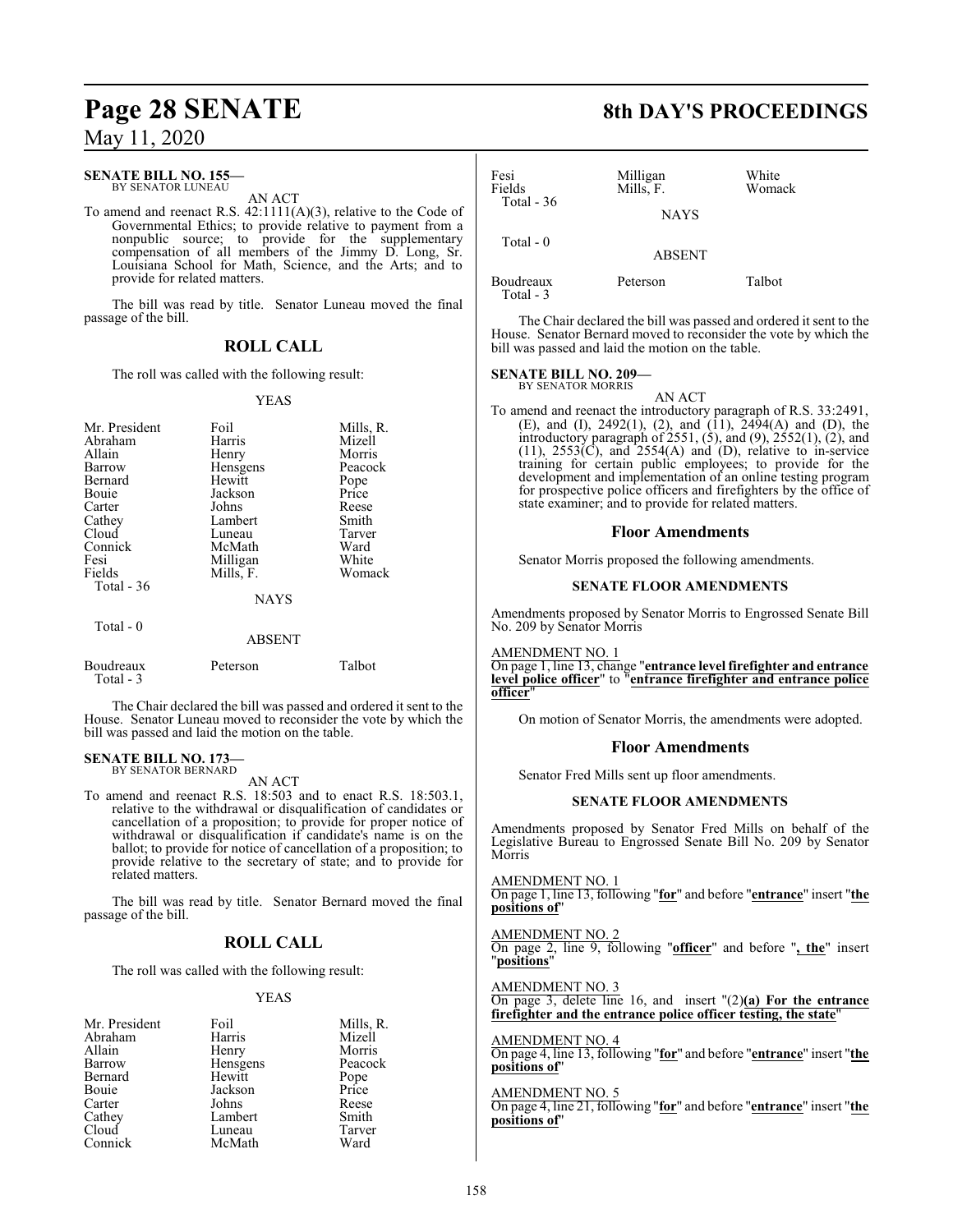# **8th DAY'S PROCEEDINGS Page 29 SENATE** May 11, 2020

AMENDMENT NO. 6

On page 5, line 9, following "by" and before ". Upon" change "R.S. 33:2492(E)" to "**R.S. 33:2492**"

AMENDMENT NO. 7 On page 5, line 28, following "**for**" and before "**entrance**" insert "**the positions of**"

AMENDMENT NO. 8 On page 6, line 12, following "**officer**" and before "**, the state**" insert "**positions**"

AMENDMENT NO. 9 On page 7, delete line 21, and insert "**(c) For the entrance firefighter and the entrance police office testing, the state**"

AMENDMENT NO. 10 On page 8, line 19, following "**for**" and before "**entrance**" insert "**the positions of**"

AMENDMENT NO. 11 On page 9, line 18, change "(5)" to "**(7)**"

AMENDMENT NO. 12 On page 9, line 25, following "**to**" and before "**entrance**" insert "**the positions of**"

Onmotion ofSenator Fred Mills, the amendments were adopted.

The bill was read by title. Senator Morris moved the final passage of the amended bill.

## **ROLL CALL**

The roll was called with the following result:

#### YEAS

| Mr. President<br>Abraham<br>Allain<br>Barrow<br>Bernard<br><b>Bouje</b><br>Carter | Foil<br>Harris<br>Henry<br>Hensgens<br>Hewitt<br>Jackson<br>Johns | Mills, R.<br>Mizell<br>Morris<br>Peacock<br>Pope<br>Price<br>Reese |
|-----------------------------------------------------------------------------------|-------------------------------------------------------------------|--------------------------------------------------------------------|
| Cathey                                                                            | Lambert                                                           | Smith                                                              |
| Cloud                                                                             | Luneau                                                            | Tarver                                                             |
| Connick                                                                           | McMath                                                            | Ward                                                               |
| Fesi                                                                              | Milligan                                                          | White                                                              |
| Fields                                                                            | Mills, F.                                                         | Womack                                                             |
| Total $-36$                                                                       |                                                                   |                                                                    |
|                                                                                   | <b>NAYS</b>                                                       |                                                                    |
| Total - 0                                                                         |                                                                   |                                                                    |

Total - 3

on the table.

ABSENT Boudreaux Peterson Talbot

The Chair declared the amended bill was passed, ordered reengrossed and sent to the House. Senator Morris moved to reconsider the vote by which the bill was passed and laid the motion

#### **SENATE BILL NO. 212—** BY SENATOR CATHEY

AN ACT

To amend and reenact R.S. 3:3403(A)(2), relative to the Louisiana Agricultural Commodities Commission; to provide for changes to the membership of the commission; and to provide for related matters.

The bill was read by title. Senator Cathey moved the final passage of the bill.

### **ROLL CALL**

The roll was called with the following result:

#### YEAS

| Mr. President | Foil          | Mills, R. |
|---------------|---------------|-----------|
| Abraham       | Harris        | Mizell    |
| Allain        | Henry         | Morris    |
| Barrow        | Hensgens      | Peacock   |
| Bernard       | Hewitt        | Pope      |
| Bouie         | Jackson       | Price     |
| Carter        | Johns         | Reese     |
| Cathey        | Lambert       | Smith     |
| Cloud         | Luneau        | Tarver    |
| Connick       | McMath        | Ward      |
| Fesi          | Milligan      | White     |
| Fields        | Mills, F.     | Womack    |
| Total - 36    |               |           |
|               | <b>NAYS</b>   |           |
| Total $-0$    |               |           |
|               | <b>ABSENT</b> |           |

Boudreaux Peterson Talbot Total - 3

The Chair declared the bill was passed and ordered it sent to the House. Senator Cathey moved to reconsider the vote by which the bill was passed and laid the motion on the table.

#### **SENATE BILL NO. 238—**

BY SENATOR ALLAIN AN ACT

To enact R.S. 18:1505.2(T), relative to campaign contributions; to provide for repayment of personal contributions or loans; to provide for an effective date; and to provide for related matters.

The bill was read by title. Senator Allain moved the final passage of the bill.

#### **ROLL CALL**

The roll was called with the following result:

#### YEAS

| Mr. President          | Foil          | Mills, R. |
|------------------------|---------------|-----------|
| Abraham                | Harris        | Mizell    |
| Allain                 | Henry         | Morris    |
| Barrow                 | Hensgens      | Peacock   |
| Bernard                | Hewitt        | Pope      |
| Bouie                  | Jackson       | Price     |
| Carter                 | Johns         | Reese     |
| Cathey                 | Lambert       | Smith     |
| Cloud                  | Luneau        | Tarver    |
| Connick                | McMath        | Ward      |
| Fesi                   | Milligan      | White     |
| Fields                 | Mills, F.     | Womack    |
| Total - 36             |               |           |
|                        | <b>NAYS</b>   |           |
| Total - 0              |               |           |
|                        | <b>ABSENT</b> |           |
| Boudreaux<br>Total - 3 | Peterson      | Talbot    |

The Chair declared the bill was passed and ordered it sent to the House. Senator Allain moved to reconsider the vote by which the bill was passed and laid the motion on the table.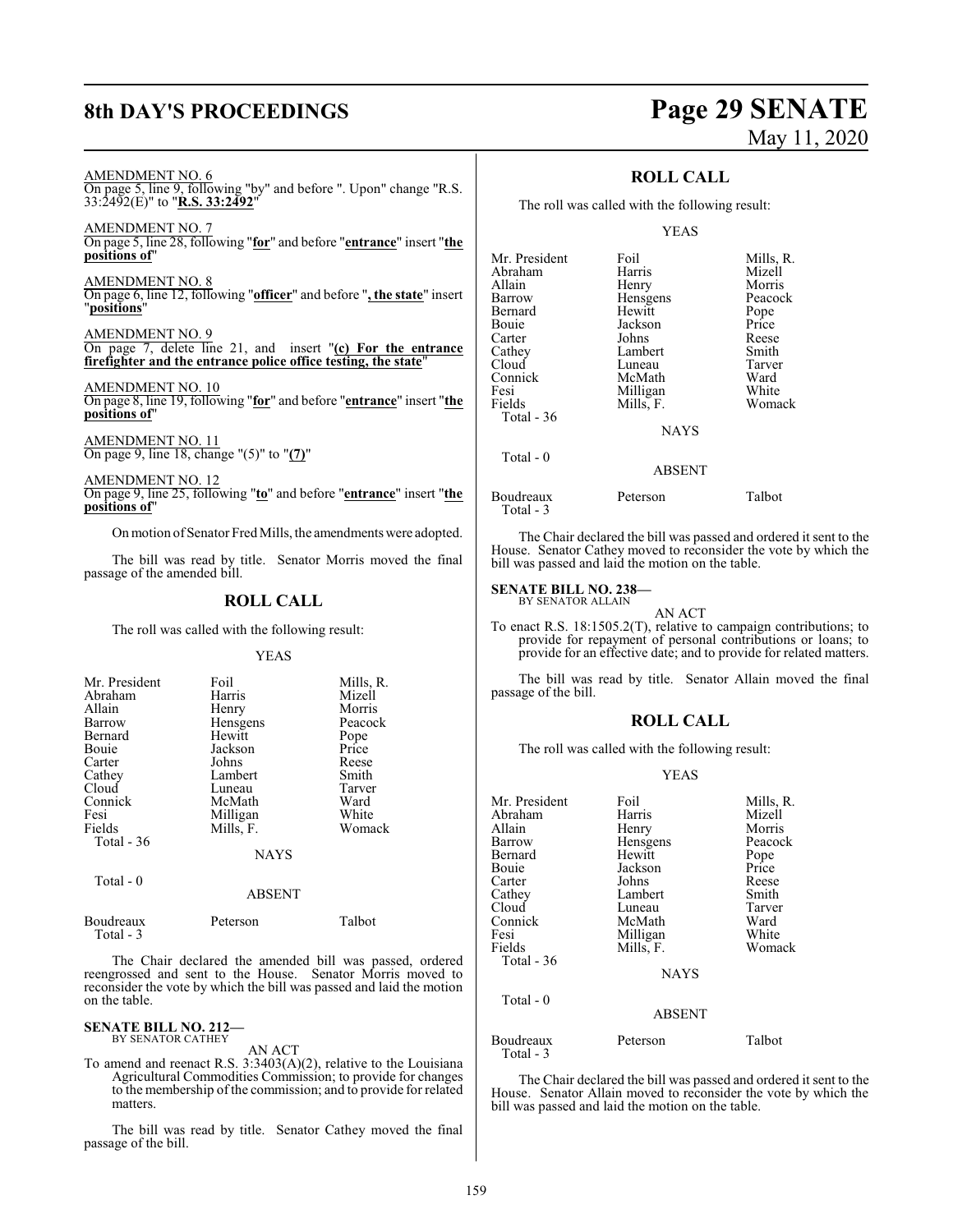# **Page 30 SENATE 8th DAY'S PROCEEDINGS**

# May 11, 2020

#### **SENATE BILL NO. 244—** BY SENATOR SMITH

AN ACT

To amend and reenact R.S. 48:231(A)(6), relative to the Department of Transportation and Development; to provide relative to proposal of the annual construction program; to provide for prioritization of projects; and to provide for related matters.

The bill was read by title. Senator Smith moved the final passage of the bill.

### **ROLL CALL**

The roll was called with the following result:

#### YEAS

| Mr. President<br>Abraham<br>Allain<br>Barrow<br>Bernard<br>Bouie<br>Carter<br>Cathey<br>Cloud<br>Connick<br>Fesi<br>Fields | Foil<br>Harris<br>Henry<br>Hensgens<br>Hewitt<br>Jackson<br>Johns<br>Lambert<br>Luneau<br>McMath<br>Milligan<br>Mills, F. | Mills, R.<br>Mizell<br>Morris<br>Peacock<br>Pope<br>Price<br>Reese<br>Smith<br>Tarver<br>Ward<br>White<br>Womack |
|----------------------------------------------------------------------------------------------------------------------------|---------------------------------------------------------------------------------------------------------------------------|------------------------------------------------------------------------------------------------------------------|
| Total $-36$                                                                                                                | <b>NAYS</b>                                                                                                               |                                                                                                                  |
| Total - 0                                                                                                                  | <b>ABSENT</b>                                                                                                             |                                                                                                                  |
| Boudreaux<br>Total - 3                                                                                                     | Peterson                                                                                                                  | Talbot                                                                                                           |

The Chair declared the bill was passed and ordered it sent to the House. Senator Smith moved to reconsider the vote by which the bill was passed and laid the motion on the table.

# **SENATE BILL NO. 252—** BY SENATOR CARTER

AN ACT

To amend and reenact R.S.  $32:402.1(A)(1)(a)$  and  $(2)(b)$ ,  $407(A)(2)(a)$ , and  $408(A)(1)$ , relative to driver education; to provide for driver education to include instruction relative to accessible parking and access aisles; and to provide for related matters.

The bill was read by title. Senator Carter moved the final passage of the bill.

### **ROLL CALL**

The roll was called with the following result:

#### YEAS

| Mr. President | Foil      | Mills, R. |
|---------------|-----------|-----------|
| Abraham       | Harris    | Mizell    |
| Allain        | Henry     | Morris    |
| Barrow        | Hensgens  | Peacock   |
| Bernard       | Hewitt    | Pope      |
| Bouie         | Jackson   | Price     |
| Carter        | Johns     | Reese     |
| Cathey        | Lambert   | Smith     |
| Cloud         | Luneau    | Tarver    |
| Connick       | McMath    | Ward      |
| Fesi          | Milligan  | White     |
| Fields        | Mills, F. | Womack    |
| Total - 36    |           |           |

**NAYS** 

| Total $-0$ | <b>ABSENT</b> |        |
|------------|---------------|--------|
| Boudreaux  | Peterson      | Talbot |

The Chair declared the bill was passed and ordered it sent to the House. Senator Carter moved to reconsider the vote by which the bill was passed and laid the motion on the table.

#### **SENATE BILL NO. 322—** BY SENATOR SMITH

Total - 3

AN ACT

To amend and reenact R.S. 14:98.7(A) and R.S. 32:661(C)(1)(d) and (e),  $666(A)(1)(a)(i)$  and (3), the introductory paragraph of 667(A), (C), (H)(3), and (I)(1)(a), (c), and (d), and (2), the introductory paragraph of  $667.1(A)$ , and  $669(A)$ , to enact R.S. 32:661(D), and to repeal R.S. 32:661(C)(1)(f), relative to tests for suspected drunken drivers; to provide relative to chemical tests for intoxication required to be given to persons suspected of operating a motor vehicle while intoxicated; to provide relative to suspension of a driver's license for failure to submit to a chemical test forintoxication; to provide relative to required notice to certain driver's suspected of operating a motor vehicle while intoxicated; and to provide for related matters.

The bill was read by title. Senator Smith moved the final passage of the bill.

#### **ROLL CALL**

The roll was called with the following result:

#### YEAS

| Mr. President | Foil            | Mills, R. |
|---------------|-----------------|-----------|
| Abraham       | Harris          | Mizell    |
| Allain        | Henry           | Morris    |
| Barrow        | <b>Hensgens</b> | Peacock   |
| Bernard       | Hewitt          | Pope      |
| Bouie         | Jackson         | Price     |
| Carter        | Johns           | Reese     |
| Cathey        | Lambert         | Smith     |
| Cloud         | Luneau          | Tarver    |
| Connick       | McMath          | Ward      |
| Fesi          | Milligan        | White     |
| Fields        | Mills, F.       | Womack    |
| Total - 36    |                 |           |
|               | <b>NAYS</b>     |           |
| Total $-0$    |                 |           |
|               | <b>ABSENT</b>   |           |
|               |                 |           |

Boudreaux Peterson Talbot

Total - 3

The Chair declared the bill was passed and ordered it sent to the House. Senator Smith moved to reconsider the vote by which the bill was passed and laid the motion on the table.

#### **SENATE BILL NO. 352—** BY SENATOR HENRY

AN ACT To enact R.S. 14:98.5.1, relative to driving offenses; to provide that the court may order a clinical assessment for a person who has two or more convictions for operating a vehicle while intoxicated; and to provide for related matters.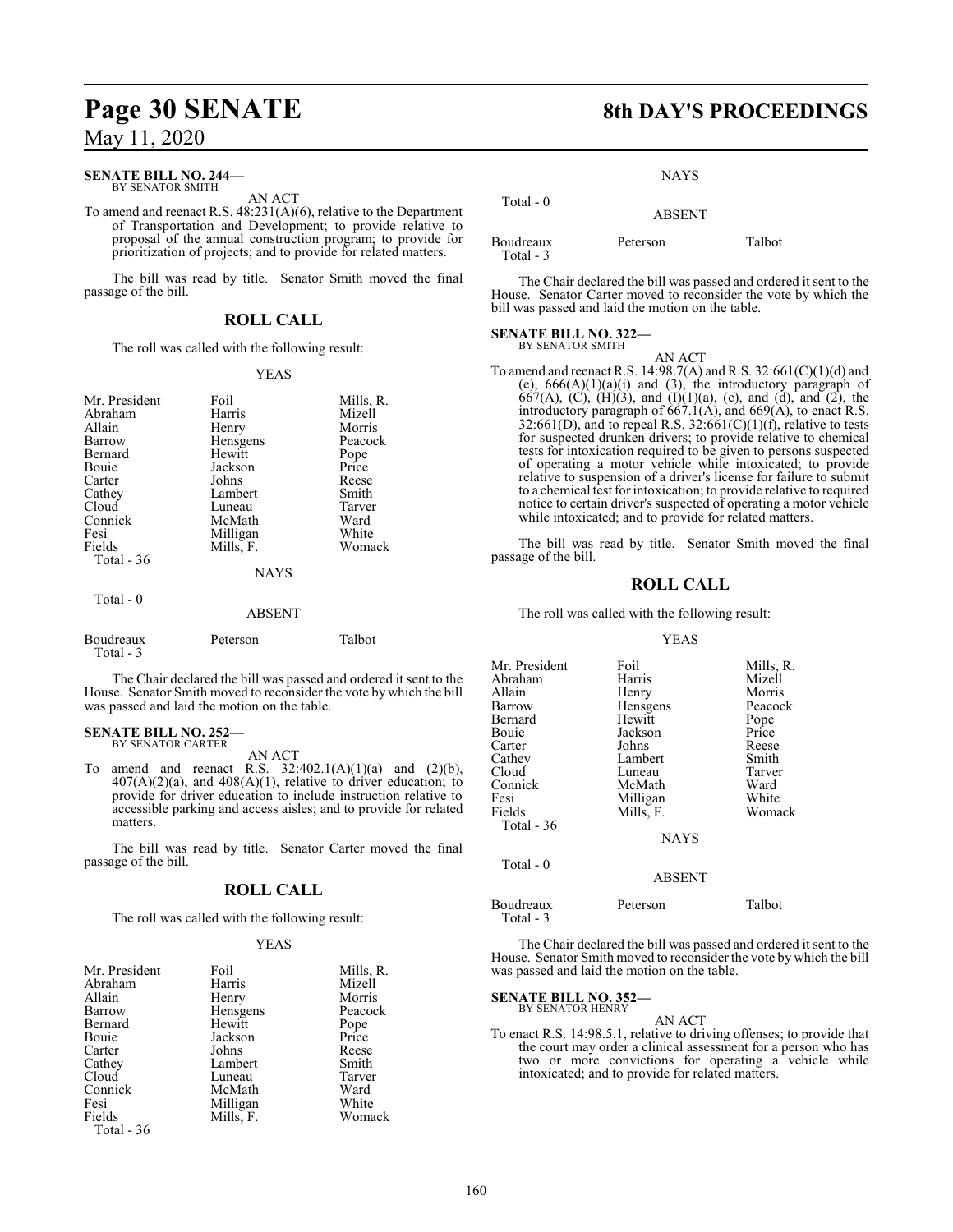# **8th DAY'S PROCEEDINGS Page 31 SENATE** May 11, 2020

#### **Floor Amendments**

Senator Henry proposed the following amendments.

#### **SENATE FLOOR AMENDMENTS**

Amendments proposed by Senator Henry to Engrossed Senate Bill No. 352 by Senator Henry

#### AMENDMENT NO. 1

On page 1, line 11, after "**offender**" insert "**, at the sole expense of the offender,**"

#### AMENDMENT NO. 2

On page 2, after line 6, insert the following:

"**C. This Section shall not apply when an offender shows that he is unable to pay the costs of the assessment and rehabilitative program, either personally or through a third party insurer.**"

On motion of Senator Henry, the amendments were adopted.

The bill was read by title. Senator Henry moved the final passage of the amended bill.

## **ROLL CALL**

The roll was called with the following result:

#### YEAS

| Mr. President | Foil        | Mills, R. |
|---------------|-------------|-----------|
| Abraham       | Harris      | Mizell    |
| Allain        | Henry       | Morris    |
| Barrow        | Hensgens    | Peacock   |
| Bernard       | Hewitt      | Pope      |
| Bouie         | Jackson     | Price     |
| Carter        | Johns       | Reese     |
| Cathey        | Lambert     | Smith     |
| Cloud         | Luneau      | Tarver    |
| Connick       | McMath      | Ward      |
| Fesi          | Milligan    | White     |
| Fields        | Mills, F.   | Womack    |
| Total - 36    |             |           |
|               | <b>NAYS</b> |           |
|               |             |           |

#### Total - 0

#### ABSENT

Boudreaux Peterson Talbot Total - 3 The Chair declared the bill was passed and ordered it

reengrossed sent to the House. Senator Henry moved to reconsider the vote by which the bill was passed and laid the motion on the table.

#### **SENATE BILL NO. 353—** BY SENATOR HEWITT

AN ACT

To amend and reenact R.S. 30:1103(2), (3), (6), and (9), 1104(A)(9), the introductory paragraph of  $(C)$ ,  $(C)(1)$ ,  $1108(A)(1)$  and  $(B)$ ,  $1110(C)(1)(a)$  through (e), and R.S. 19:2(12), and to enact R.S. 30:1103(12), relative to the LouisianaGeologic Sequestration of Carbon Dioxide Act; to provide certain definitions, terms, procedures, conditions, requirements, and effects; to provide for the powers and duties of the commissioner of conservation; to provide relative to storage facilities and operations; to provide relative to eminent domain and expropriation; and to provide for related matters.

#### **Floor Amendments**

Senator Fred Mills sent up floor amendments.

#### **SENATE FLOOR AMENDMENTS**

Amendments proposed by Senator Fred Mills on behalf of the Legislative Bureau to Engrossed Senate Bill No. 353 by Senator Hewitt

AMENDMENT NO. 1 On page 1, line 12, delete "and R.S. 19:2(12)"

#### AMENDMENT NO. 2

On page 3, line 6, following "**one**" and before "the following" insert "**of**"

#### AMENDMENT NO. 3

On page 5, line 13, change "Maximum Payment" to "**maximum payment**"

#### AMENDMENT NO. 4

On page 5, line 20, following "amended" and before "to read" insert "and reenacted"

On motion of Senator Fred Mills, the amendments were adopted.

The bill was read by title. Senator Hewitt moved the final passage of the amended bill.

### **ROLL CALL**

The roll was called with the following result:

#### YEAS

| Mr. President<br>Abraham<br>Allain<br>Barrow<br>Bernard<br>Bouie<br>Carter<br>Cathey<br>Cloud<br>Connick<br>Fesi<br>Fields<br>Total - 36 | Foil<br>Harris<br>Henry<br>Hensgens<br>Hewitt<br>Jackson<br>Johns<br>Lambert<br>Luneau<br>McMath<br>Milligan<br>Mills, F.<br><b>NAYS</b> | Mills, R.<br>Mizell<br>Morris<br>Peacock<br>Pope<br>Price<br>Reese<br>Smith<br>Tarver<br>Ward<br>White<br>Womack |
|------------------------------------------------------------------------------------------------------------------------------------------|------------------------------------------------------------------------------------------------------------------------------------------|------------------------------------------------------------------------------------------------------------------|
| Total - 0                                                                                                                                | <b>ABSENT</b>                                                                                                                            |                                                                                                                  |
|                                                                                                                                          |                                                                                                                                          |                                                                                                                  |

| Boudreaux<br>Total - 3 | Peterson | Talbot |
|------------------------|----------|--------|
|                        |          |        |

The Chair declared the amended bill was passed, ordered reengrossed and sent to the House. Senator Hewitt moved to reconsider the vote by which the bill was passed and laid the motion on the table.

#### **SENATE BILL NO. 381—**

BY SENATOR REESE

AN ACT To amend and reenact R.S. 29:291, relative to military, naval, and veterans' affairs; to provide relative to recordation of birth certificates of children born to armed forces members; to provide relative to the fee for recordation of birth certificates; to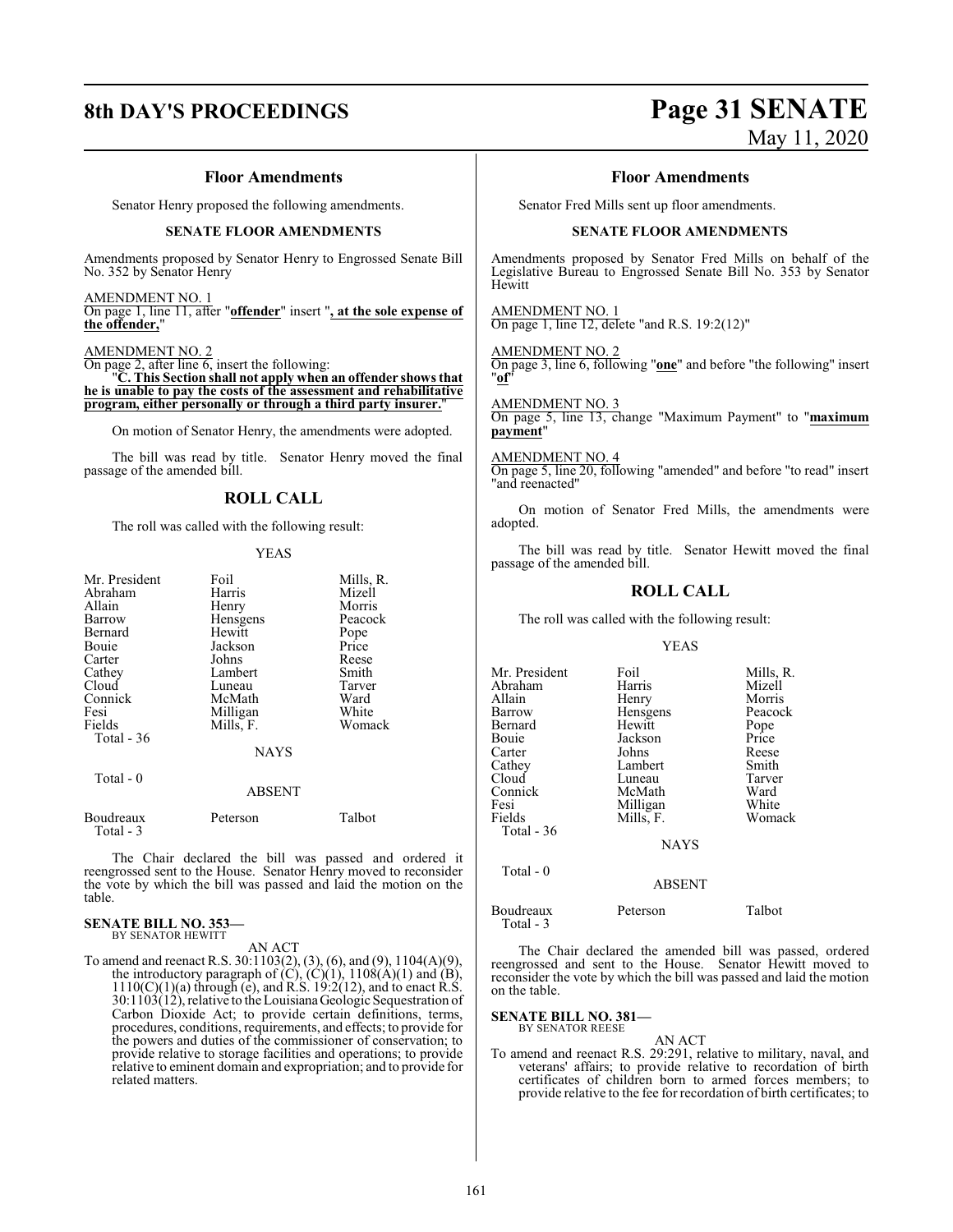provide relative to remittance of birth certificates to the LouisianaBureau of Vital Records and Statistics; and to provide for related matters.

The bill was read by title. Senator Reese moved the final passage of the bill.

## **ROLL CALL**

The roll was called with the following result:

#### YEAS

| Mr. President<br>Abraham<br>Allain<br>Barrow<br>Bernard<br>Bouie<br>Carter<br>Cathey<br>Cloud<br>Connick<br>Fesi | Foil<br>Harris<br>Henry<br>Hensgens<br>Hewitt<br>Jackson<br>Johns<br>Lambert<br>Luneau<br>McMath<br>Milligan | Mills, R.<br>Mizell<br>Morris<br>Peacock<br>Pope<br>Price<br>Reese<br>Smith<br>Tarver<br>Ward<br>White |
|------------------------------------------------------------------------------------------------------------------|--------------------------------------------------------------------------------------------------------------|--------------------------------------------------------------------------------------------------------|
| Total $-36$                                                                                                      | <b>NAYS</b>                                                                                                  |                                                                                                        |
| Total $-0$                                                                                                       | <b>ABSENT</b>                                                                                                |                                                                                                        |
| Boudreaux<br>Total - 3                                                                                           | Peterson                                                                                                     | Talbot                                                                                                 |

The Chair declared the bill was passed and ordered it sent to the House. Senator Reese moved to reconsider the vote by which the bill was passed and laid the motion on the table.

# **SENATE BILL NO. 383—** BY SENATOR REESE

AN ACT

To amend and reenact R.S. 15:539.1 and 539.3(A), and to repeal R.S. 14:40.3(C)(4)(a) and (b),  $14:46.2(B)(4)(a)$  and (b),  $14:46.3(D)(3)(a)$  and (b),  $14:80(D)(2)(a)$  and (b),  $14:81(F)$ , (G), and  $(H)(3)(a)$  and  $(b)$ ,  $14:81.1(E)(5)(c)$  and  $(d)$  and  $(F)(1)$ ,  $14:81.2(E)(1)$  and  $(2)$ ,  $14:81.3(B)(4)(a)$  and  $(b)$  and  $(G)$  and  $(H)$ ,  $14:82.1(\overrightarrow{D})(4)(a)$  and (b),  $14:83(B)(5)(a)$  and (b),  $14:83.1(B)(4)(a)$  and (b),  $14:83.2(B)(4)(a)$  and (b), 14:84(B)(4)(a) and (b), 14:85(B)(4)(a) and (b), 14:86(B)(2) and (3),  $14:104(B)(4)(a)$  and (b),  $14:105(B)(4)(a)$  and (b),  $14:282(B)(4)(a)$  and (b), and  $14:283(D)$  and (E), relative to sex offenses; to provide for the forfeiture of personal property following conviction of certain sex offenses; to provide a procedure for the sale or auction of personal property forfeited following conviction of certain sex offenses; to provide a ranked order for payment of proceeds received from the sale or auction of personal property forfeited following the conviction of certain sex offenses; and to provide for related matters.

#### **Floor Amendments**

Senator Fred Mills sent up floor amendments.

#### **SENATE FLOOR AMENDMENTS**

Amendments proposed by Senator Fred Mills on behalf of the Legislative Bureau to Engrossed Senate Bill No. 383 by Senator Reese

#### AMENDMENT NO. 1

On page 2, line 20, following "**media,**" and before "**currency**" delete "**or any other type of digital recording media,**"

On motion of Senator Fred Mills, the amendments were adopted.

# **Page 32 SENATE 8th DAY'S PROCEEDINGS**

#### **Floor Amendments**

Senator Reese proposed the following amendments.

#### **SENATE FLOOR AMENDMENTS**

Amendments proposed by Senator Reese to Engrossed Senate Bill No. 383 by Senator Reese

AMENDMENT NO. 1

On page 6, line 23, between "14:81.1" and " $(E)(5)(c)$ " delete "and"

On motion of Senator Reese, the amendments were adopted.

The bill was read by title. Senator Reese moved the final passage of the amended bill.

## **ROLL CALL**

The roll was called with the following result:

#### YEAS

| Mr. President | Foil        | Mills, R. |
|---------------|-------------|-----------|
| Abraham       | Harris      | Mizell    |
| Allain        | Henry       | Morris    |
| Barrow        | Hensgens    | Peacock   |
| Bernard       | Hewitt      | Pope      |
| Bouie         | Jackson     | Price     |
| Carter        | Johns       | Reese     |
| Cathey        | Lambert     | Smith     |
| Cloud         | Luneau      | Tarver    |
| Connick       | McMath      | Ward      |
| Fesi          | Milligan    | White     |
| Fields        | Mills, F.   | Womack    |
| Total - 36    |             |           |
|               | <b>NAYS</b> |           |
| Total - 0     |             |           |

ABSENT

Boudreaux Peterson Talbot Total - 3

The Chair declared the amended bill was passed, ordered reengrossed and sent to the House. Senator Reese moved to reconsider the vote by which the bill was passed and laid the motion on the table.

**SENATE BILL NO. 384—** BY SENATOR REESE

AN ACT

To amend and reenact Code of Criminal Procedure Art. 718.1(A) and (B) and R.S. 14:107.4(D) and (E), relative to the crime of unlawful posting of criminal activity for notoriety and publicity; to provide relative to access to evidence of the crime; to provide relative to the disposition of evidence of the crime; and to provide for related matters.

The bill was read by title. Senator Reese moved the final passage of the bill.

#### **ROLL CALL**

The roll was called with the following result:

#### YEAS

| Foil     | Mills, R. |
|----------|-----------|
| Harris   | Mizell    |
| Henry    | Morris    |
| Hensgens | Peacock   |
| Hewitt   | Pope      |
| Jackson  | Price     |
|          |           |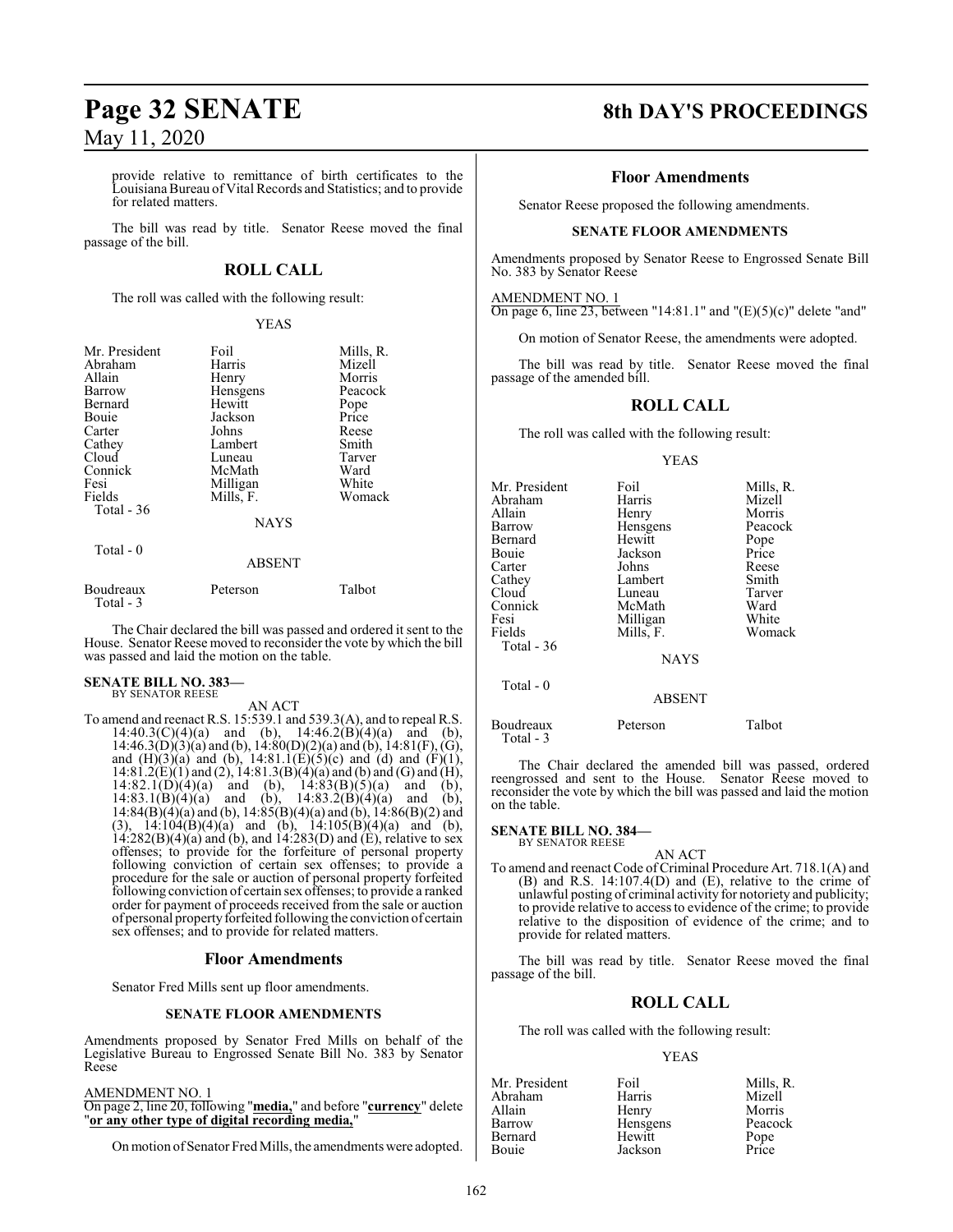| Carter      | Johns       | Reese  |
|-------------|-------------|--------|
| Cathey      | Lambert     | Smith  |
| Cloud       | Luneau      | Tarver |
| Connick     | McMath      | Ward   |
| Fesi        | Milligan    | White  |
| Fields      | Mills, F.   | Womack |
| Total $-36$ |             |        |
|             | <b>NAYS</b> |        |
| Total $-0$  |             |        |
|             | ABSENT      |        |

Boudreaux Peterson Talbot

The Chair declared the bill was passed and ordered it sent to the House. Senator Reese moved to reconsider the vote by which the bill was passed and laid the motion on the table.

#### **SENATE BILL NO. 386—** BY SENATOR ALLAIN

Total - 3

AN ACT

To enact Part I of Chapter 6 of Title 30 of the Louisiana Revised Statutes of 1950, to be comprised of R.S. 30:401 through 403, relative to minerals, oil, and gas and environmental quality; to establish the Commission for Louisiana's Energy, Environment, and Restoration; to provide for a purpose; to provide for membership; to provide for an operational plan and legislative recommendations; and to provide for related matters.

#### **Floor Amendments**

Senator Fred Mills sent up floor amendments.

#### **SENATE FLOOR AMENDMENTS**

Amendments proposed by Senator Fred Mills on behalf of the Legislative Bureau to Engrossed Senate Bill No. 386 by Senator Allain

AMENDMENT NO. 1 On page 2, line 28, following "**it**" and before "**necessary**" change "**deems**" to "**considers**"

On motion of Senator Fred Mills, the amendments were adopted.

The bill was read by title. Senator Allain moved the final passage of the amended bill.

#### **ROLL CALL**

The roll was called with the following result:

#### YEAS

| Mr. President | Foil      | Mills, R. |
|---------------|-----------|-----------|
| Abraham       | Harris    | Mizell    |
| Allain        | Henry     | Morris    |
| Barrow        | Hensgens  | Peacock   |
| Bernard       | Hewitt    | Pope      |
| Bouie         | Jackson   | Price     |
| Carter        | Johns     | Reese     |
| Cathey        | Lambert   | Smith     |
| Cloud         | Luneau    | Tarver    |
| Connick       | McMath    | Ward      |
| Fesi          | Milligan  | White     |
| Fields        | Mills, F. | Womack    |
| Total - 36    |           |           |

NAYS

Total - 0

# **8th DAY'S PROCEEDINGS Page 33 SENATE** May 11, 2020

#### ABSENT

Boudreaux Peterson Talbot Total - 3

The Chair declared the amended bill was passed, ordered reengrossed and sent to the House. Senator Allain moved to reconsider the vote by which the bill was passed and laid the motion on the table.

#### **SENATE BILL NO. 397—**

BY SENATOR BERNARD

AN ACT To amend and reenact R.S. 18:1313, 1314(B)(1) and (C)(1)(a), and 1315(B) and to enact R.S. 18:423( $j$ ), and 1313.1, relative absentee and early voting ballots; to provide for preparation, verification, tabulation and counting of such ballots; to provide for the duties and responsibilities of parish board of election supervisors; and to provide for related matters.

#### **Floor Amendments**

Senator Fred Mills sent up floor amendments.

#### **SENATE FLOOR AMENDMENTS**

Amendments proposed by Senator Fred Mills on behalf of the Legislative Bureau to Engrossed Senate Bill No. 397 by Senator Bernard

#### AMENDMENT NO. 1

On page 1, line 3, following "relative" and before "absentee" insert "to"

AMENDMENT NO. 2 On page 1, line 12, following "**Notwithstanding**" and before "**of this**" change "**Paragraph (E)**" to "**Subsection E**"

#### AMENDMENT NO. 3 On page 2, line 3, following "**has**" change "**less**" to "**fewer**"

AMENDMENT NO. 4 On page 3, line 8, following "counting" and before "and" insert "**,**"

AMENDMENT NO. 5 On page 3, line 10, following "counting" and before "and" insert "**,**"

AMENDMENT NO. 6 On page 3, line 17, following "counted" and before "and" insert "**,**"

AMENDMENT NO. 7 On page 3, line 21, following "counting" and before "and" insert "**,**"

AMENDMENT NO. 8 On page 3, line 28, following "counted" and before "and" insert "**,**"

AMENDMENT NO. 9 On page 4, line 2, following "counted" insert "**,**"

AMENDMENT NO. 10 On page 4, line 5, following "counted" and before "and" insert "**,**"

AMENDMENT NO. 11 On page 4, line 8, following "counting" and before "and" insert "**,**"

AMENDMENT NO. 12 On page 4, line 11, following "counting" and before "and" insert "**,**"

AMENDMENT NO. 13 On page 4, line 15, following "counting" and before "and" insert "**,**"

AMENDMENT NO. 14 On page 4, line 18, following "counting" and before "and" insert "**,**"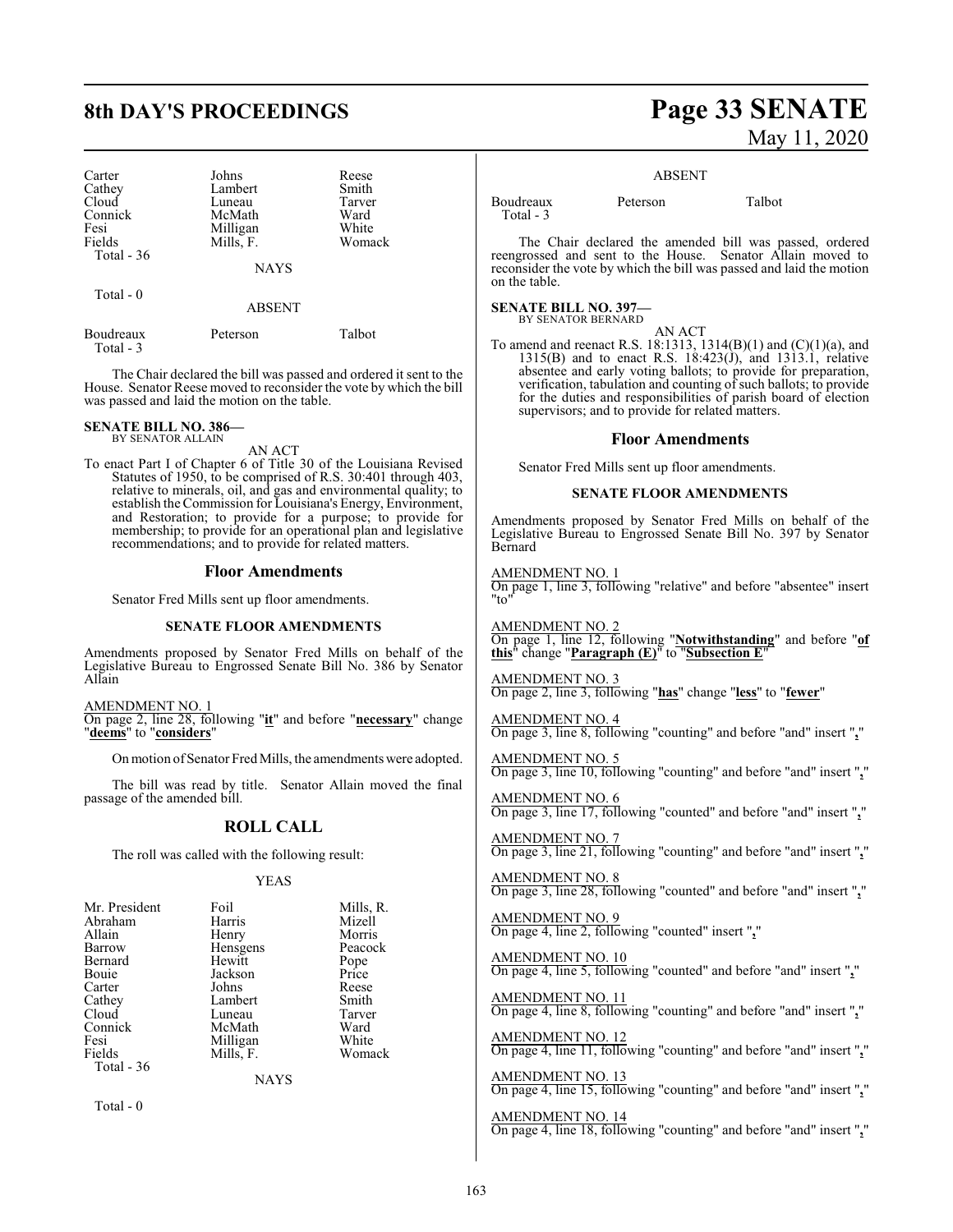# **Page 34 SENATE 8th DAY'S PROCEEDINGS**

# May 11, 2020

AMENDMENT NO. 15

On page 4, line 24, following "counting" and before "**and**" insert "**,**"

AMENDMENT NO. 16 On page 15, line 16, following "**paper ballots**" and before "**and**" insert ",

AMENDMENT NO. 17 On page 17, line 5, following "**counted**" insert "**,**"

AMENDMENT NO. 18 On page 17, line 12, following "**challenged**" and before "**and**" insert "**,**"

AMENDMENT NO. 19 On page 22, line 8, following "**recount**" insert "**,**"

AMENDMENT NO. 20 On page 23, line 3, following "**inspection**" insert "**,**"

Onmotion ofSenator Fred Mills, the amendments were adopted.

On motion of Senator Bernard, the amended bill was read by title and returned to its regular order on Third Reading and Final Passage.

#### **SENATE BILL NO. 421—** BY SENATOR PEACOCK

AN ACT

To enact R.S. 34:3522, relative to certain port commissions; to provide for the rights and powers of such commissions; to provide for functions relative to economic and industrial growth; to authorize the acquisition and operation of air cargo airports; and to provide for related matters.

The bill was read by title. Senator Peacock moved the final passage of the bill.

### **ROLL CALL**

The roll was called with the following result:

#### YEAS

| Mr. President | Foil          | Mills, R. |
|---------------|---------------|-----------|
| Abraham       | Harris        | Mizell    |
| Allain        | Henry         | Morris    |
| Barrow        | Hensgens      | Peacock   |
| Bernard       | Hewitt        | Pope      |
| Bouie         | Jackson       | Price     |
| Carter        | Johns         | Reese     |
| Cathey        | Lambert       | Smith     |
| Cloud         | Luneau        | Tarver    |
| Connick       | McMath        | Ward      |
| Fesi          | Milligan      | White     |
| Fields        | Mills, F.     | Womack    |
| Total $-36$   |               |           |
|               | <b>NAYS</b>   |           |
| Total $-0$    |               |           |
|               | <b>ABSENT</b> |           |
|               |               |           |

Boudreaux Peterson Talbot Total - 3

The Chair declared the bill was passed and ordered it sent to the House. Senator Peacock moved to reconsider the vote by which the bill was passed and laid the motion on the table.

#### **SENATE BILL NO. 424—** BY SENATOR WHITE

AN ACT

To enact Part XI of Title 19 of the Louisiana Revised Statutes of 1950, to be comprised of R.S. 19:371 through 381, relative to expropriation of property; to authorize the city of Central, in

East Baton Rouge Parish to expropriate by a declaration of taking; to define terms; to provide for procedures; to provide for purposes of the expropriation; to provide for an effective date; and to provide for related matters.

#### **Floor Amendments**

Senator Fred Mills sent up floor amendments.

#### **SENATE FLOOR AMENDMENTS**

Amendments proposed by Senator Fred Mills on behalf of the Legislative Bureau to Engrossed Senate Bill No. 424 by Senator White

AMENDMENT NO. 1 On page 2, line 24, following "**loss**" change "**.**" to "**:**"

AMENDMENT NO. 2 On page 3, line 21, following "**relative to**" and before "**estimate,**" insert "**the**"

 $\frac{\text{AMENDMENT NO. 3}}{\text{On page } 4}$ , line 2, On page 4, line 2, following "**maintenance**" and before "**improvements**" change "**and/or**" to "**or**"

AMENDMENT NO. 4 On page 5, line 17, following "**including**" and before "**:**" insert "**all of the following**"

AMENDMENT NO. 5 On page 5, line 19, following "**any**" change "**; and**" to "**.**"

AMENDMENT NO. 6 On page 5, line 24, following "**including**" and before "**:**" insert "**all of the following**"

AMENDMENT NO. 7 On page 5, line 26, following "**any**" change "**; and**" to "**.**"

On motion of Senator Fred Mills, the amendments were adopted.

#### **Floor Amendments**

Senator White proposed the following amendments.

#### **SENATE FLOOR AMENDMENTS**

Amendments proposed by Senator White to Engrossed Senate Bill No. 424 by Senator White

AMENDMENT NO. 1

On page 3, line 6, delete "**, the property**"

On motion of Senator White, the amendments were adopted.

The bill was read by title. Senator White moved the final passage of the amended bill.

## **ROLL CALL**

The roll was called with the following result:

#### YEAS

Mr. President Harris Mizell Abraham Henry Morris<br>
Barrow Hensgens Peacock Hensgens Peacock<br>Hewitt Pope Bernard Hewitt Pope<br>Bouie Jackson Price Bouie Jackson Price Carter Johns Reese Cathey Lambert Smith<br>Cloud Luneau Talbot Luneau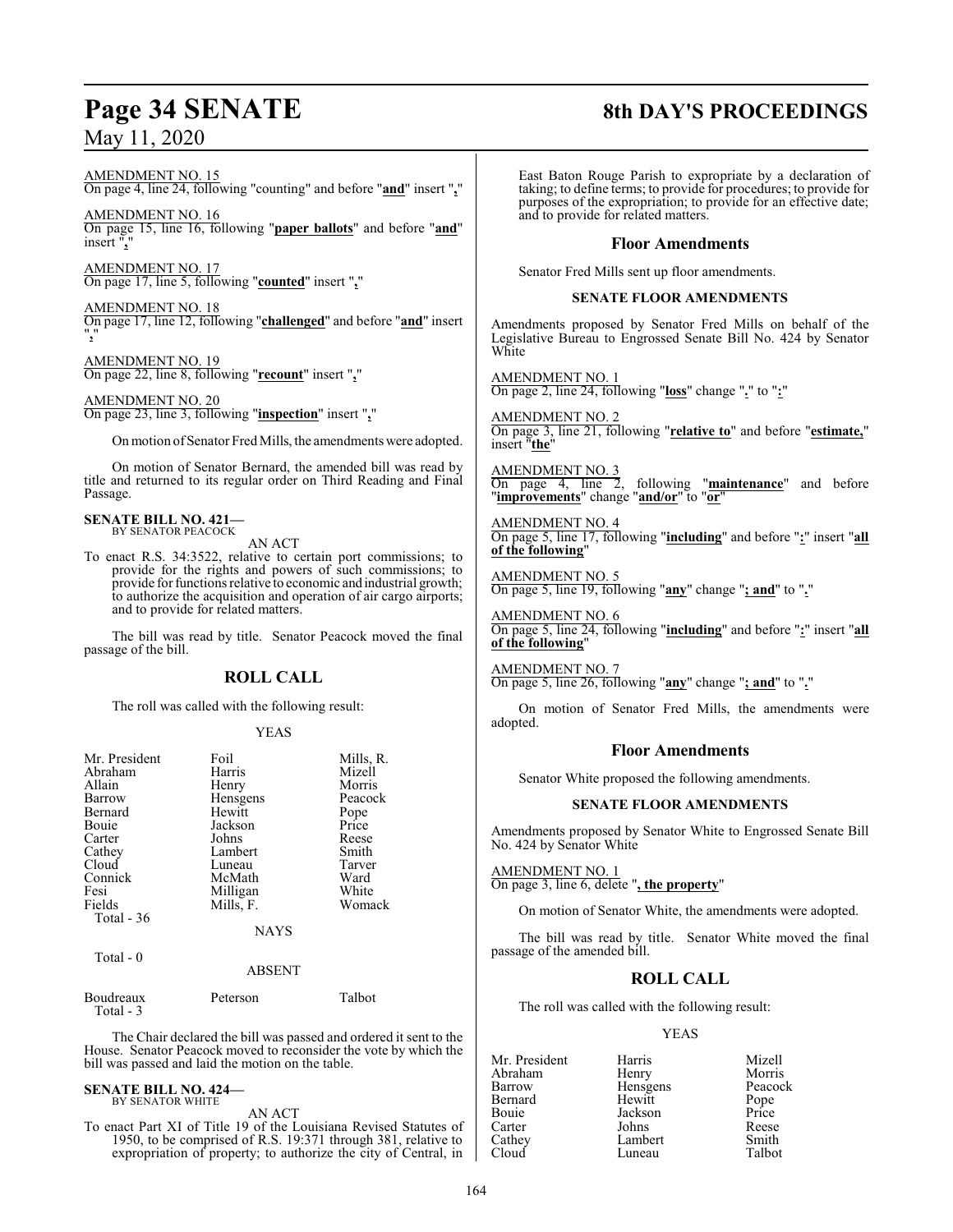| Connick<br>Fesi     | McMath<br>Milligan | Tarver<br>Ward |
|---------------------|--------------------|----------------|
| Fields              | Mills, F.          | White          |
| Foil<br>Total $-36$ | Mills. R.          | Womack         |
|                     | <b>NAYS</b>        |                |

Total - 0

ABSENT

| Allain     | Boudreaux | Peterson |
|------------|-----------|----------|
| Total $-3$ |           |          |

The Chair declared the amended bill was passed, ordered reengrossed and sent to the House. Senator White moved to reconsider the vote by which the bill was passed and laid the motion on the table.

#### **SENATE BILL NO. 450—** BY SENATOR CARTER

AN ACT

To enact R.S. 13:3881(A)(10), relative to exemptions from seizures; to provide an exemption for certain payments received under federal law providing COVID-19 stimulus and relief; to provide terms and conditions; to provide for related matters.

The bill was read by title. Senator Carter moved the final passage of the bill.

### **ROLL CALL**

The roll was called with the following result:

#### YEAS

| Mr. President<br>Abraham<br>Allain<br>Barrow<br>Bernard<br>Bouie<br>Carter<br>Cathey<br>Cloud<br>Connick<br>Fesi<br>Fields<br>Foil<br>Total - 37 | Harris<br>Henry<br>Hensgens<br>Hewitt<br>Jackson<br>Johns<br>Lambert<br>Luneau<br>McMath<br>Milligan<br>Mills, F.<br>Mills, R.<br>Mizell<br><b>NAYS</b> | Morris<br>Peacock<br>Pope<br>Price<br>Reese<br>Smith<br>Talbot<br>Tarver<br>Ward<br>White<br>Womack |
|--------------------------------------------------------------------------------------------------------------------------------------------------|---------------------------------------------------------------------------------------------------------------------------------------------------------|-----------------------------------------------------------------------------------------------------|
| Total - 0                                                                                                                                        | <b>ABSENT</b>                                                                                                                                           |                                                                                                     |
| Boudreaux<br>Total - 2                                                                                                                           | Peterson                                                                                                                                                |                                                                                                     |

The Chair declared the bill was passed and ordered it sent to the House. Senator Carter moved to reconsider the vote by which the bill was passed and laid the motion on the table.

#### **SENATE BILL NO. 455—** BY SENATOR HENRY

AN ACT

To amend and reenact R.S. 26:351(1)(a) and (3)(a), and to repeal R.S. 26:351(7), relative to the limitation on size of containers of beverages of high alcohol content; to authorize wholesalers and manufacturers to possess and pack distilled spirits in certain containers; and to provide for related matters.

# **8th DAY'S PROCEEDINGS Page 35 SENATE** May 11, 2020

#### **Floor Amendments**

Senator Fred Mills sent up floor amendments.

#### **SENATE FLOOR AMENDMENTS**

Amendments proposed by Senator Fred Mills on behalf of the Legislative Bureau to Engrossed Senate Bill No. 455 by Senator Henry

AMENDMENT NO. 1

On page 1, line 2, following "reenact" and before "and (3)(a)," change "R.S.  $26:351(1)(a)$ " to "the introductory paragraph of R.S. 26:351, (1)(a),"

AMENDMENT NO. 2 On page 1, line 7, following "Section 1." and before "and (3)(a)" change "R.S.  $26:351(1)(a)$ " to "The introductory paragraph of R.S.  $26:351, (1)(a)$ ,"

AMENDMENT NO. 3 On page 1, line 13, change "1.75" to "**one and seventy-five one hundredths**"

On motion of Senator Fred Mills, the amendments were adopted.

The bill was read by title. Senator Henry moved the final passage of the amended bill.

## **ROLL CALL**

The roll was called with the following result:

#### YEAS

| Mr. President | Harris        | Morris  |
|---------------|---------------|---------|
| Abraham       | Henry         | Peacock |
| Allain        | Hensgens      | Pope    |
| Barrow        | Hewitt        | Price   |
| Bernard       | Jackson       | Reese   |
| Bouie         | Johns         | Smith   |
| Carter        | Lambert       | Talbot  |
| Cathey        | Luneau        | Tarver  |
| Cloud         | McMath        | Ward    |
| Connick       | Milligan      | White   |
| Fesi          | Mills, F.     | Womack  |
| Fields        | Mills, R.     |         |
| Foil          | Mizell        |         |
| Total - 37    |               |         |
|               | <b>NAYS</b>   |         |
| Total - 0     |               |         |
|               | <b>ABSENT</b> |         |
| Boudreaux     | Peterson      |         |

Total - 2

The Chair declared the amended bill was passed, ordered reengrossed and sent to the House. Senator Henry moved to reconsider the vote by which the bill was passed and laid the motion on the table.

#### **SENATE BILL NO. 461—**

BY SENATOR REESE

AN ACT To amend and reenact R.S.  $23:1552(C)(7)$  and  $1553(C)$ , and to enact R.S.  $23:1531(D)$  and  $1533(A)(5)$ , relative to unemployment insurance benefit charges and employer contributions; and to provide for related matters.

The bill was read by title. Senator Reese moved the final passage of the bill.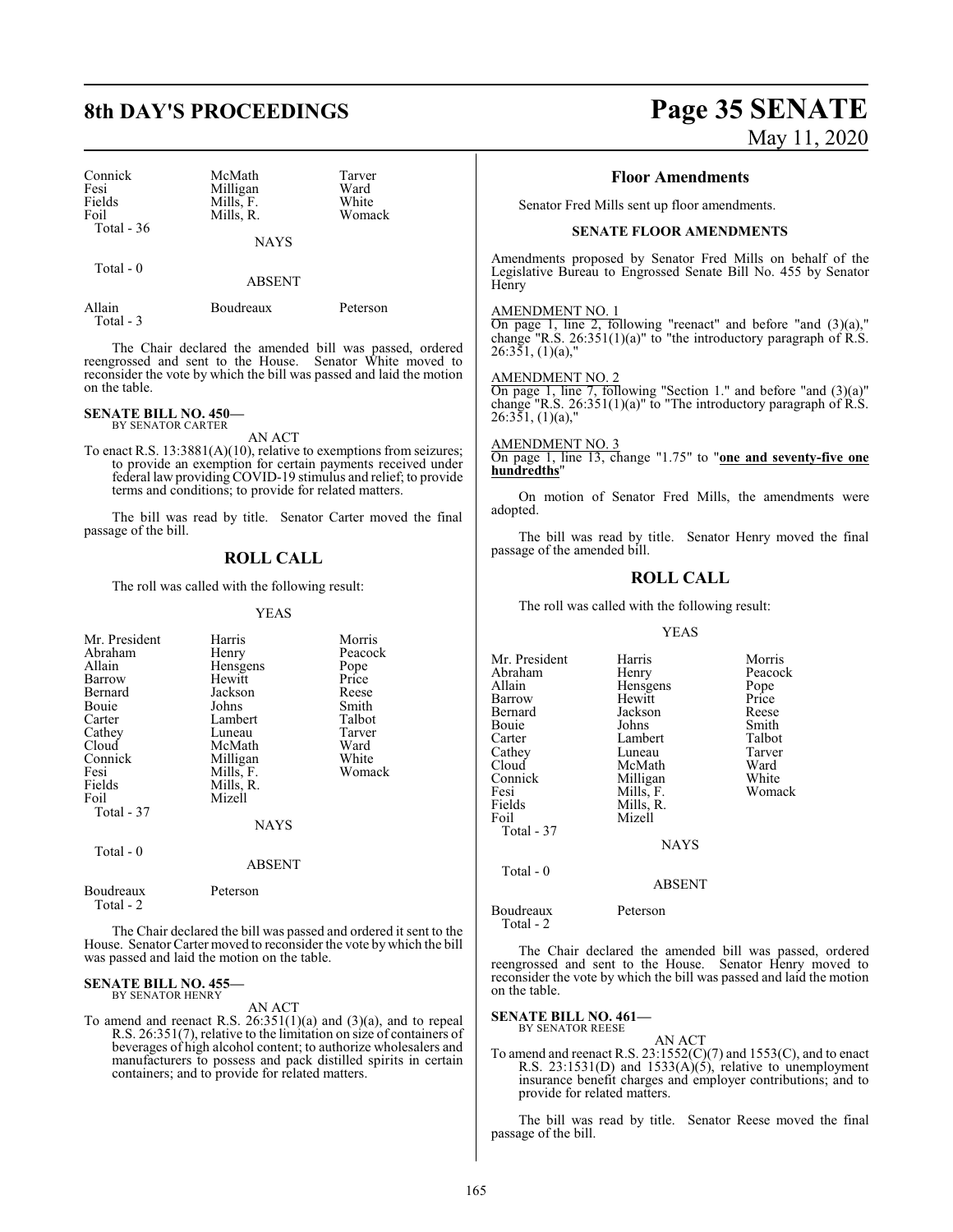# **Page 36 SENATE 8th DAY'S PROCEEDINGS** May 11, 2020

#### **ROLL CALL**

The roll was called with the following result:

#### YEAS

| Mr. President<br>Abraham<br>Allain<br>Barrow<br>Bernard<br>Bouie<br>Carter<br>Cathey<br>Cloud<br>Connick<br>Fesi<br>Fields<br>Foil | Harris<br>Henry<br>Hensgens<br>Hewitt<br>Jackson<br>Johns<br>Lambert<br>Luneau<br>McMath<br>Milligan<br>Mills, F.<br>Mills, R.<br>Mizell | Morris<br>Peacock<br>Pope<br>Price<br>Reese<br>Smith<br>Talbot<br>Tarver<br>Ward<br>White<br>Womack |
|------------------------------------------------------------------------------------------------------------------------------------|------------------------------------------------------------------------------------------------------------------------------------------|-----------------------------------------------------------------------------------------------------|
| Total - 37                                                                                                                         | <b>NAYS</b>                                                                                                                              |                                                                                                     |

Total - 0

ABSENT

Boudreaux Peterson Total - 2

The Chair declared the bill was passed and ordered it sent to the House. Senator Reese moved to reconsider the vote by which the bill was passed and laid the motion on the table.

#### **SENATE BILL NO. 470—** BY SENATOR MORRIS

AN ACT

To amend and reenact R.S. 32:1270.23(A)(5) and (B)(6), relative to recreational vehicles, to provide with respect to warranty agreements involving recreational vehicle transfers; to provide for the rejection of claims; and to provide for related matters.

The bill was read by title. Senator Morris moved the final passage of the bill.

#### **ROLL CALL**

The roll was called with the following result:

#### YEAS

| Mr. President<br>Abraham<br>Allain<br>Barrow<br>Bernard<br>Bouie<br>Carter<br>Cathey<br>Cloud<br>Connick<br>Fesi<br>Fields<br>Total - 36<br>Total $-0$ | Foil<br>Harris<br>Henry<br>Hensgens<br>Hewitt<br>Jackson<br>Johns<br>Lambert<br>Luneau<br>McMath<br>Milligan<br>Mills, F.<br><b>NAYS</b> | Mills, R.<br>Mizell<br>Morris<br>Peacock<br>Pope<br>Price<br>Reese<br>Smith<br>Tarver<br>Ward<br>White<br>Womack |
|--------------------------------------------------------------------------------------------------------------------------------------------------------|------------------------------------------------------------------------------------------------------------------------------------------|------------------------------------------------------------------------------------------------------------------|
|                                                                                                                                                        | <b>ABSENT</b>                                                                                                                            |                                                                                                                  |
| Boudreaux<br>Total - 3                                                                                                                                 | Peterson                                                                                                                                 | Talbot                                                                                                           |

The Chair declared the bill was passed and ordered it sent to the House. Senator Morris moved to reconsider the vote by which the bill was passed and laid the motion on the table.

#### **SENATE BILL NO. 481—**

BY SENATORS FIELDS, ABRAHAM, BARROW, BOUIE, CARTER,<br>CATHEY, CLOUD, CONNICK, CORTEZ, FESI, FOIL, HARRIS,<br>HENSGENS, HEWITT, JACKSON, JOHNS, LAMBERT, LUNEAU,<br>MCMATH,MILLIGAN,ROBERT MILLS,POPE,PRICE,REESE,SMITH,<br>TARVER,WARD,WH AN ACT

To amend and reenact the heading of Part IV of Chapter 50 of Title 17 of the Louisiana Revised Statutes of 1950 and to enact R.S. 17:8, 3351(M), and 5103, relative to elementary, secondary, and postsecondary education; to provide relative to students impacted as a consequence of the public health emergency declared by the governor on March 11, 2020, in response to COVID-19; to provide with respect to the applicability of certain statutes related to the provision and conduct of elementary and secondary education; to provide relative to the powers and duties of postsecondary management boards; to provide for waivers and exceptions to certain program requirements and conditions for Taylor Opportunity Program for Students' awards; and to provide for related matters.

#### **Floor Amendments**

Senator Fred Mills sent up floor amendments.

#### **SENATE FLOOR AMENDMENTS**

Amendments proposed by Senator Fred Mills on behalf of the Legislative Bureau to Engrossed Senate Bill No. 481 by Senator Fields

#### AMENDMENT NO. 1

On page 2, line 1, following "**finds that**" and before "**the public**" insert "**due to**"

AMENDMENT NO. 2

On page 2, line 3, following "**schools**" and before "**is**" insert "**, it**"

#### AMENDMENT NO. 3

On page 2, line 5, following "**school year**" and before "**including**" insert ".

On motion of Senator Fred Mills, the amendments were adopted.

The bill was read by title. Senator Fields moved the final passage of the amended bill.

#### **ROLL CALL**

The roll was called with the following result:

#### YEAS

| Mr. President          | Harris      | Morris  |
|------------------------|-------------|---------|
| Abraham                | Henry       | Peacock |
| Allain                 | Hensgens    | Pope    |
|                        | Hewitt      | Price   |
| Barrow                 |             |         |
| Bernard                | Jackson     | Reese   |
| Bouie                  | Johns       | Smith   |
| Carter                 | Lambert     | Talbot  |
| Cathey                 | Luneau      | Tarver  |
| Cloud                  | McMath      | Ward    |
| Connick                | Milligan    | White   |
| Fesi                   | Mills, F.   | Womack  |
| Fields                 | Mills, R.   |         |
| Foil                   | Mizell      |         |
| Total - 37             |             |         |
|                        | <b>NAYS</b> |         |
| Total - 0              |             |         |
|                        | ABSENT      |         |
| Boudreaux<br>Total - 2 | Peterson    |         |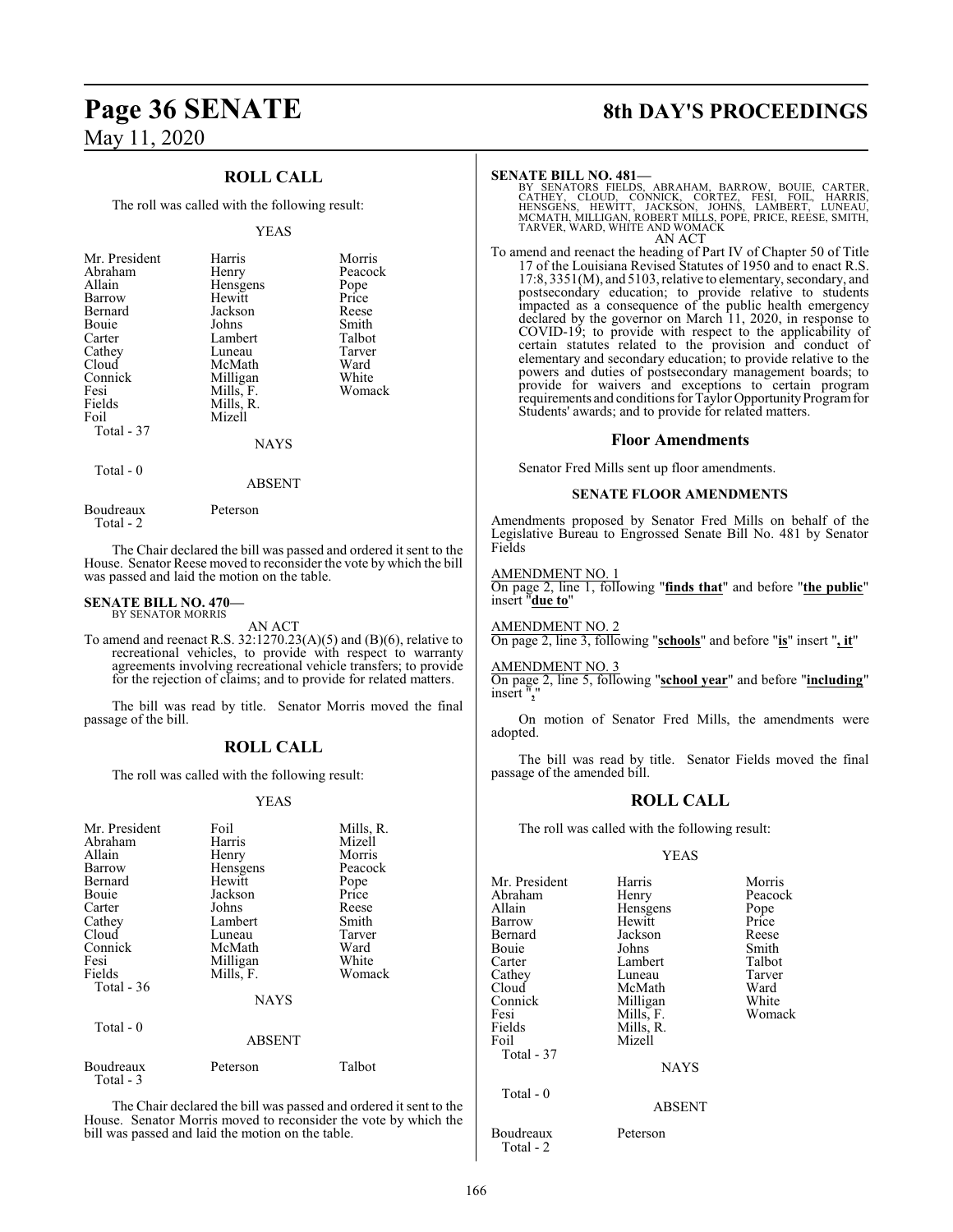# **8th DAY'S PROCEEDINGS Page 37 SENATE**

The Chair declared the amended bill was passed, ordered reengrossed and sent to the House. Senator Fields moved to reconsider the vote by which the bill was passed and laid the motion on the table.

#### **SENATE BILL NO. 494—** BY SENATOR CARTER

AN ACT

To amend and reenact R.S.  $22:1077(A)$ , (B), and (F)(1) and R.S. 1077(B) and  $F(1)$  as amended by Act 119 of the 2019 Regular Session, relative to reconstructive surgery following mastectomies; to provide with respect to contralateral prophylactic mastectomies; and to provide for related matters.

#### **Floor Amendments**

Senator Carter proposed the following amendments.

#### **SENATE FLOOR AMENDMENTS**

Amendments proposed by Senator Carter on behalf of the Legislative Bureau to Engrossed Senate Bill No. 494 by Senator Carter

AMENDMENT NO. 1 On page 1, line 2, following "and R.S." and before "1077" insert "22:"

AMENDMENT NO. 2 On page 3, line 1, following "R.S." and before "1077" insert "22:"

On motion of Senator Carter, the amendments were adopted.

#### **Floor Amendments**

Senator Carter proposed the following amendments.

#### **SENATE FLOOR AMENDMENTS**

Amendments proposed by Senator Carter to Engrossed Senate Bill No. 494 by Senator Carter

AMENDMENT NO. 1 On page 1, line 2, after "22:1077(A)" delete ", (B), and  $(F)(1)$ " and between "and" and "as" change " $\vec{F}(1)$ " to " $(F)(1)$ "

AMENDMENT NO. 2 On page 1, line 7, change ",  $(B)$ , and  $(F)(1)$  are" to "is"

AMENDMENT NO. 3 On page 2, delete lines 8 through 28

#### AMENDMENT NO. 4

On page 4, after line 12, insert:

"Section 2.(A) This Act shall become effective on January 1, 2021.

(B) This Act shall apply to any new policy, contract, program, or health coverage plan issued on or after January 1, 2021. Any policy, contract, or health coverage plan in effect prior to January 1, 2021, shall convert to conform to the provisions of this Act on or before the renewal date, but no later than January 1, 2022."

On motion of Senator Carter, the amendments were adopted.

The bill was read by title. Senator Carter moved the final passage of the amended bill.

# May 11, 2020

Womack

## **ROLL CALL**

The roll was called with the following result:

YEAS

| Harris<br>Henry<br>Hensgens<br>Hewitt<br>Jackson<br>Johns<br>Lambert<br>Luneau<br>McMath | Morris<br>Peacock<br>Pope<br>Price<br>Reese<br>Smith<br>Talbot<br>Tarver<br>Ward |
|------------------------------------------------------------------------------------------|----------------------------------------------------------------------------------|
|                                                                                          |                                                                                  |
| Milligan                                                                                 | White                                                                            |
|                                                                                          | Womack                                                                           |
|                                                                                          |                                                                                  |
|                                                                                          |                                                                                  |
| NAYS                                                                                     |                                                                                  |
|                                                                                          | Mills, F.<br>Mills, R.<br>Mizell                                                 |

Total - 0

Boudreaux Peterson

Total - 2

The Chair declared the amended bill was passed, ordered reengrossed and sent to the House. Senator Carter moved to reconsider the vote by which the bill was passed and laid the motion on the table.

ABSENT

#### **SENATE BILL NO. 508—**

BY SENATOR MCMATH AN ACT

To enact R.S. 37:1739, to limit the liability of restaurants during a declared state of emergency; to provide certain terms, conditions, and definitions; and to provide for related matters.

#### **Floor Amendments**

Senator McMath proposed the following amendments.

#### **SENATE FLOOR AMENDMENTS**

Amendments proposed by Senator McMath to Engrossed Senate Bill No. 508 by Senator McMath

AMENDMENT NO. 1 On page 1, lines 10 and 11, change "**Center for Disease Control**" to "**Centers for Disease Control and Prevention**"

On motion of Senator McMath, the amendments were adopted.

#### **Floor Amendments**

Senator Fred Mills sent up floor amendments.

#### **SENATE FLOOR AMENDMENTS**

Amendments proposed by Senator Fred Mills on behalf of the Legislative Bureau to Engrossed Senate Bill No. 508 by Senator McMath

AMENDMENT NO. 1 On page 1, line 9, following "**with**" and before "**any**" change "**20 Proclamation JBE 2020-25**" to "**Proclamation Number 25 JBE 2020**"

AMENDMENT NO. 2 On page 1, line 10, change "**Center**" to "**Centers**"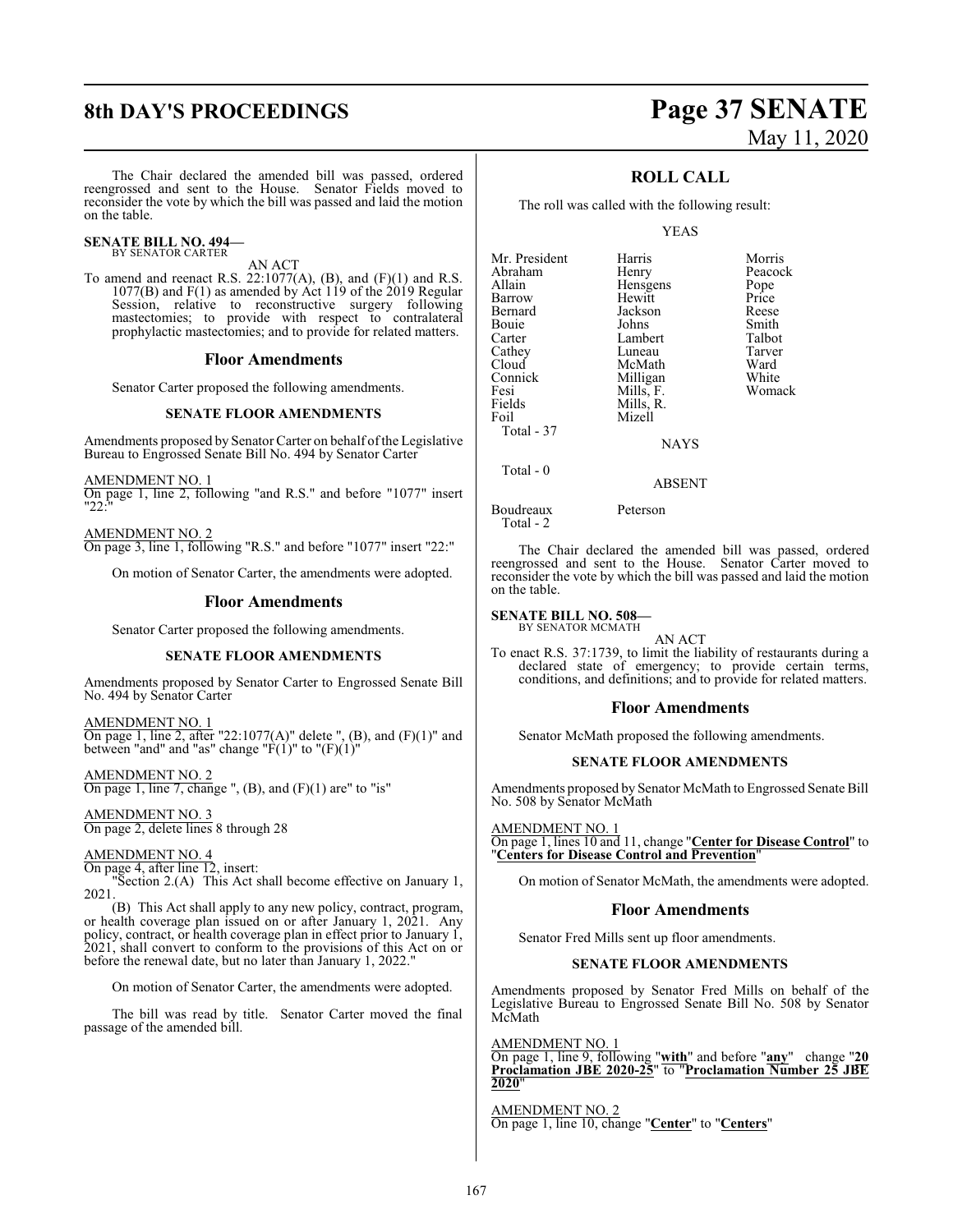#### AMENDMENT NO. 3

On page 1, line 11, following "**Control**" and before "**,**" insert "**and Prevention**"

AMENDMENT NO. 4

On page 1, line 14, change "**proclamation JBE 2020-25**" to "**Proclamation Number 25 JBE 2020**"

On motion of Senator Fred Mills, the amendments were adopted.

On motion of Senator McMath, the amended bill was read by title and returned to its regular order on Third Reading and Final Passage.

### **Rules Suspended**

Senator Peacock asked for and obtained a suspension of the rules to revert to:

## **Senate Concurrent Resolutions on Second Reading Reported by Committees**

#### **Motion to Reconsider Vote**

Senator Peacock asked for and obtained a suspension ofthe rules to reconsider the vote by which Senate Concurrent Resolution No. 47 was adopted.

# **SENATE CONCURRENT RESOLUTION NO. 47—** BY SENATOR PEACOCK

A CONCURRENT RESOLUTION To encourage further economic ties and friendship between the state of Louisiana and the Republic of China (Taiwan).

Reported with amendments by the Committee on Commerce, Consumer Protection, and International Affairs.

#### **SENATE COMMITTEE AMENDMENTS**

Amendments proposed by Senate Committee on Commerce, Consumer Protection and International Affairs to Original Senate Concurrent Resolution No. 47 by Senator Peacock

#### AMENDMENT NO. 1

On page 2, between lines 29 and 30, insert:

"WHEREAS, as evidence of the friendship and bond shared between Taiwan and Louisiana, Taiwan provided generous support during the COVID-19 public health emergency by donating one hundred thousand face masks to the state in April of 2020; and

On motion of Senator Johns, the committee amendment was adopted.

The concurrent resolution was read by title. Senator Peacock moved to adopt the amended Senate Concurrent Resolution.

## **ROLL CALL**

The roll was called with the following result:

#### YEAS

| Mr. President | Foil     | Mizell        |
|---------------|----------|---------------|
| Abraham       | Harris   | Morris        |
| Allain        | Hensgens | Peacock       |
| Barrow        | Hewitt   | Pope<br>Price |
| Bernard       | Jackson  |               |
| Bouie         | Johns    | Reese         |
| Carter        | Lambert  | Smith         |
| Cathey        | Luneau   | Talbot        |
| Cloud         | McMath   | Tarver        |
| Connick       | Milligan | Ward          |

# **Page 38 SENATE 8th DAY'S PROCEEDINGS**

| Fesi<br>Fields | Mills, F.<br>Mills, R. | White<br>Womack |
|----------------|------------------------|-----------------|
| Total $-36$    | <b>NAYS</b>            |                 |
| Total $-0$     | <b>ABSENT</b>          |                 |
| Boudreaux      | Henry                  | Peterson        |

Total - 3

The Chair declared the Senate adopted the amended Senate Concurrent Resolution and ordered it engrossed and sent to the House.

### **Rules Suspended**

Senator Peacock asked for and obtained a suspension of the rules to revert to the Morning Hour.

#### **Introduction of Senate Resolutions**

#### **SENATE RESOLUTION NO. 34—** BY SENATOR FOIL

A RESOLUTION

To express the sincere condolences of the Senate of the Legislature of Louisiana upon the death of G. Allen Penniman.

The resolution was read by title and placed on the Calendar for a second reading.

#### **SENATE RESOLUTION NO. 35—**

BY SENATOR FOIL A RESOLUTION

To express the sincere condolences of the Senate of the Legislature of Louisiana upon the death of William F. "Willie" Staats.

The resolution was read by title and placed on the Calendar for a second reading.

#### **SENATE RESOLUTION NO. 36—** BY SENATOR WHITE

A RESOLUTION

To recreate and provide with respect to the task force to study and make recommendations with respect to the advisability of creating a statewide business court.

The resolution was read by title and placed on the Calendar for a second reading.

#### **SENATE RESOLUTION NO. 37—** BY SENATOR MORRIS

A RESOLUTION

To commend Rashad Lawrence, defensive lineman, on an outstanding career with the Louisiana State University Fighting Tigers football team, culminating with a national championship senior season.

The resolution was read by title and placed on the Calendar for a second reading.

## **Introduction of Senate Concurrent Resolutions**

**SENATE CONCURRENT RESOLUTION NO. 60—** BY SENATOR JOHNS AND REPRESENTATIVE DWIGHT A CONCURRENT RESOLUTION

To express the sincere condolences of the Legislature of Louisiana upon the death of Michael "Tubby" Lee Bergeron Sr.

The resolution was read by title and placed on the Calendar for a second reading.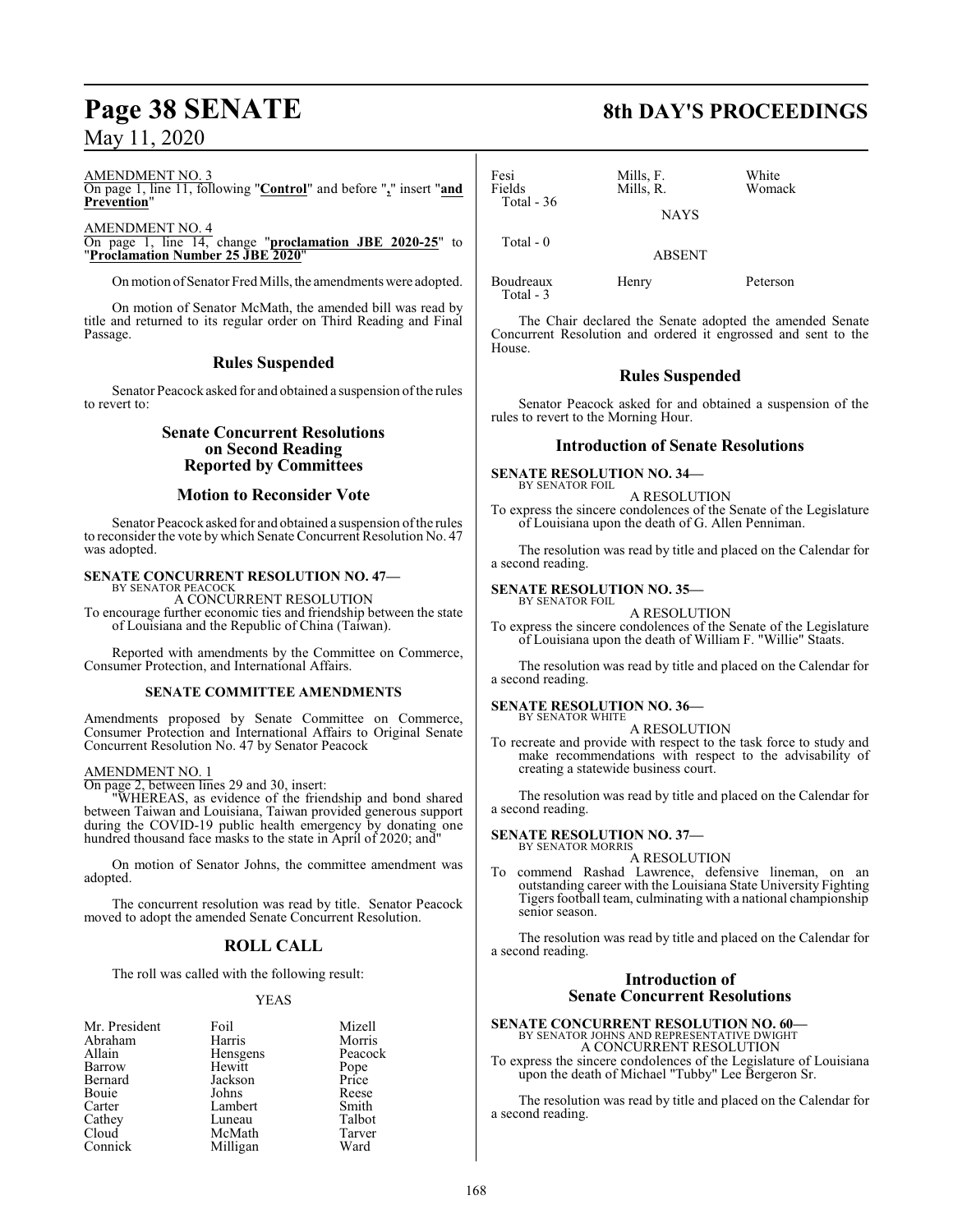#### **SENATE CONCURRENT RESOLUTION NO. 61—**

BY SENATOR HEWITT A CONCURRENT RESOLUTION

To recognize May 2020 as Louisiana Abortion Recovery Awareness Month and commend Louisiana Abortion Recovery Alliance, Abortion Recovery Helpline of Louisiana, Rachel's Vineyard Louisiana, Pregnancy Resource Centers of Louisiana, International Abortion Recovery Helpline, Speak Hope, Life Freedom Alliance, Operation Outcry Louisiana, and Silent No More for their support and service to women suffering from abortion related trauma.

The resolution was read by title and placed on the Calendar for a second reading.

#### **Privileged Report of the Committee on Senate and Governmental Affairs**

### **ENROLLMENTS**

Senator Hewitt, Chairman on behalf of the Committee on Senate and Governmental Affairs, submitted the following report:

#### May 11, 2020

To the President and Members of the Senate:

I am directed by your Committee on Senate and Governmental Affairs to submit the following report:

The following Senate Concurrent Resolutions have been properly enrolled:

## **SENATE CONCURRENT RESOLUTION NO. 16—** BY SENATOR PEACOCK A CONCURRENT RESOLUTION

To commend Lisa Burns, principal of W. T. Lewis Elementary School, upon receipt of the 2020 Elementary Principal of the Year honor awarded by the Louisiana State Department of Education and recognizes her many contributions to the education profession.

SENATE CONCURRENT RESOLUTION NO. 17—<br>BY SENATORS PEACOCK, ABRAHAM, ALLAIN, BARROW, BERNARD,<br>BOUDREAUX, BOULE, CARTER, CATHEY, CLOUD, CONNICK, CORTEZ,<br>FESI, FIELDS, FOIL, HARRIS, HENSGENS, HEWITT, JOHNS, LAMBERT,<br>LUNEAU, MC

To express the sincere and heartfelt condolences of the Legislature of Louisiana upon the passing of Captain Steve R. Robinson, former commander of Troop G of the Louisiana State Police in Bossier City, and also to recognize a life well spent in public service to his community, state, and country.

# **SENATE CONCURRENT RESOLUTION NO. 18—BY SENATORS JOHNS AND ROBERT MILLS AND REPRESENTATIVE DAVIS**

#### A CONCURRENT RESOLUTION

To recognize Tuesday, April 7, 2020, as the first annual "World Trade Day" at the state capitol; to celebrate the longstanding, indispensable influence of international commerce on Louisiana's economic health, vitality, and growth; to express support for the mission of the World Trade Center of New Orleans; for trade policies that benefit American consumers and businesses, and to ensure the United States remains competitive in global commerce.

#### **SENATE CONCURRENT RESOLUTION NO. 19—** BY SENATOR CORTEZ

A CONCURRENT RESOLUTION

To commend the International Association ofDrillingContractors for eighty years of leadership in the oil and gas industry and for the corporate responsibility, environmental safety, and operational excellence practiced by its individual members.

# **8th DAY'S PROCEEDINGS Page 39 SENATE** May 11, 2020

## **SENATE CONCURRENT RESOLUTION NO. 24—**

BY SENATOR PEACOCK A CONCURRENT RESOLUTION

To commend Shirley Wills on her many years of exemplary civic activism as a community leader and as a member of the Caddo Parish Police Jury, and to congratulate her on the occasion of her seventy-fifth birthday.

> Respectfully submitted, SHARON W. HEWITT Chairman

The foregoing Senate Concurrent Resolutions were signed by the President of the Senate.

#### **Message from the House**

#### **SIGNED HOUSE CONCURRENT RESOLUTIONS**

#### May 11, 2020

To the Honorable President and Members of the Senate:

I am directed to inform your honorable body that the Speaker of the House of Representatives has signed the following House Concurrent Resolutions:

#### **HOUSE CONCURRENT RESOLUTION NO. 16—**

BY REPRESENTATIVE SCHEXNAYDER AND SENATORS ABRAHAM.<br>ALLAIN, BERNARD, CARTER, CATHEY, CLOUD, CONNICK, CORTEZ,<br>FESI, FIELDS, FOIL, HENSGENS, HEWITT, JOHNS, LAMBERT, LUNEAU,<br>MCMATH, MILLIGAN, ROBERT MILLS, MIZELL, MORRIS, PEA

To commend Madame Chief Justice Bernette Joshua Johnson of the Louisiana Supreme Court on the occasion of her retirement from the court.

#### **HOUSE CONCURRENT RESOLUTION NO. 18—**

BY REPRESENTATIVE BUTLER A CONCURRENT RESOLUTION

To commend the Melville Woman's Club on its efforts to preserve the historic St. Nathaniel's Episcopal Church in Melville, Louisiana.

# **HOUSE CONCURRENT RESOLUTION NO. 19—**<br>BY REPRESENTATIVE HORTON AND SENATOR PEACOCK<br>A CONCURRENT RESOLUTION

To recognize Thursday, March 26, 2020, as Y Day in Louisiana.

and asked that the President of the Senate affix his signature to the same.

> Respectfully submitted, MICHELLE D. FONTENOT Clerk of the House of Representatives

The House Concurrent Resolutions contained herein were signed by the President of the Senate.

## **ATTENDANCE ROLL CALL**

#### PRESENT

| Mr. President | Harris   |
|---------------|----------|
| Abraham       | Henry    |
| Allain        | Hensgens |
| Barrow        | Hewitt   |
| Bernard       | Jackson  |
| Bouie         | Johns    |
| Carter        | Lambert  |
| Cathey        | Luneau   |
| Cloud         | McMath   |
| Connick       | Milligan |
|               |          |

arris Morris<br>
enry Peacoc Peacock<br>Pope ewitt Price<br>
Reese<br>
Reese Smith<br>Talbot uneau Tarver<br>IcMath Ward IcMath Ward<br>Iilligan White